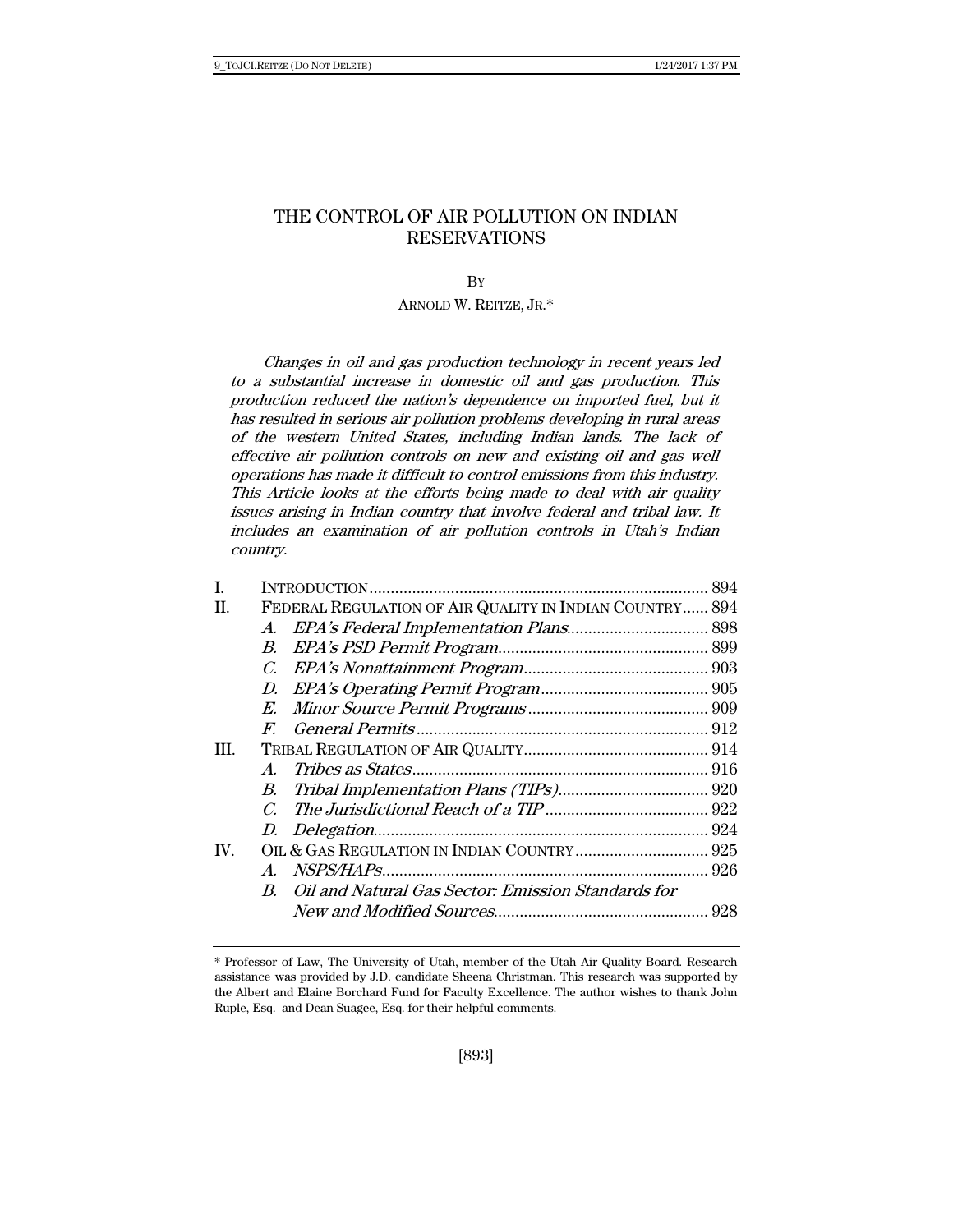| 894 | ENVIRONMENTAL LAW                                      | [Vol. 46:893] |
|-----|--------------------------------------------------------|---------------|
|     |                                                        |               |
|     |                                                        |               |
|     |                                                        |               |
|     | V. AIR POLLUTION CONTROL IN UTAH'S INDIAN COUNTRY  938 |               |
| VI. |                                                        |               |
|     |                                                        |               |
|     |                                                        |               |

#### I. INTRODUCTION

Changes in oil and gas production technology in recent years led to a boom in domestic oil and gas production. Between 2010 and 2014, petroleum production increased 59% and natural gas production increased by  $22\%$ . While this production has reduced the nation's dependence on imported fuel, it has resulted in serious air pollution problems developing in sparsely populated oil and gas production areas of the western United States including Indian lands.<sup>2</sup> The lack of effective air pollution controls, particularly on existing oil and gas well operations, has made it difficult to control emissions from this industry. This Article looks at the efforts being made to deal with air quality issues arising in Indian country that involve a legal regimen that differs from the program applicable to the rest of the nation. It examines the air pollution control program applicable to Indian lands in Utah where approximately 40% of the active oil wells and 2.4% of the gas wells are located in Indian reservations.<sup>3</sup>

#### II. FEDERAL REGULATION OF AIR QUALITY IN INDIAN COUNTRY

Indian lands in 2014 produced 1.8% of U.S. crude oil, 0.4% of the natural gas liquids, and 1.0% of the natural gas production.<sup>4</sup> Royalty income from energy and mineral resources in 2015 is projected to exceed \$1 billion, and is the largest source of revenue generated from Indian Trust lands.<sup>5</sup> Moreover, the energy industry is a major source of employment responsible for an

<sup>&</sup>lt;sup>1</sup> See U.S. Energy Info. Admin., U.S. Dep't of Energy, U.S. Field Production of Crude Oil (Thousand Barrels per Day), https://www.eia.gov/dnav/pet/hist/LeafHandler.ashx?n=pet&s= mcrfpus2&f=m (last visited Nov. 19, 2016); U.S. Energy Info. Admin., U.S. Dep't of Energy, U.S. Natural Gas Marketed Production (Million Cubic Feet), https://www.eia.gov/dnav/ng/hist/ n9050us2a.htm (last visited Nov. 19, 2016).

<sup>2</sup> Jana B. Milford, Out in Front? State and Federal Regulation of Air Pollution Emissions from Oil and Gas Production Activities in the Western United States, 55 NAT. RES. J. 1, 17–38 (2014).

<sup>3</sup> Div. of Oil, Gas and Mining, State of Utah, Well Counts, http://oilgas.ogm.utah.gov/ Statistics/Well\_counts.cfm (last visited Nov. 19, 2016).

<sup>4</sup> U.S. ENERGY INFO. ADMIN., U.S. DEP'T OF ENERGY, SALES OF FOSSIL FUELS PRODUCED FROM FEDERAL AND INDIAN LANDS FY 2003 THROUGH FY 2014 3 tlb.2 (2015), available at http://www.eia. gov/analysis/requests/federallands/pdf/eia-federallandsales.pdf.

<sup>5</sup> BUREAU OF INDIAN AFFAIRS, OIL AND GAS OUTLOOK IN INDIAN COUNTRY 1 (2013), available at http://www.bia.gov/cs/groups/xieed/documents/document/idc1-024535.pdf.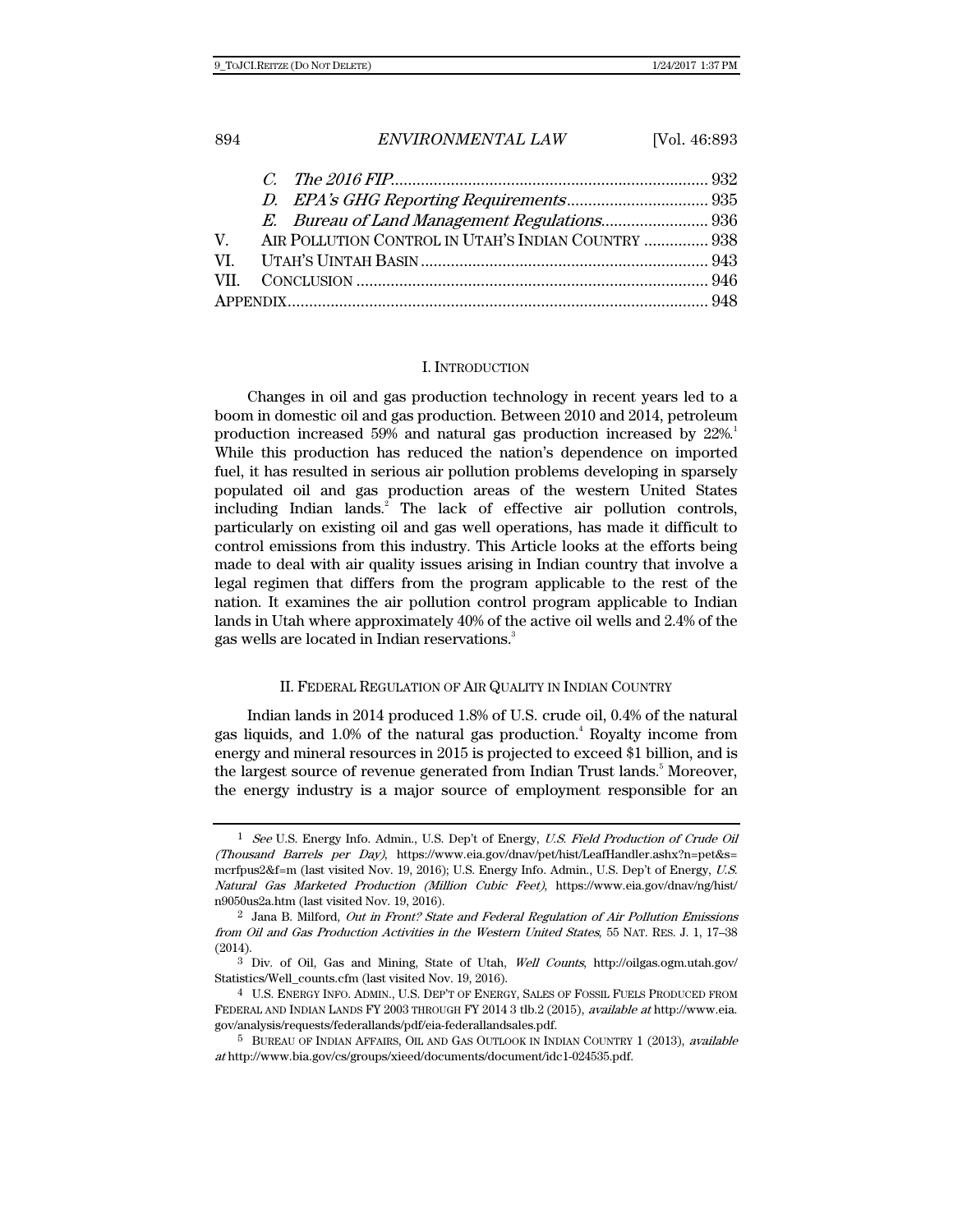estimated 96,080 jobs.<sup>6</sup> Because energy production from Indian lands is concentrated in the West, the local economic benefits are significant. Nevertheless, some Indian officials believe onerous restrictions by the United States Bureau of Land Management (BLM) are responsible for the relatively small percentage of domestic production from Indian lands. Regardless of whether changes in regulations would increase production, the current level of oil and gas production in Indian country is contributing to high concentrations of ambient ozone that threatens public health and the environment.<sup>8</sup>

Indian tribes have inherent sovereignty under the United States Constitution.<sup>9</sup> Nevertheless, they are considered domestic dependent nations, and the Federal government is the trustee, which results in the United States Environmental Protection Agency (EPA) playing an important role in regulating air pollution in Indian country.<sup>10</sup> The present federal policy is to encourage Indian tribes to manage their land and resources<sup>11</sup> subject to restrictions imposed by Congress.<sup>12</sup>

The United States government is the trustee for the 566 tribal entities in the forty-eight contiguous states and Alaska that are recognized by the United States Bureau of Indian Affairs.<sup>13</sup> A large number of the tribes are in Alaska because each native village is considered a tribal entity.<sup>14</sup> An Indian tribe "means an Indian or Alaska Native tribe, band, nation, pueblo, village, or community that the Secretary of the Interior acknowledges to exist as an Indian tribe pursuant to the Federally Recognized Indian Tribe List Act of 1994."15 Indian tribes control approximately 326 land areas, which encompass over 56 million acres of Indian reservations.<sup>16</sup> There are over 300

10 Cherokee Nation v. Georgia, 30 U.S. (5 Pet.) 1, 17 (1831). For a critique of this trust relationship, see Alex T. Skibine, Using the New Equal Protection to Challenge Federal Control Over Tribal Lands, 36 PUB. LAND & RESOURCES L. REV. 3, 4–5, 67 (2015) [hereinafter Skibine, New Equal Protection]; Heather Whitney-Williams & Hillary M. Hoffmann, Fracking in Indian Country: The Federal Trust Relationship, Tribal Sovereignty, and the Beneficial Use of Water, 32 YALE J. ON REG. 451, 452–53, 493–94 (2015).

11 New Mexico v. Mescalero Apache Tribe, 462 U.S. 324, 335 (1983); MacArthur v. San Juan County, 391 F. Supp. 2d 895, 941 (D. Utah 2005).

12 United States v. Kagama, 118 U.S. 375, 379–80 (1886).

13 Indian Entities Recognized and Eligible to Receive Services from the United States Bureau of Indian Affairs, 80 Fed. Reg. 1,942 (Jan. 14, 2015).

14 Id. at 1,943.

15 Consultation and Coordination with Indian Tribal Governments, Exec. Order No. 13,175, § 1(b), 3 C.F.R. at 304, 304–05 (2001); see United States v. Sandoval, 231 U.S. 28, 48 (1913) (holding that a pueblo which held land with communal title was a dependent community).

16 Bureau of Indian Affairs, Frequently Asked Questions, http://www.bia.gov/FAQs/ (last visited Nov. 19, 2016).

 $6$  Id. at 6 tbl.2.

<sup>7</sup> John Kemp, Tribes Call for Faster Drilling on Indian lands, REUTERS, Feb. 5, 2013, http://reut.rs/14Pb9WX (last visited Nov. 19, 2016).

<sup>&</sup>lt;sup>8</sup> See infra Part V (discussing current air quality in Indian country).

<sup>9</sup> U.S. CONST. art. I, § 8, cl. 3; Worcester v. Georgia, 31 U.S. (6 Pet.) 515, 530 (1832); United States v. Wheeler, 435 U.S. 313, 322–23 (1978); see also Alex Tallchief Skibine, Tribal Sovereign Interests Beyond the Reservation Borders, 12 LEWIS & CLARK L. REV. 1003, 1003–06 (2008) (discussing extent of sovereignty).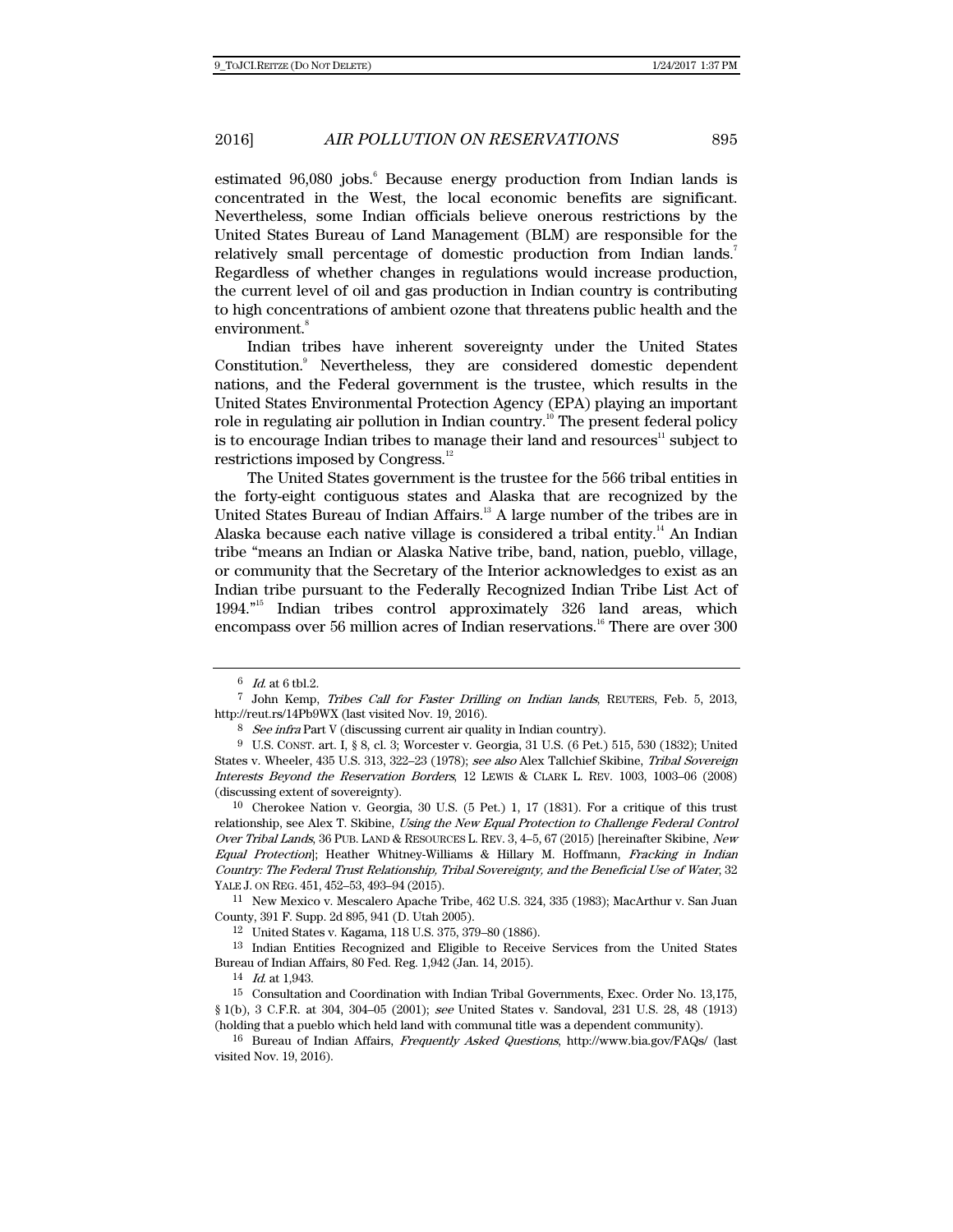Indian reservations in the continental United States.17 The largest reservation is the Navajo Nation with more than 16 million acres in Arizona, New Mexico, and Utah. Many reservations, however, are less than 100 acres.<sup>18</sup>

As used in this Article, "Indian reservation" corresponds to the first prong of the term "Indian country" as defined in 18 U.S.C. § 1151, i.e., "all land within the limits of any Indian reservation."<sup>19</sup> Tribal jurisdiction is complicated. Tribes have inherent sovereignty over their members and their territory, generally do not have criminal jurisdiction over non-Indians, and generally do not have civil authority over the conduct of nonmembers of the tribe on nontrust land within reservation boundaries.<sup>20</sup> Except that tribes may have authority to regulate the conduct of nonmembers who have consensually entered into commercial dealings with the tribe, or whose conduct threatens the political integrity, economic security, or health or welfare of the tribe.<sup>21</sup> However, an Indian tribe has very limited authority to regulate the conduct of non-Indians occurring outside reservation boundaries.<sup>22</sup> States generally do not have authority to implement environmental protection laws in Indian country.<sup>23</sup>

Determining what constitutes Indian country can be challenging. For example, on October 30, 2001, the United States Court of Appeals for the District of Columbia defined Indian lands as land validly set apart "for the use of the Indians  $\dots$  under the superintendence of the Government."<sup>24</sup> The D.C. Circuit in 2014, vacated the definition of Indian country with respect to nonreservation areas of Indian country (i.e., dependent Indian communities and Indian allotments).<sup>25</sup> The court held that the states, not the tribes or

<sup>17</sup> Am. Indian Heritage Found., Indian Reservations, http://www.indians.org/articles/indianreservations.html (last visited Nov. 19, 2016).

<sup>18</sup> World Atlas, Biggest Indian Reservations in the United States, http://www.worldatlas. com/articles/biggest-indian-reservations-in-the-united-states.html (last visited Nov. 19, 2016); NAT'L PARK SERV., INDIAN RESERVATIONS IN THE CONTINENTAL UNITED STATES, available at https://www.nps.gov/NAGPRA/DOCUMENTS/RESERV.PDF.

<sup>19</sup> For an explanation of the different terminology, see Julie M. Reding, Comment, Controlling Blue Skies in Indian Country: Who is the Air Quality Posse—Tribes or States? The Applicability of the Clean Air Act in Indian Country and on Oklahoma Tribal Lands, 18 AM. INDIAN L. REV. 161, 184, & nn.174–76 (1993). See also Ute Indian Tribe v. Utah, 521 F. Supp. 1072, 1081–83 (D. Utah 1981) (explaining definition of "Indian country" as used by courts throughout the years).

<sup>20</sup> Montana v. United States, 450 U.S. 554, 564–66 (1981).

<sup>&</sup>lt;sup>21</sup> Id.; see also COHEN'S HANDBOOK OF FEDERAL INDIAN LAW §10.03[2][a] (Nell Jessup Newton ed., 2012) ("Although tribes have full inherent authority over their citizens, the Supreme Court has limited tribal authority over nonmembers on fee lands . . . .").

<sup>22</sup> William C. Scott, Tribal Management of Tribal Lands and Resources: Environmental Regulation, 52 ROCKY MOUNTAIN MIN. L. FOUND. J. 25, 29 (2015); see also San Manuel Indian Bingo & Casino v. Nat'l Labor Relations Bd., 475 F.3d 1306, 1313–14 (D.C. Cir. 2007) ("[W]hen a tribal government goes beyond matters of internal self-governance and enters into offreservation business transaction with non-Indians, its claim of sovereignty is at its weakest.").

<sup>23</sup> COHEN'S HANDBOOK OF FEDERAL INDIAN LAW, supra note 21, at §10.02[1].

<sup>24</sup> Michigan v. U.S. Envtl. Prot. Agency, 268 F.3d 1075, 1079 (D.C. Cir. 2001) (quoting Okla. Tax Comm'n v. Citizen Band Potawatomi Indian Tribe of Okla., 498 U.S. 505, 511 (1991)).

<sup>25</sup> Okla. Dept. of Envtl. Quality v. U.S. Envtl. Prot. Agency, 740 F.3d 185, 194–95 (D.C. Cir. 2014).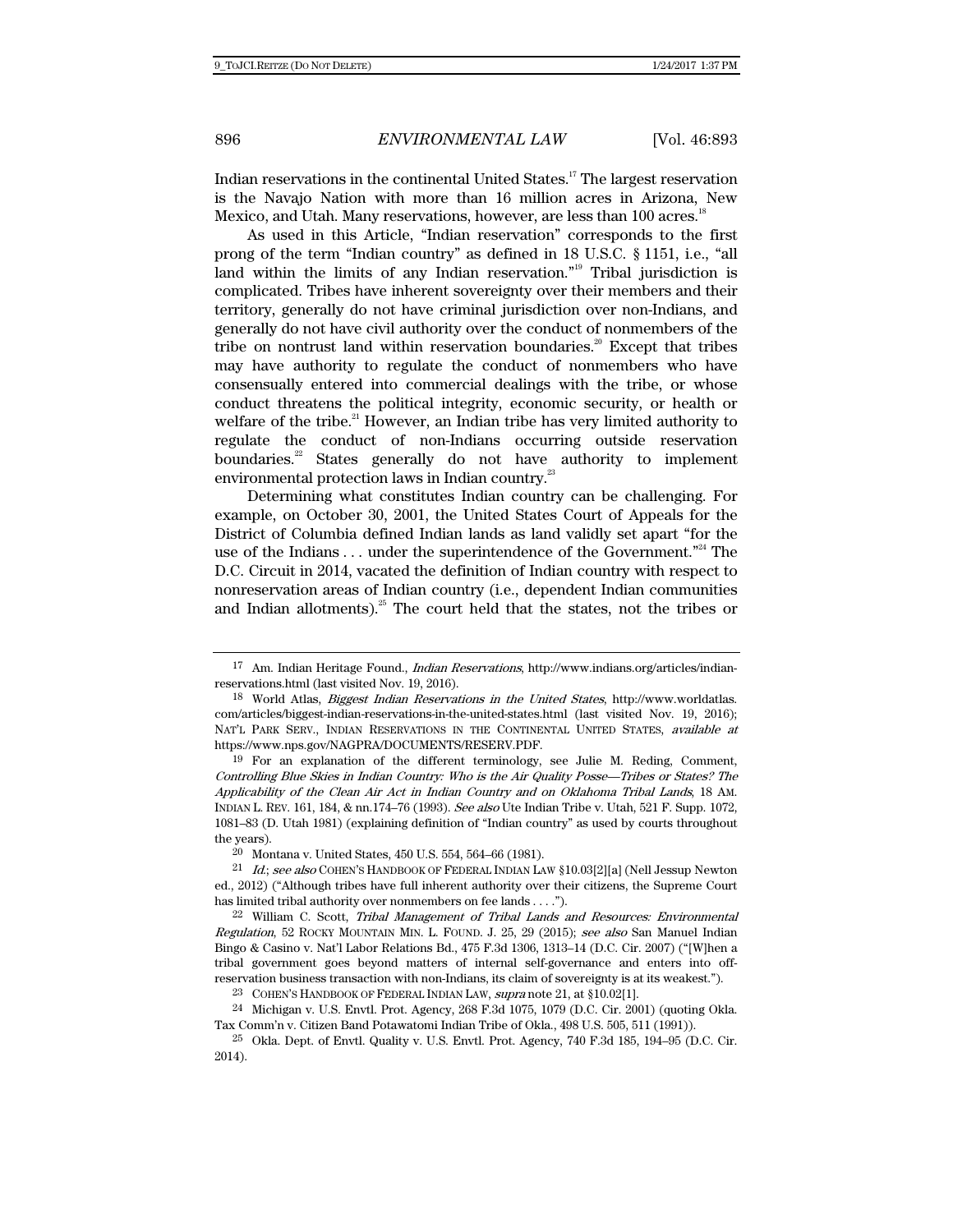EPA, have initial primary responsibility for implementation plans under section 110 of the Clean Air Act<sup>26</sup> (CAA) in nonreservation areas of Indian country in the absence of a demonstration of tribal jurisdiction by EPA or a tribe.<sup>27</sup> EPA has amended its regulation to be consistent with the court's decision.28 Moreover, over time the boundaries of reservations change. For example, the Ute Indian Tribe in Utah occupies the Uintah and Ouray Reservation.29 Its exterior boundary is defined by the original boundaries of the Uintah Valley Reservation and the addition of the Uncompahgre Reservation and the Hill Creek Extension.<sup>30</sup> However, the land within the reservation has been reduced by allotments of land, particularly the General Allotment Act of  $1887<sup>31</sup>$  as well as other federal actions including the 1905 National Forest withdrawals.<sup>32</sup> Moreover, there are four categories of nontrust lands within the reservations.<sup>33</sup> This has resulted in years of litigation over which lands within the exterior boundaries of the reservation are Indian lands.<sup>34</sup> In June 2016, the State of Utah, two Utah counties, and the Ute Indian Tribe announced agreements concerning tribal and state jurisdiction.<sup>35</sup> There will be cross-deputization of state, local, and tribal police, but the Tribal Court will not exercise civil and regulatory authority over reservation lands owned by nonmembers, which will include

<sup>29</sup> See David R. Williams, Note, State v. Perank: Is the Uintah-Ouray Reservation "Nailed Down Upon the Border"?, 1992 BYU L. REV. 1247, 1250 (1992) (providing an example of the boundaries of a reservation changing).

30 Id.

31 Indian General Allotment Act, 25 U.S.C. §§ 331–334, 339, 341–342, 348–349, 354, 381 (2012).

<sup>26 42</sup> U.S.C. §§ 7401–7671q (2012). Section 110 is codified at § 7410.

<sup>27</sup> Okla. Dept. of Envtl. Quality, 740 F.3d at 194–95.

<sup>28</sup> Federal Implementation Plan for True Minor Sources in Indian Country in the Oil and Natural Gas Production and Natural Gas Processing Segments of the Oil and Natural Gas Sector; Amendments to the Federal Minor New Source Review Program in Indian Country to Address Requirements for True Minor Sources in the Oil and Natural Gas Sector, 81 Fed. Reg. 35,944 (June 3, 2016) (codified at 40 C.F.R. pt. 49).

<sup>32</sup> Act of Mar. 3, 1905, ch. 1479, 33 Stat. 1048, 1069 (reducing allotment of land to the Ute Indian Tribe); see also Heather J. Tanana & John C. Ruple, *Energy Development in Indian* Country: Working within the Realm of Indian Law and Moving towards Collaboration, 32 UTAH ENVTL. L. REV. 1, 11–12 (2012)(discussing reduction of allocation to the Ute Indian Tribe). Allocations to non-Indians ended in 1934, but by then landholding by Indians in the United States had been reduced by 86 million acres. Jana B. Milford, Tribal Authority under the Clean Air Act: How Is It Working?, 44 NAT. RESOURCES J. 213, 217 (2004) [hereinafter Milford, Tribal Authority].

<sup>33</sup> Ute Indian Tribe of the Uintah & Ouray Reservation v. Utah, 114 F.3d 1513, 1529 (10th Cir. 1997). The four categories of nontrust lands involve lands transferred under allotment legislation during 1902–1905; land apportioned under 1954 legislation; lands allocated to individual Indians that passed into fee status after 1905; and lands consolidated pursuant to 1934 and 1983 legislation. Id.

<sup>34</sup> Ute Indian Tribe of the Uintah & Ouray Reservation v. Myton, 835 F.3d 1255, 1257–58 (10th Cir. 2016).

<sup>35</sup> Tom Harvey, Utah, Counties Reached Jurisdictional Deals with Utes, SALT LAKE TRIB., June 15, 2016, http://www.sltrib.com/news/4006969-155/utah-counties-reached-jurisdictionaldeals-with (last visited Nov. 19, 2016).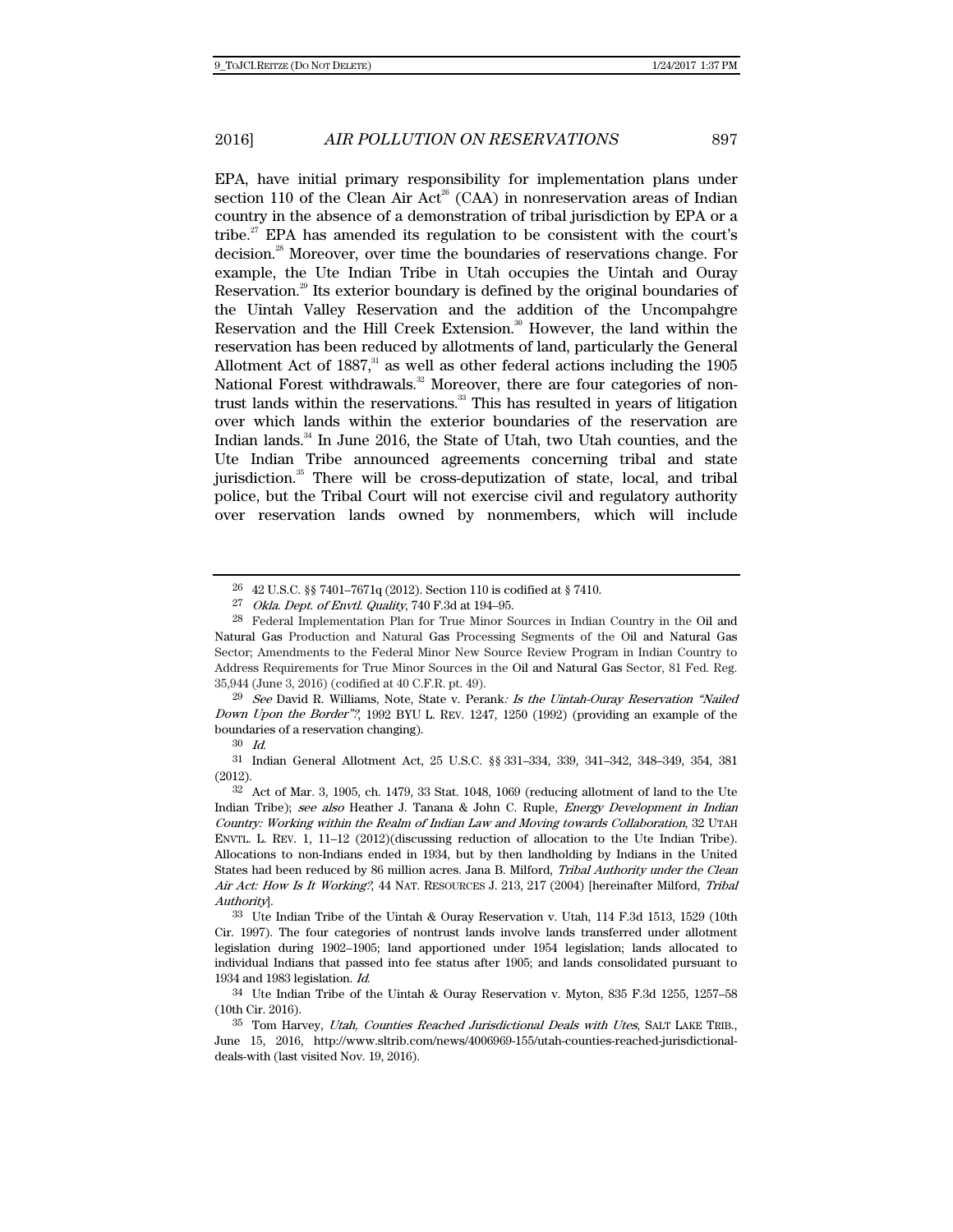environmental regulation. $36$  However, this agreement does not affect EPA, which has primary jurisdiction over environmental regulation on Indian reservations.<sup>37</sup>

#### A. EPA's Federal Implementation Plans

EPA administers the CAA, which since 1970 has been the primary legal authority for administering and enforcing air pollution control requirements.<sup>38</sup> The CAA requires each state to submit and receive EPA's approval of a state implementation plan (SIP) to control stationary sources.<sup>39</sup> If there is not an approved SIP, EPA is to develop and implement a federal implementation plan  $(FIP)$ .<sup>40</sup> By the late 1970s, EPA's position was that states do not have authority to implement environmental protection laws in Indian country within the state.<sup>41</sup> EPA's position was upheld in 1985 when the United States Court of Appeals for the Ninth Circuit held that the State of Washington could not administer a hazardous waste program under the Resource Conservation and Recovery  $Act^{42}$  (RCRA) on lands within Indian reservations.43 Numerous court decisions support the position that an approved state air pollution control program does not apply to Indian country within the state.<sup>44</sup>

Indian tribes have the opportunity to administer the CAA's programs but few tribes have accepted this responsibility, $45$  thus primary regulatory authority for air pollution control in Indian country is usually based on EPA's regulations, which includes FIPs.<sup>46</sup> There are currently forty-four FIPs applicable to specific tribes. $47$  One FIP has been issued by EPA's Region 8, headquartered in Denver, but there is no FIP for any tribe in Utah because no Indian reservation is in a designated nonattainment area.<sup>48</sup> This may

44 Alaska v. Native Vill. of Venetie Tribal Gov't, 522 U.S. 520, 527 n.1 (1998); California v. Cabazon Band of Mission Indians, 480 U.S. 202, 216 & n.18 (1987); Ariz. Pub. Serv. Co. v. Envtl. Prot. Agency, 211 F.3d 1280, 1284 (D.C. Cir. 2000).

45 Review of New Sources and Modifications in Indian Country, 76 Fed. Reg. 38,748, 38,778 (July 1, 2011) (codified at 40 C.F.R. pts. 49, 51).

<sup>46</sup> See Cabazon Band of Mission Indians, 480 U.S. at 216 n.18 (noting that state authority is preempted "if it interferes or is incompatible with federal and tribal interests reflecting in federal law"). Section 10211 of the Safe, Accountable, Flexible, Efficient Transportation Equity Act: A Legacy for Users, Pub. L. No. 109-59, § 10211, 119 Stat. 1144, 1937 (2005), relates to the implementation of environmental regulatory programs under federal environmental laws in Indian country in Oklahoma. However, neither the State of Oklahoma, nor any Indian tribe in Oklahoma, applied to administer the CAA program in Indian country. Therefore, FIPs apply throughout Indian country, including Indian country in Oklahoma. 76 Fed. Reg. at 38,779.

<sup>36</sup> Id.

<sup>37</sup> CAA, 42 U.S.C. § 7413 (2012).

<sup>38</sup> Clean Air Amendments of 1970, Pub. L. No. 91-604, 84 Stat. 1676.

<sup>39 42</sup> U.S.C. § 7410 (2012).

 $40$  *Id.* § 7410(c).

<sup>41</sup> Scott, supra note 22, at 33.

<sup>42</sup> Resource Conservation and Recovery Act of 1976, 42 U.S.C. §§ 6901–6992k (2012).

<sup>43</sup> Wash. Dep't of Ecology v. U.S. Envtl. Prot. Agency, 752 F.2d 1465, 1466 (9th Cir. 1985).

<sup>47</sup> See infra Appendix Table 1.

<sup>48</sup> See infra Appendix Tables 1, 2.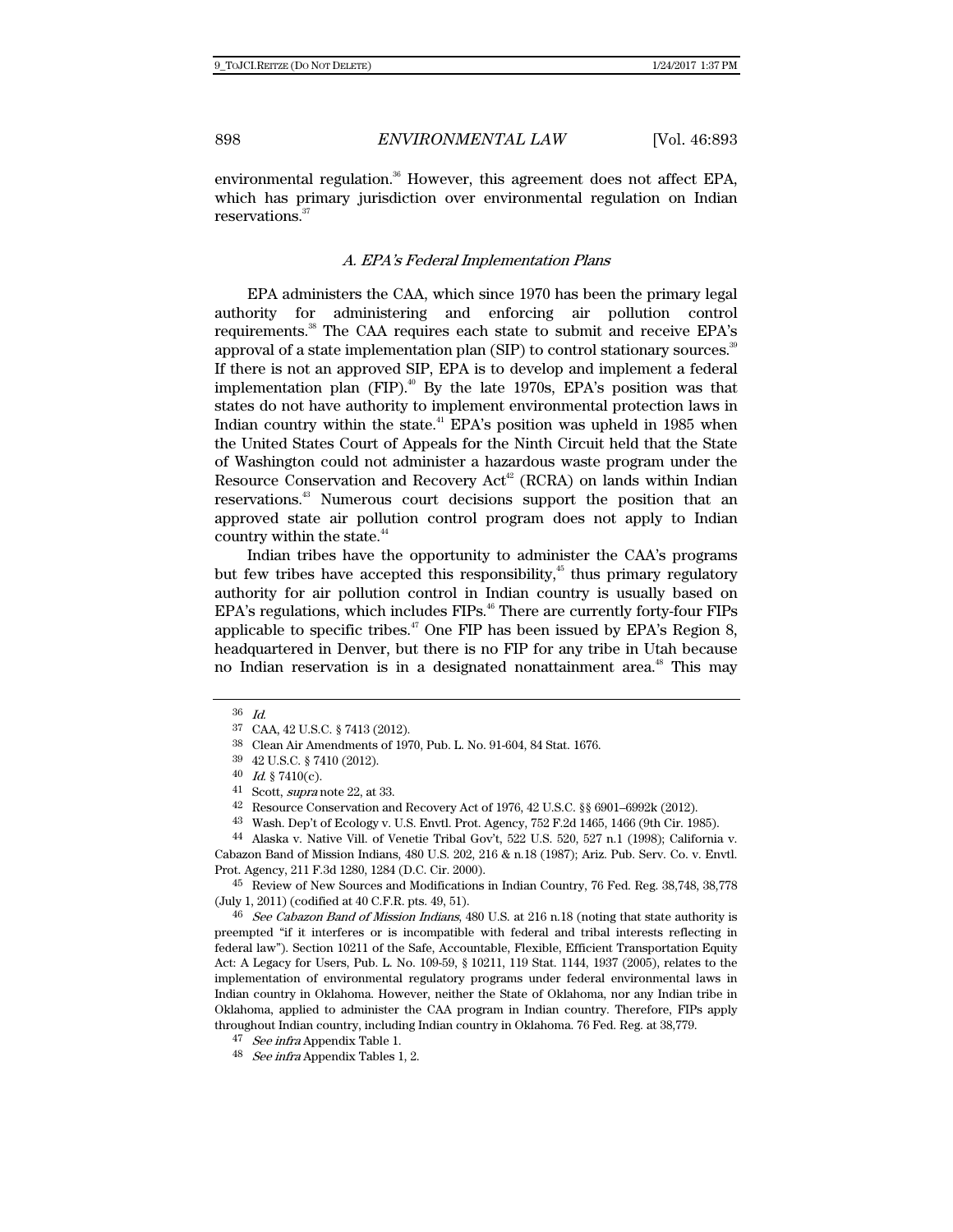change in the near future for the Ute Reservation, discussed in Part V. Even in the absence of a FIP, major sources located within Indian reservations are usually subject to EPA's regulations including national FIPs, such as the FIP for New Source Review in Indian country, discussed below.<sup>49</sup> Executive Order 13,175 requires EPA to consult and coordinate with tribal governments on federal actions that impact tribes.<sup>50</sup> Pursuant to this Executive Order and a Memorandum from President Obama, $51$  on May 4, 2011, EPA updated its policy on consultation and coordination, to ensure tribe members have significant opportunities to participate in the regulatory process even if their tribe has not assumed regulatory jurisdiction.<sup>52</sup>

### B. EPA's PSD Permit Program

Areas having better air quality than the national ambient air quality standards (NAAQS) are subject to the CAA's Prevention of Significant Deterioration (PSD) program.<sup>53</sup> A new major emitting facility subject to the PSD program must obtain a preconstruction permit that includes the requirement to use the Best Available Control Technology  $(BACT)^{54}$ Construction is defined to include major modifications,<sup>55</sup> if there is a significant emissions increase.<sup>56</sup> Significant is defined in terms of tons per year (TPY).<sup>57</sup> A modification is any physical or operational change that would cause an increase in the allowable emissions of a minor source or an increase in the actual emissions of a major source for any regulated New Source Review (NSR) pollutant or that would cause the emission of any regulated NSR pollutant not previously emitted.<sup>58</sup> The following exemptions apply: routine maintenance, repair, or replacement; an increase in the hours of operation or in the production rate; and a change in ownership at a

 $^{49}\,$  76 Fed. Reg. at 38,751–52. The New Source Review (NSR) program includes a prevention of significant deterioration (PSD) program for areas that meet national ambient air quality standards (NAAQS) and a Nonattainment NSR program in areas that do not meet the NAAQS. Id. at 38,748. The use of the term NSR for two purposes can be confusing.

<sup>50</sup> Consultation and Coordination with Indian Tribal Governments, Exec. Order No. 13,175, 3 C.F.R. at 304 (2001).

<sup>51</sup> Memorandum on Tribal Consultation, 2009 DAILY COMP. PRES. DOC. 887 (Nov. 5, 2009).

<sup>52</sup> U.S. ENVTL. PROT. AGENCY, EPA POLICY ON CONSULTATION AND COORDINATION WITH INDIAN TRIBES 2 (2011) [hereinafter EPA POLICY ON CONSULTATION AND COORDINATION WITH INDIAN TRIBES], available at http://www.epa.gov/sites/production/files/2013-08/documents/cons-andcoord-with-indian-tribes-policy.pdf (noting that the Policy is intended to ensure that consultation with tribes occurs "whenever EPA takes an action that 'may affect' tribal interests," but not mentioning a requirement of assuming regulatory jurisdiction).

<sup>53</sup> CAA, 42 U.S.C. § 7471 (2012).

 $54$  *Id.* § 7475; see also 40 C.F.R. § 52.21(b)(1), (12) (defining major stationary source and BACT).

<sup>55 42</sup> U.S.C. § 7479(2)(C) (2012); see also id. § 7411(a)(4) (defining modification); 40 C.F.R.  $§ 52.21(b)(2) (2015)$  (defining major modification).

<sup>56 40</sup> C.F.R. § 52.21(b)(8) (2015).

<sup>57</sup> Id. § 52.21(b)(23).

<sup>58 42</sup> U.S.C. § 7411(a)(4) (2012); 40 C.F.R. § 52.21(b)(2) (2015).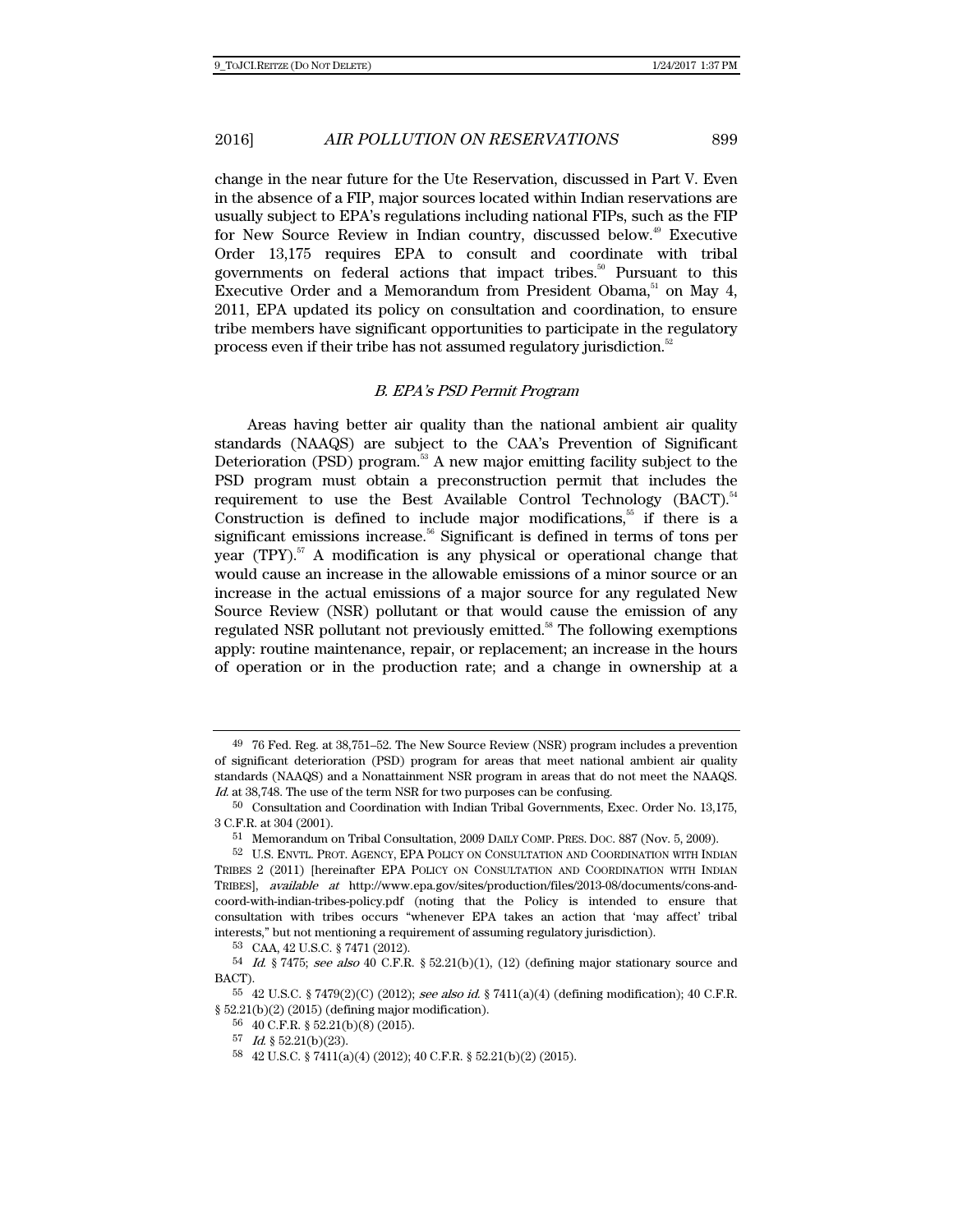stationary source.<sup>59</sup> A major modification requires an increase in actual emissions based on the "actual-to-projected-actual" test.<sup>60</sup> If a source is a major source for hazardous air pollutants (HAPs), the CAA bars the construction or reconstruction of the source unless the appropriate permitting authority determines that the source will meet the maximum available control technology (MACT) requirements. $61$  If the Administrator has not established a MACT standard for the source category, MACT is to be determined on a case-by-case basis. $62$ 

A permit applicant must analyze the impact of the project on ambient air quality to assure there will be no violation of the NAAQS, the PSD increments, or visibility protection requirements.<sup>63</sup> Sources or modifications that impact Class I areas (e.g., national parks and other public lands) may have additional requirements to protect air quality related values  $(AQRVs)$ .<sup>6</sup> Under the PSD program, if the source's potential to emit is greater than the major source threshold for one pollutant, then all pollutants regulated by the CAA may be subject to control. $65$  However, these additional pollutants are subject to control only if their potential emissions are above the level defined as "significant" in the PSD regulations, which is significantly lower than the major modification threshold.<sup>66</sup>

No tribe was administering an EPA-approved PSD program in 2011.<sup>67</sup> On July 1, 2011, EPA promulgated regulations that included sources in Indian country in its PSD program.<sup>68</sup> EPA's implementation of the CAA in Indian country continues until there is an EPA-approved tribal implementation plan (TIP) or an approved program delegation.<sup>69</sup> EPA's Region 8 has issued 14 PSD permits.<sup>7</sup>

To address the impairment of visibility, the Clean Air Act Amendments of  $1990^{71}$  added additional requirements to the PSD program.<sup>72</sup> The Amendments mandated the creation of the Grand Canyon Visibility Transport Commission (GCVTC) to address the problem of air pollution in

 $66$  See id. § 52.21(b)(23) (defining significant).

67 Review of New Sources and Modifications in Indian Country, 76 Fed. Reg. 38,748, 38,753 (July 1, 2011).

68 Id.

69 Id. at 38,779.

70 U.S. Envtl. Prot. Agency, CAA Permits Issued by EPA in Region 8, https://www.epa. gov/caa-permitting/caa-permits-issued-epa-region-8 (last visited Nov. 19, 2016).

71 Pub. L. No. 101-549, 104 Stat. 2399.

<sup>59 40</sup> C.F.R. § 52.21(b)(2)(iii) (2015).

<sup>60</sup> Id. §  $52.21(a)(2)(iv)$ .

<sup>61 42</sup> U.S.C. § 7412(g)(2)(B) (2012).

 $62$  *Id.; see also* 40 C.F.R. § 63.43 (2015) (setting forth methods to accomplish case-by-case MACT determinations).

<sup>63 42</sup> U.S.C. § 7475(a) (2012). An increment is a limit on the amount of increase in the atmospheric concentration of a specific pollutant that is allowed. Id. § 7473(b).

<sup>64</sup> Id. § 7475(a)(5), (d).

 $^{65}$  See 40 C.F.R. § 52.21(b)(2)(i) (2015) (defining major modification to involve a significant emission increase at a major stationary source).

<sup>72 42</sup> U.S.C. § 7492 (2012).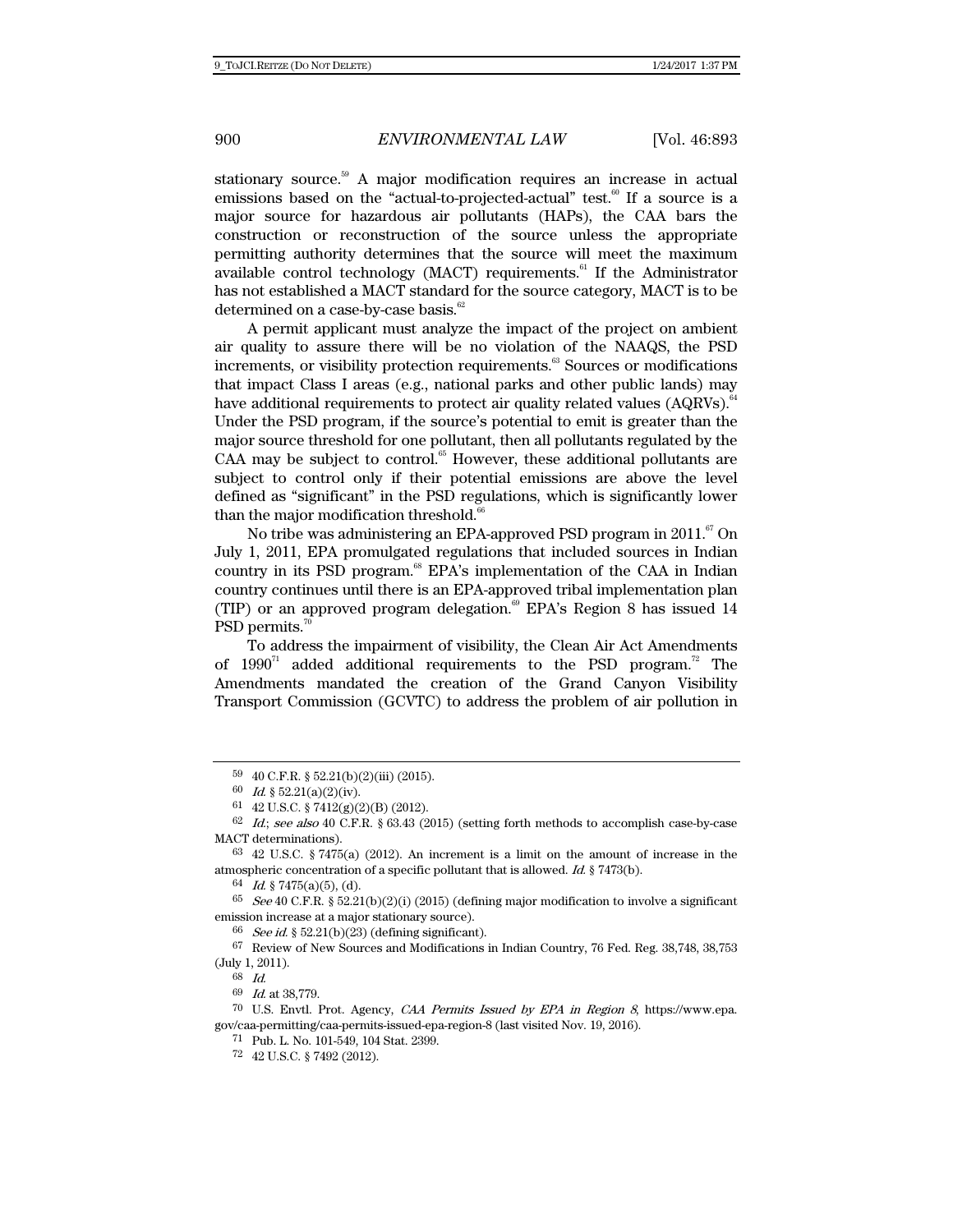Grand Canyon National Park.<sup>73</sup> GCVTC included representatives from eight western states and the Pueblo of Acoma, the Hopi Tribe, the Hualapai Tribe, and the Navajo Nation.<sup>74</sup> EPA's Regional Haze Rule incorporated GCVTC's recommendations.75 Subsequently, GCVTC was replaced by the Western Regional Air Partnership (WRAP), which has an expanded membership that includes fifteen western states, twenty-three Indian tribes, five federal agencies, and twenty-eight local air agencies.<sup>76</sup>

In 2000, WRAP submitted an annex to implement the GCVTC recommendations and meet the requirements of the Regional Haze Rule.<sup>77</sup> The Annex included a plan that applied through 2018 that involved a declining emissions cap and a sulfur dioxide  $(SO<sub>2</sub>)$  trading program.<sup>78</sup> The area covered by the Annex includes more than two-hundred tribes, four of which have or had major sources of SO<sub>2</sub> emissions within their reservations.79 The sources are the Navajo Nation's Four Corners Power Plant and Navajo Generating Plant; Fort Hall Reservation's Astaris-Idaho phosphorous plant (now closed); the Wind River Reservation's Snyder Oil, and Koch Sulfur Products facilities; and the Uintah and Ouray Reservation's Bonanza Power Plant (now in the process of reducing operations).<sup>80</sup>

The Four Corners Power Plant, near Shiprock, New Mexico, received a twenty-five-year extension of its lease with the Navajo Nation on July 17, 2015.81 However, three of its five units shut down, and the operators agreed to install selective catalytic reduction devices on the other two units. $82$  On June 24, 2015, the utility companies that own the Four Corners Power Plant, in a settlement with the United States Department of Justice, agreed to install upgraded  $SO<sub>2</sub>$  and nitrogen oxides  $(NO<sub>x</sub>)$  pollution controls at an

82 Id.

 $73$  *Id*  $87492(f)$ .

<sup>74</sup> GRAND CANYON VISIBILITY TRANSP. COMM'N, RECOMMENDATIONS FOR IMPROVING WESTERN VISTAS, at viii (1996), available at http://www.wrapair.org/WRAP/reports/GCVTCFinal.PDF.

 $^{75}$  Regional Haze Regulations, 64 Fed. Reg. 35,714, 35,714 (July 1, 1999) (codified at 40 C.F.R. pt. 51) ("Specific provisions are included in the rule allowing nine western States to implement the recommendations of the GCVTC within the framework of the national regional haze program.").

<sup>76</sup> Id. at 35,749; W. Reg'l Air P'ship, Membership, http://wrapair2.org/membership.aspx (last visited Nov. 19, 2016).

<sup>77</sup> Proposed Revisions to Regional Haze Rule to Incorporate Sulfur Dioxide Milestones and Backstop Emissions Trading Program for Nine Western States and Eligible Indian Tribes Within that Geographic Area, 67 Fed. Reg. 30,418 (proposed May 6, 2002) (to be codified at 40 C.F.R. pt.  $\begin{array}{c} 51\text{).} \\ 78 \end{array}$ 

*Id.* at  $30,419$ .

<sup>79</sup> Id. at 30,438.

<sup>80</sup> Id.; Brian Maffly, Will Deal Mean 'Early Retirement' for Utah Power Plant?, SALT LAKE TRIB., Oct. 7, 2015, http://archive.sltrib.com/article.php?id=7055339&itype=storyID (last visited Nov. 19, 2016); Gary Taylor, Astaris Closing Idaho Phosphorous Plant, Cutting 300 Jobs, ICIS NEWS, Oct. 11, 2001, http://www.icis.com/resources/news/2001/10/11/148631/astaris-closingidaho-phosphorus-plant-cutting-300-jobs/ (last visited Nov. 19, 2016).

<sup>81</sup> OFFICE OF SURFACE MINING RECLAMATION & ENF'T, U.S. DEP'T OF THE INTERIOR, RECORD OF DECISION: FOUR CORNERS POWER PLANT AND NAVAJO MINE ENERGY PROJECT 13–14 (2015), available at http://www.wrcc.osmre.gov/Initiatives/fourCorners/documents/ROD/Recordof DecisionFCPP.pdf.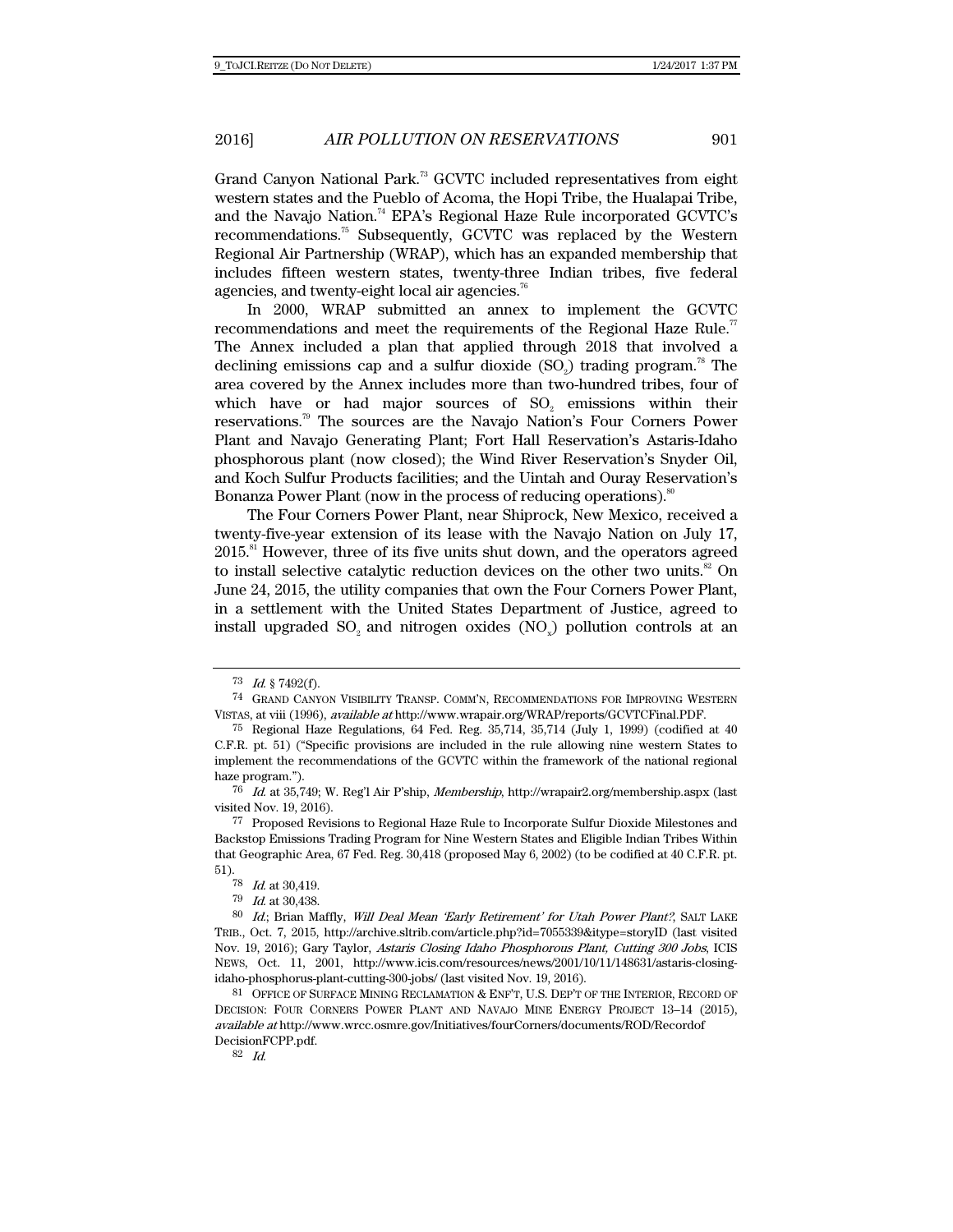estimated cost of  $$160$  million.<sup>83</sup> The settlement also requires improvements to meet the regional haze program.<sup>84</sup> In addition, the settlement requires over \$10 million to be spent on health and welfare projects to benefit the local residents.85 Moreover, both the Navajo Generating Station and the Four Corners Power Plant are required by the Clean Power Plan to reduce carbon dioxide emissions,  $86$  when, and if, it is allowed to be implemented.  $87$ 

The recommendations of the GCVTC were the basis for Utah's 2003 regional haze SIP.<sup>88</sup> This SIP was modified September 3, 2008, to include Best Available Retrofit Requirements (BART) applicable to two coal-fired power plants.89 On December 14, 2012, EPA approved most of Utah's Regional Haze  $SIP$ , but disapproved the BART determination.<sup>90</sup> Prior to EPA's disapproval, three of the four units had already installed the BART-required equipment, and the fourth unit installed the required controls in 2014 as required by state law. $91$  Utah then opted to develop a NO<sub>x</sub> control program based on the alternative to BART provided by 40 C.F.R.  $\hat{\S}$  51.308(e)(2).<sup>92</sup> The Air Quality Board approved the revised SIP provision in June 2015, and sent it to EPA for approval.<sup>33</sup> The Regional Haze SIP revision remains controversial as environmentalists continue to press for selective catalytic reduction technology being required for Rocky Mountain Power's Hunter and

<sup>83</sup> Press Release, U.S. Dep't of Justice, U.S. Requires Arizona and New Mexico Plant Owners to Reduce Emissions at Navajo Nation Four Corners Power Plant (June 24, 2015), available at https://www.justice.gov/opa/pr/us-requires-arizona-and-new-mexico-plant-ownersreduce-emissions-navajo-nation-four-corners.

<sup>84</sup> Id.

<sup>85</sup> Id.

<sup>86</sup> Carbon Pollution Emission Guidelines for Existing Stationary Sources: Electric Utility Generating Units, 80 Fed. Reg. 64,662, 64,703 & n. 268 (Oct. 23, 2015) (codified at 40 C.F.R. pt. 60).

<sup>87</sup> The Clean Power Plan (Plan) is being challenged by twenty-seven states, as well as several utilities and industry groups. Petitioners' Joint Motion to Establish Briefing Format and Expedited Briefing Schedule at 3, West Virginia v. U.S. Envtl. Prot. Agency, No. 15-1363 (D.C. Cir. Dec. 8, 2015). On February 9, 2016, the United States Supreme Court ordered that action on the Plan be halted until the case is decided by the D.C. Circuit. West Virginia v. U.S. Envtl. Prot. Agency, 136 S. Ct. 1000 (2016) (mem.). The D.C. Circuit, en banc, heard oral arguments on September 27, 2016. Coral Davenport, Appeals Court Hears Challenge to Obama's Climate Change Regulations, N.Y. TIMES, Sept. 27, 2016, at A13.

<sup>88</sup> DIV. OF AIR QUALITY, UTAH DEP'T OF ENVTL. QUALITY, REVIEW OF 2008 PM BART DETERMINATION AND RECOMMENDED ALTERNATIVE TO BART FOR  $NO_x$  1 (2015), available at http://www.deq.utah.gov/NewsNotices/notices/air/docs/2015/03March/2-13-15DraftBartNOx.pdf. 89 Id. at 3.

 $90$  *Id.* at 5; Approval, Disapproval and Promulgation of State Implementation Plans; State of Utah; Regional Haze Rule Requirements for Mandatory Class I Areas under 40 CFR 51.309, 77 Fed. Reg. 74,355, 37,357 (Dec. 14, 2012) (codified at 40 C.F.R. pt. 52).

 $^{91}\;$  DIV. OF AIR QUALITY, supra note 88, at 5.

<sup>92</sup> Id. at 6.

<sup>93</sup> Approval, Disapproval and Promulgation of Air Quality Implementation Plans; Partial Approval and Partial Disapproval of Air Quality Implementation Plans and Federal Implementation Plan; Utah; Revisions to Regional Haze State Implementation Plan; Federal Implementation Plan for Regional Haze, 81 Fed. Reg. 2,004, 2,013 (proposed Jan. 14, 2016) (to be codified at 40 C.F.R. pt. 52).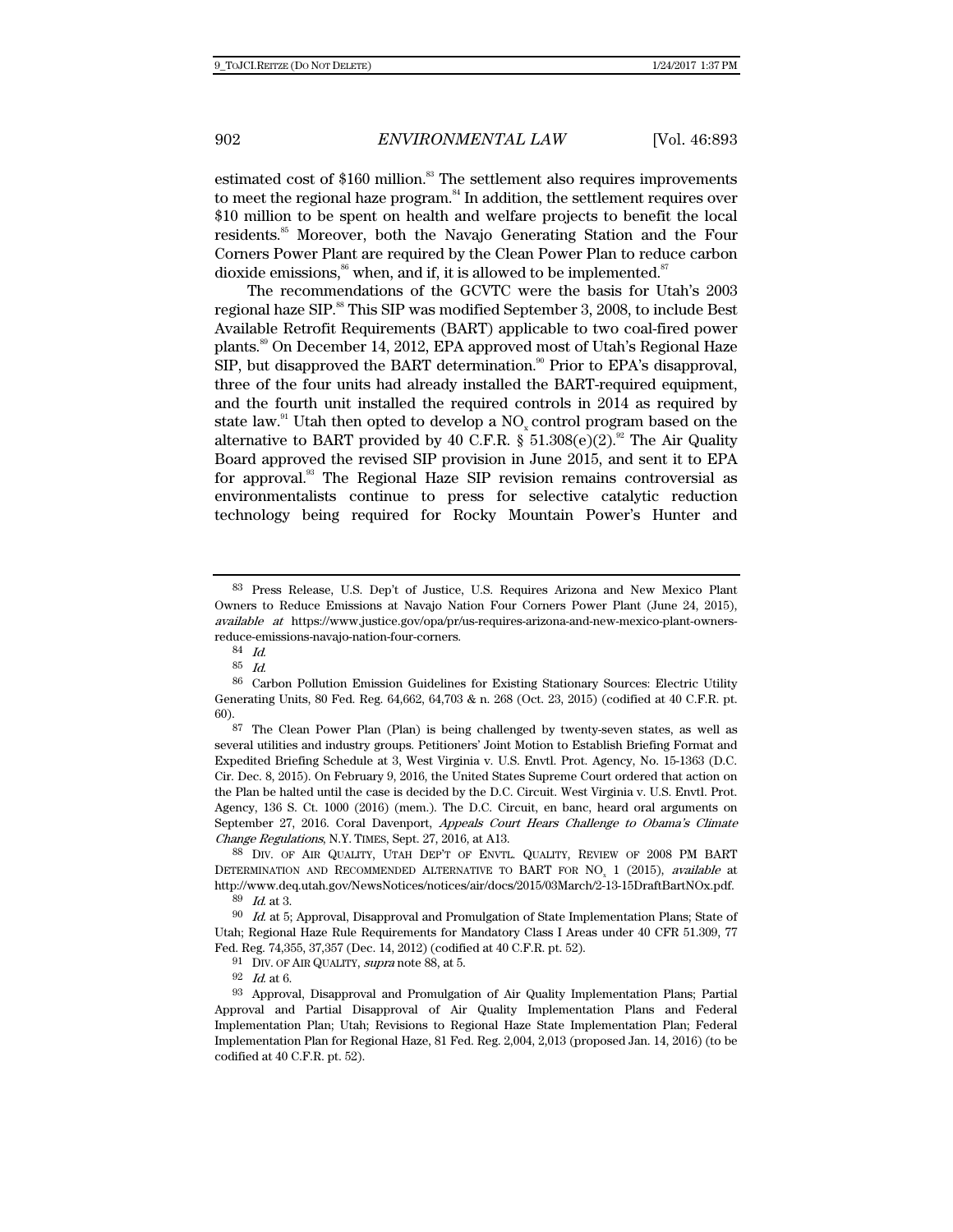Huntington plants.94 On January 14, 2016, EPA proposed partially approving and partially disapproving Utah's implementation plan for the haze rule, and called for a public hearing.<sup>95</sup> On July 5, 2016, EPA published its final rule that partially approved Utah's particular matter  $(PM_{10})$  portion of its haze SIP, but disapproved the alternative to BART for  $NO<sub>x</sub>$ <sup>96</sup> EPA imposed a FIP that requires the installation of Selective Catalytic Reduction technology on units one and two at the Hunter and Huntington power plants by  $2021$ .<sup>97</sup>

#### C. EPA's Nonattainment Program

In nonattainment areas, new source review (NSR) requirements are applicable to major sources, which are those that have emissions of 100 TPY of any pollutant subject to regulation under the CAA (except greenhouse gases) or lesser amounts, depending on the pollutant and the nonattainment classification.98 For existing major sources, NSR requirements are applicable to major modifications.<sup>99</sup> For a modification to be major, three criteria must be met: 1) a physical change in or change in the method of operation; 2) the change must be at or above the significance levels found in 40 C.F.R. part 51, appendix S; and 3) the increase in emissions must result in a significant net emissions increase at or above the significance levels.<sup>100</sup>

New or modified major sources must meet the NSR requirements, which include the use of the Lowest Achievable Emission Rate (LAER) control technology.<sup>101</sup> LAER is based on the most stringent emission limitation in the implementation plan of any state or achieved in practice for the source category under review.<sup>102</sup> Sources subject to NSR may offset emissions increases by obtaining emissions reductions from other sources in the area or in an area of equal or higher nonattainment classification that contribute to nonattainment in the proposed major source's area.<sup>103</sup> The ratio of the offset relative to the proposed increase depends on the severity of the

 $94$  Emma Penrod, Rocky Mountain Power Weighs Legal Options as EPA Mandates Pollution Controls at Utah Coal Plants, SALT LAKE TRIB., June 1, 2016, http://www.sltrib.com/home/ 3955884-155/epa-will-require-more-pollution-controls (last visited Nov. 19, 2016).

<sup>95 81</sup> Fed. Reg. at 2,004, 2,006.

<sup>96</sup> Approval, Disapproval and Promulgation of Air Quality Implementation Plans, 81 Fed. Reg. 43,894, 43,921 (July 5, 2016) (codified at 40 C.F.R. pt. 52).

<sup>97</sup> Id. at 43,924 (codified at 40 C.F.R. § 52.2336).

<sup>98</sup> CAA, 42 U.S.C. § 7475(a) (2012) (requiring preconstruction permit for major emitting facility); id.  $\S$  7479(1) (defining major emitting facility); 40 C.F.R.  $\S$  70.2 (2015) (setting a threshold of 100,000 TPY for carbon dioxide equivalent  $(CO_{2})$  emissions).

<sup>99 42</sup> U.S.C. § 7475(a) (2012). See also id. § 7479(2)(C) (defining construction to include modifications).

<sup>100 40</sup> C.F.R. pt. 51, app. S, para. II.A.5.(i) (2015).

<sup>101 42</sup> U.S.C. § 7503(a)(2) (2012); 40 C.F.R. §§ 49.166–49.175 (2015). But see Review of New Sources and Modifications in Indian Country, 76 Fed. Reg. 38,748, 38,751 (July 1, 2011) (to be codified at 40 C.F.R. pts. 49, 51) (explaining that the requirements in 40 C.F.R. §§ 49.166–49.175 may be modified in a specific area in Indian country when a TIP has been approved).

<sup>102 42</sup> U.S.C. § 7501(3) (2012); 40 C.F.R. § 51.165(a)(1)(xiii) (2015).

<sup>103 42</sup> U.S.C. § 7503(c) (2012).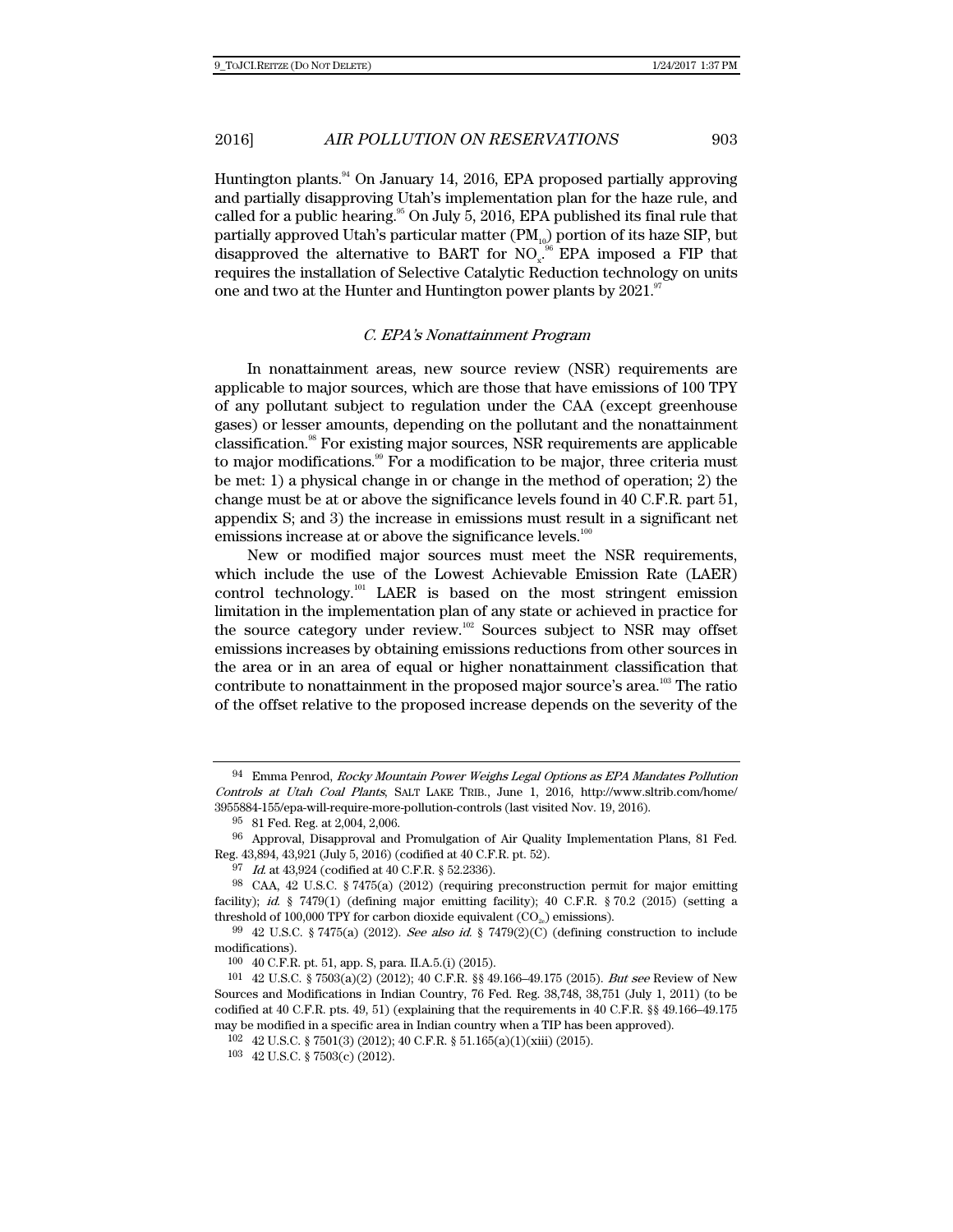area's nonattainment classification and must be at least one-to-one.<sup>104</sup> Emissions reductions used as offsets must be quantifiable, federally enforceable, permanent, and not otherwise required by the CAA.<sup>1</sup>

In 2011, EPA issued regulations governing the review of new sources, modifications to existing sources, and minor sources in Indian country.<sup>10</sup> The regulations provide a mechanism for permitting major sources in nonattainment areas in Indian country.<sup>107</sup> Because tribes generally do not have existing sources from which to generate offsets required for NSR permits, EPA proposed two options for tribes to address the lack of available offsets: 1) The Economic Development Zone (EDZ) option<sup>108</sup> and 2) the Appendix S, paragraph VI option. $109$ 

The EDZ option is based on section  $173(a)(1)(B)$  of the CAA under which "the Administrator, in consultation with the Secretary of Housing and Urban Development," may identify zones within nonattainment areas "as a zone to which economic development should be targeted."110 This would allow major NSR sources located in Indian country to be exempt from the offset requirement in section  $173(a)(1)(A)$  of the CAA.<sup>111</sup> In an EDZ,

major sources that construct or modify within the EDZ are relieved of the offset requirement if the state or tribe can demonstrate that the new permitted emissions are consistent with the achievement of reasonable further progress pursuant to section  $172(c)(4)$  of the Act and will not interfere with attainment of the applicable NAAQS by the applicable attainment date.<sup>11</sup>

Under the statutory language, EPA is required to consult with United States Department of Housing and Urban Development (HUD), but the Agencies plan to develop approval criteria so that a consultation with HUD is not required every time a tribe applies for an area of Indian country to be designated as an EDZ.<sup>113</sup> EPA "intends to provide assistance as needed for a Tribe to complete an EDZ designation request."<sup>114</sup>

An NSR permit applicant must also conduct an "analysis of alternative sites, sizes, production processes, and environmental control techniques," demonstrating that the "benefits of the proposed emissions source significantly outweigh the environmental and social costs . . . of its location,

 $104$  Id.

 $105$  *Id.; see also* 40 C.F.R. § 51.165(a)(3)(ii)(C)(1) (2015) (stating that emissions reductions "may be generally credited for offsets" if "such reductions are . . . permanent, quantifiable, and federally enforceable").

<sup>106</sup> Review of New Sources and Modifications in Indian Country, 76 Fed. Reg. 38,748 (July 1, 2011) (codified at 40 C.F.R. pts. 49, 51).

<sup>107 40</sup> C.F.R. § 49.166 (2015).

<sup>108 76</sup> Fed. Reg. at 38,804 (codified at 40 C.F.R. § 49.170). 109 Id. at 38,807 (codified at 40 C.F.R. pt. 51, app. S, para. IV.A).

<sup>110 42</sup> U.S.C. § 7503(a)(1)(B) (2012); 40 C.F.R. § 49.170 (2015). 111  $Id$ .

<sup>112 76</sup> Fed. Reg. at 38,774; see also 40 C.F.R. § 49.170 (2015).

<sup>113 76</sup> Fed. Reg. at 38,774.

<sup>114</sup> Id.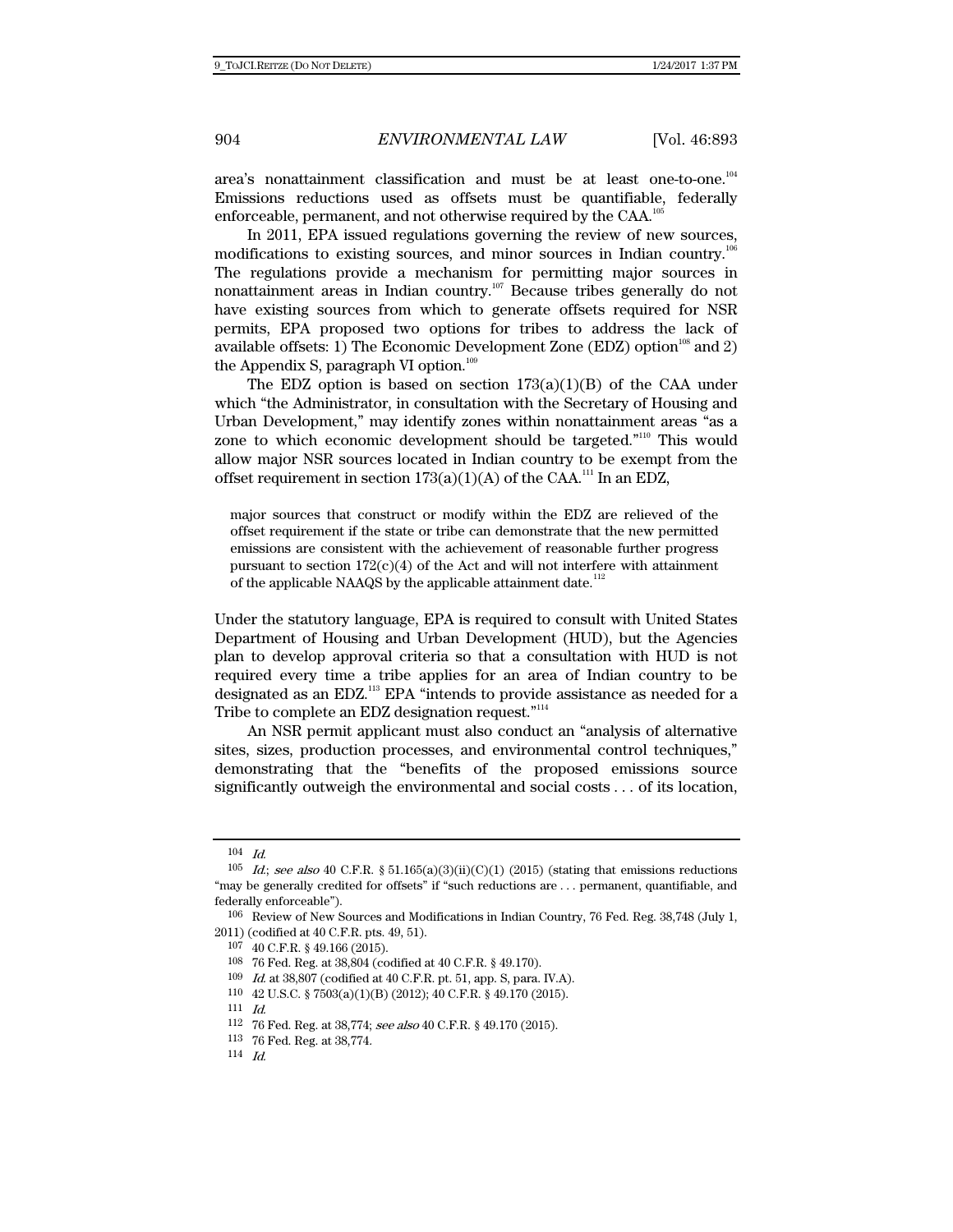construction or modification."115 In addition, applicants must demonstrate that all other major sources under its control in the same state are in compliance, or on a schedule of compliance, with all emission limitations and standards of the CAA.<sup>116</sup>

EPA has designated only a few Indian reservations as nonattainment areas. Two Indian lands in California are nonattainment: the Morongo Band of Mission Indians (serious for the 8-hr ozone standard) and the Pechanga Band of Luiseno Mission Indians (moderate for the 8-hr. ozone standard).<sup>117</sup> The Fort Hall Indian reservation in Idaho is designated as moderate nonattainment for  $PM_{10}$ .<sup>118</sup> The Shoshone-Bannock Tribe had the world's largest elemental phosphorous processing plant within its Fort Hall Reservation near Pocatello, Idaho.<sup>119</sup> The facility closed at the end of 2001, but the reservation is still designated as nonattainment.<sup>120</sup>

A much larger number of reservations are located within nonattainment areas designated by states. For example, in San Diego County, California there are twenty reservations for four tribal groups that comprise 193 square miles of the  $4,205$  square miles of the county.<sup>121</sup>

### D. EPA's Operating Permit Program

The Clean Air Act Amendments of 1990 created Title  $V,$ <sup>122</sup> which for the first time mandated a comprehensive operating permit program to regulate air emissions from major stationary sources.<sup>123</sup> Minor sources are commonly subject to state permit programs, and EPA has promulgated a minor source program for emission sources in Indian country.<sup>124</sup> In addition, the operating permit program identifies the existing SIP program's requirements applicable to specific sources as well as requirements imposed by other provisions of the CAA.125 The operating permit program, which is primarily

<sup>115 42</sup> U.S.C. § 7503(a)(5) (2012); 40 C.F.R. § 49.169(b)(5) (2015).

<sup>116 42</sup> U.S.C. § 7503(a)(3) (2012); 40 C.F.R. § 49.169(b)(2) (2015).

<sup>117</sup> U.S. Envtl. Prot. Agency, Current Nonattainment Counties for All Criteria Pollutants, https://www3.epa.gov/airquality/greenbook/ancl.html (last visited Nov. 19, 2016).

 $\frac{118}{119}$  *Id.* 

<sup>119</sup> FMC Idaho, Plant History, http://fmc-idaho.com/plant-history/ (last visited Nov. 19, 2016).

<sup>120</sup> Current Nonattainment Counties for All Criteria Pollutants, supra note 117; U.S. ENVTL. PROT. AGENCY, PLAN TO ADDRESS POLLUTION AT FORMER FMC PHOSPHORUS PROCESSING PLANT 3 (2012), available at http://www3.epa.gov/region10/pdf/sites/emichaud/IRODA-factsheet-oct2012. pdf.

 $121$  Vanessa Baehr-Jones & Christina Cheung, An Exercise of Sovereignty: Attaining Attainment for Indian Tribes Under the Clean Air Act, 34 ENVIRONS: ENVTL. L. & POLICY J. 189, 220 (2011). The tribal groups are the Kumeyaay/Diegueno, the Luiseno, the Cupeno, and the Cahuilla. Id. See infra Appendix Table 2 for a complete list of the number of tribes affected by nonattainment designations.

<sup>122</sup> Pub. L. No. 101-549, § 501, 104 Stat. 2399, 2635–48 (codified at 42 U.S.C. §§ 7661–7661f (2012)).

<sup>123</sup> CAA, 42 U.S.C. § 7661a (2012).

 $^{124}$   $\,$   $*infra* Part II. F (discussing the Indian country minor source program).$ 

<sup>125 42</sup> U.S.C. § 7661c(a) (2012).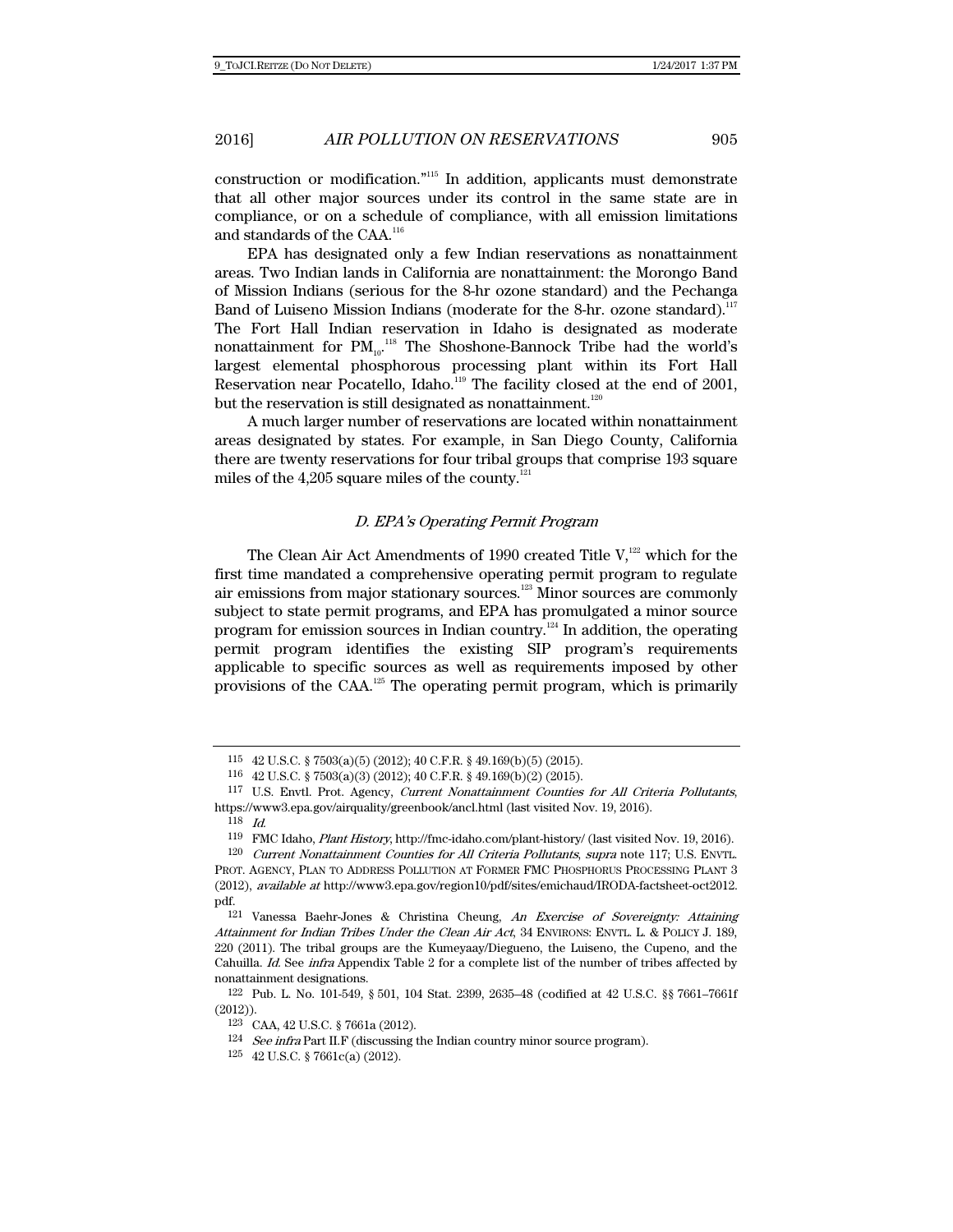implemented by the states, attempts to place the CAA "applicable requirements" in one document.<sup>126</sup>

EPA issues operating permits under Title V only if a state either does not establish an operating permit program that meets EPA's requirements or does not accept delegation of EPA's permitting authority. However, EPA is responsible for administering the operating permit program in Indian country although this responsibility may be delegated.<sup>127</sup> The operating permit program must, at a minimum, contain the elements required by section  $502(b)$ .<sup>128</sup> They include:

(1) Requirements for permit applications, including standard application forms and criteria for determining the completeness of applications[;]

(2) Monitoring and reporting requirements[;]

(3) [A permit fee system to finance the air pollution control program;]

(4) [Provisions] for adequate personnel and funding to administer the program;

(5) [Authority to issue permits and assure that each permitted source complies with applicable requirements under the Act; $l^{12}$ 

Under section 502(a), the following sources must obtain an operating permit: affected sources as provided in Subchapter IV's acid rain program; facilities that emit, or have the potential to emit, 10 TPY or more of any HAP, or 25 TPY of any combination of HAPs (section 112); sources required to have an NSR permit because they are major as defined by part D of subchapter 1; any source emitting 100/250 TPY required to have a preconstruction review permit by part C of subchapter I (PSD); other major sources, as defined in section 302 that are located in nonattainment areas and that have emissions of 100 TPY or more of any regulated pollutant; any other source, including an area source, that is subject to a section 112 HAP standard or a section 111 New Source Performance Standard (NSPS); and any other stationary source in a category designated by regulations promulgated by the Administrator.<sup>130</sup>

<sup>126 40</sup> C.F.R. §§ 70.4, 70.6(a)(1) (2015); see also Sierra Club v. Ga. Power Co., 443 F.3d 1346, 1356 (11th Cir. 2006) ("Our interpretation is confirmed by the fact that, as discussed above, a Title V operating permit is not intended to impose additional requirements on a source. Rather, the permit merely consolidates in a single document all of the clean air requirements already applicable to that source.").

<sup>127</sup> See 40 C.F.R. pt. 49 subpts. D–M (2015).

<sup>128</sup> Id. § 49.3.

<sup>129 42</sup> U.S.C. § 7661a(b) (2012).

<sup>130</sup> Id. § 7661a(a); see also ARNOLD W. REITZE, JR., AIR POLLUTION CONTROL LAW: COMPLIANCE AND ENFORCEMENT § 8-6 (2001) (listing sources required to obtain an operating permit under Title V).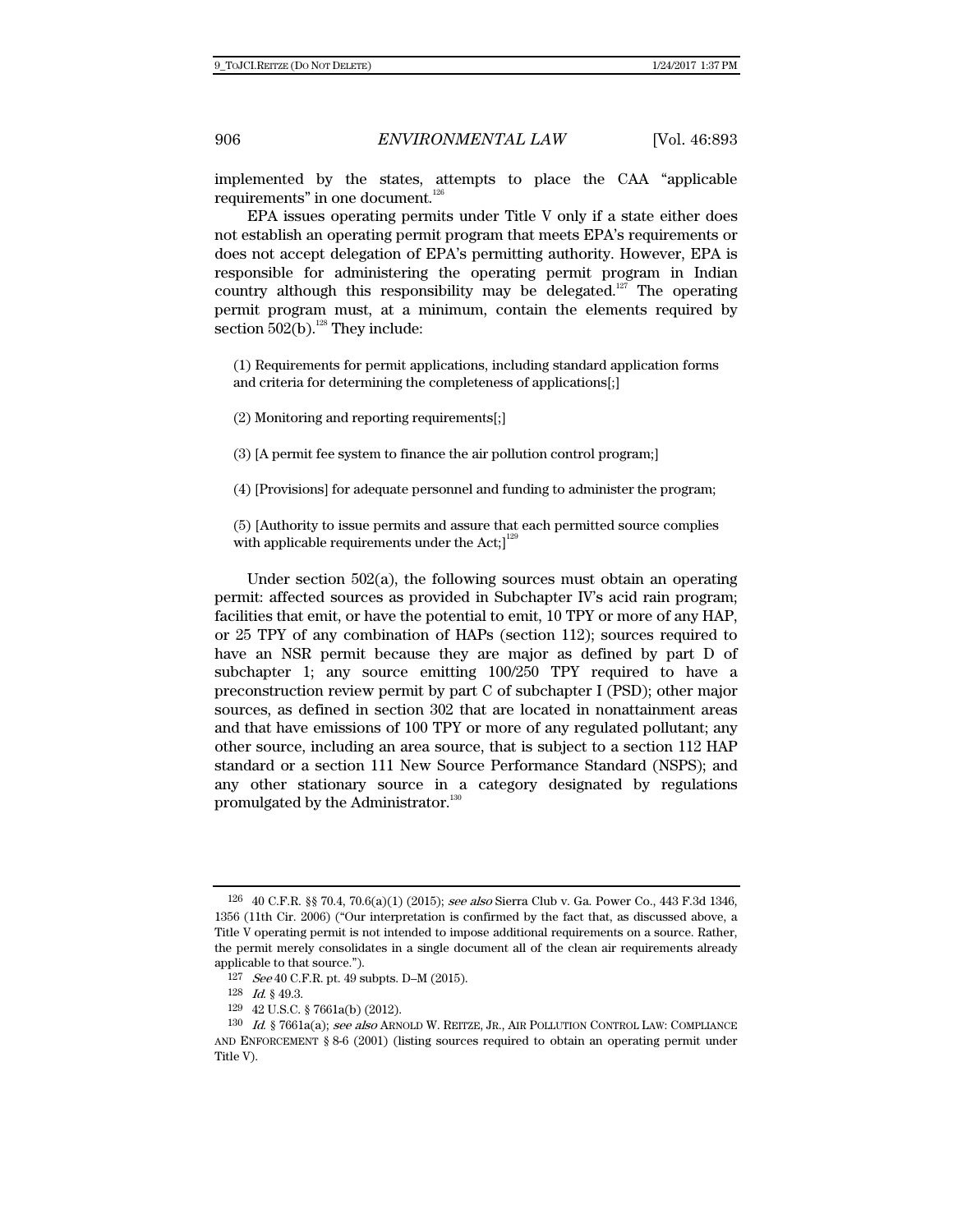Determining which sources are major is affected by the rules developed under section 111 for NSPS.<sup>131</sup> Major stationary sources located on contiguous or adjacent properties, under common control, and belonging to a single two-digit Standard Industrial Classification (SIC) have their emissions combined to determine whether emissions exceed the threshold level.132 Sources of HAPs are major based on the aggregate emissions of a stationary source or group of stationary sources within a contiguous area and under common control without reference to the SIC of the source.<sup>133</sup> Fugitive emissions are used to determine whether a source is major if the source is one of twenty-six categories listed in the regulation. $134$ 

Applicants for permits must submit the permit application that meets the requirements of section 504 and 40 C.F.R.  $\S$  70.5(a)(2) and 70.6.<sup>135</sup> Each permit application must include at a minimum: 1) a description of the facility's processes and products; 2) a list of all air emissions from the facility; 3) emission rates in TPY; 4) information on fuels, fuel use, raw materials, production rates, and operating schedules; and 5) a description of air pollution control equipment.<sup>136</sup> The permit application must include a certification by a responsible official attesting to the truth and accuracy of the permit application.<sup>137</sup> Applicants may avoid a major source classification by accepting emission limits in an operating permit below the TPY major source threshold, or by accepting operational limits that have a similar effect.<sup>138</sup>

A compliance plan is also required, which includes a schedule for compliance.139 A compliance schedule must include a schedule of remedial measures to be taken, and must be submitted within twelve months of the date on which the source becomes subject to a permit program.<sup>140</sup> It must include a description of how the facility will achieve compliance with requirements for which the facility is not currently in compliance.<sup>141</sup> A responsible official must sign the application as well as the compliance plan, compliance schedule, annual compliance certification, and all reports that are required to be submitted to the permitting authority.<sup>142</sup> The responsible official's signature certifies, under penalty of law, that the statements and information in the documents are true, accurate, and complete.<sup>143</sup>

142  $Id.$  § 70.5(d).

<sup>131</sup> REITZE, supra note 130, § 8-6.

<sup>132 40</sup> C.F.R. § 70.2 (2015).

<sup>133</sup> Id. § 63.2.

<sup>134</sup> Id. § 70.2.

 $135$  *Id.* § 70.5(a)(2).

<sup>136</sup> *Id.* § 70.5(c).

 $137$  *Id.* § 70.5(d).

<sup>138</sup> Id. § 51.166(b)(4).

<sup>139</sup> CAA, 42 U.S.C. § 7661b(b) (2012); see also id. § 7661(3) (defining schedule of compliance).

<sup>140 40</sup> C.F.R. § 70.5(a)(1), (c)(8) (2015).

<sup>141</sup> *Id.* § 70.5(c)(8)(C).

<sup>143</sup> Id.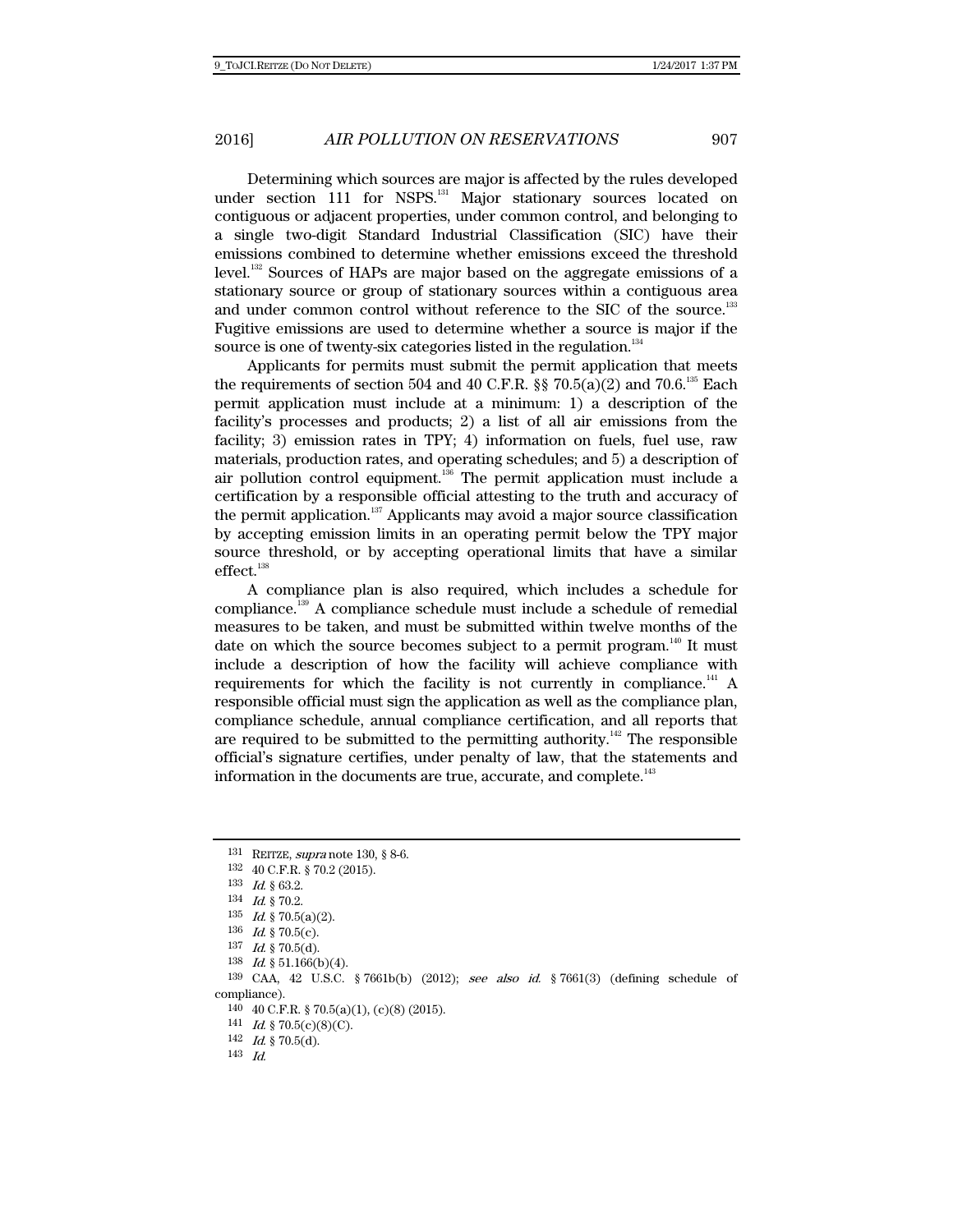Section 505(b) provides for states (or tribes) to develop and run an operating permit program, but EPA may veto the issuance of permits. $144$ Regulations concerning the process for permit issuance, review, renewal, revision, and reopening are found at 40 C.F.R. §§ 70.7 and 70.8. Under the regulations, the permitting authority must submit to EPA any application for a permit, renewal, or revision, including any compliance plan.145 The permitting authority also is required to notify all affected states of each item that must be forwarded to EPA.<sup>146</sup> Affected states are those whose air quality may be affected or are contiguous to the state in which the source is located or are within fifty miles of the source. $147$  The permitting authority must accept written recommendations from affected states; if they are rejected, it must explain the reasons in writing.<sup>148</sup>

If new requirements are imposed under the CAA, the permitting authority is required to revise all major source permits subject to the new requirements that have a remaining life of three or more years.<sup>149</sup> However, no permit revision is necessary if the effective date of the requirement is after the expiration of the permit.150 The permitting authority must have the right to terminate, modify, or revoke permits for cause.<sup>151</sup> Reopenings for cause are subject to the requirements of section 505(e) and the regulations of the applicable title. $152$ 

In 2011, no tribe had an EPA-approved Title V permitting program or had adopted any other program to implement section  $112(g)$ .<sup>153</sup> However, the Navajo Nation had been delegated authority to assist with implementation of the federal part 71 operating permit program.<sup>154</sup> In 2012, EPA approved the Title V Operating Permit for Colorado's Southern Ute Tribe.<sup>155</sup> EPA has issued fifty-three Title V permits to major sources located on Indian tribal lands in Regions 2, 5, 6, 8, 9, and  $10^{156}$  Sixteen of the permits are for facilities

 $152$  *Id.* § 70.7(f)(2).

153 Review of New Sources and Modifications in Indian Country, 76 Fed. Reg. 38,748, 38,771 (July 1, 2011) (codified at 40 C.F.R. pts. 49, 51).

154 Announcement of a Supplement to the Delegation of the Title V Permitting Program, Consistent with 40 CFR Part 71, to the Navajo Nation Environmental Protection Agency and the Suspension of Part 71 Fee Collection by USEPA for the Four Corners Steam Electric Station and the Navajo Generating Station, 71 Fed. Reg. 16,773, 16,774 (Apr. 4, 2006).

155 Clean Air Act Full Approval of Title V Operating Permits Program; Southern Ute Indian Tribe, 77 Fed. Reg. 15,267 (Mar. 15, 2012) (codified at 40 C.F.R. pt. 70).

156 U.S. Envtl. Prot. Agency, CAA Permits Issued by EPA in Region 2, http://www.epa.gov/ caa-permitting/caa-permits-issued-epa-region-2#part71permits (last visited Nov. 19, 2016) (listing four permits); U.S. Envtl. Prot. Agency, Region 5 EPA-Issued Air Permits, https://yosemite.epa.gov/r5/r5ard.nsf/Tribal+Permits!OpenView (last visited Nov. 19, 2016) (listing thirteen permits); U.S. Envtl. Prot. Agency, Part 71 Operating Permits on Tribal Lands in EPA's South Central Region, http://www.epa.gov/caa-permitting/part-71-operating-permits-

<sup>144 42</sup> U.S.C. § 7661d(b) (2012); 40 C.F.R. § 70.8(c) (2015).

<sup>145</sup>  $Id.$  § 70.8(a).

<sup>146</sup>  $Id.$  § 70.8(b).

<sup>147</sup> Id. § 70.2.

<sup>148</sup>  $Id. \S$  70.8(b)(2).

<sup>149 42</sup> U.S.C. § 7661a(b)(9) (2012).

<sup>150 40</sup> C.F.R. § 70.7(f)(1)(i) (2015).

<sup>151</sup>  $Id.$  § 70.7(f)(1).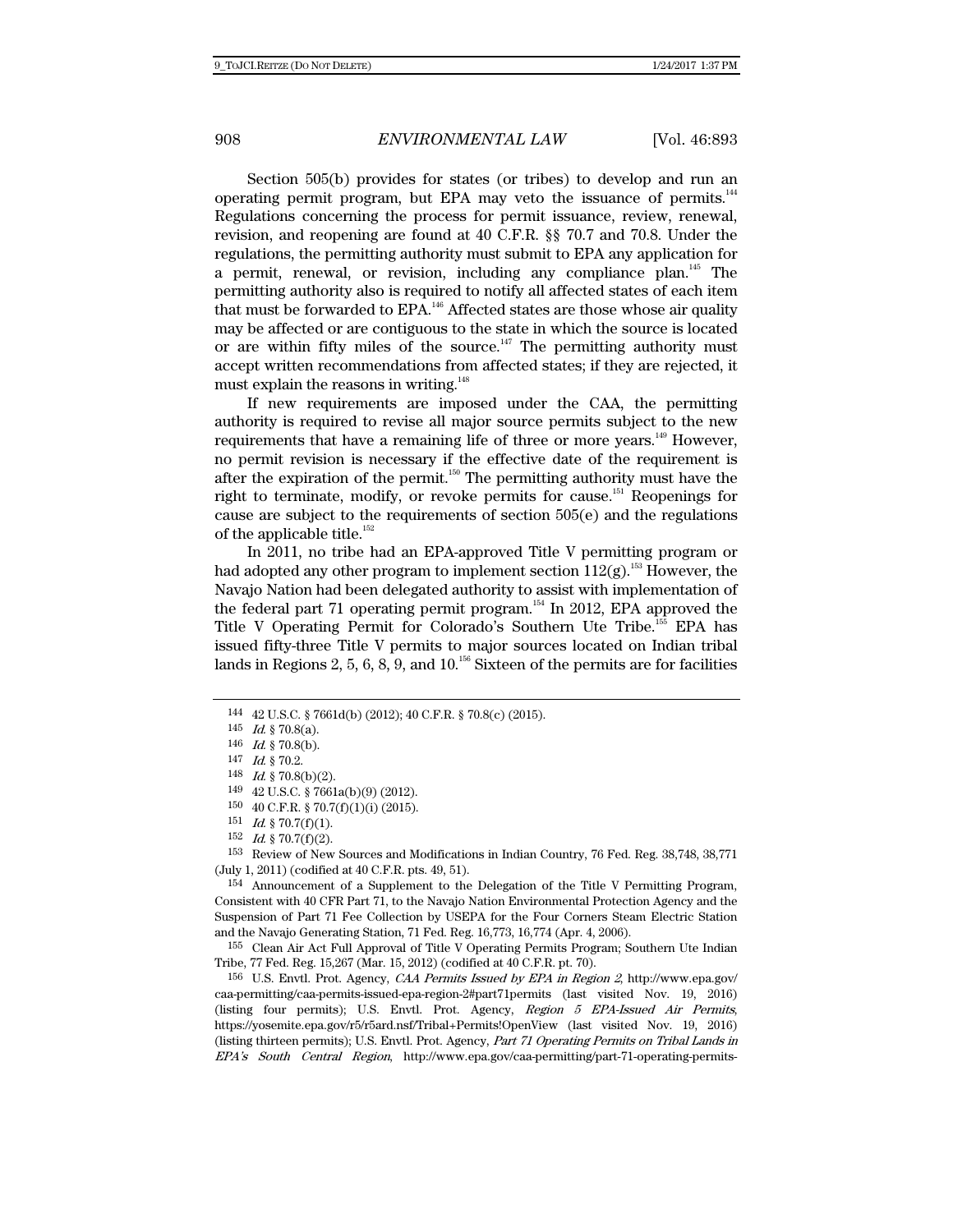in Region 8 covering New Mexico, Wyoming, Colorado, Montana, Utah, and North Dakota.<sup>157</sup> There are no permits in Regions 1, 3, 4, and 7.

### E. Minor Source Permit Programs

A permitting program for minor sources is to be developed by the states based on federal requirements.<sup>158</sup> Most minor sources located in Indian country, however, have not been regulated, and only a few tribes administer EPA-approved minor NSR programs.<sup>159</sup>

On July 1, 2011, EPA promulgated an Indian country FIP that applies to new and modified minor stationary sources, and minor modifications at existing major stationary sources.<sup>160</sup> The FIP also provides for a case-by-case determination of the MACT for sources of HAPs.<sup>16</sup>

On May 1, 2015, an additional regulation for the minor source program in Indian country was promulgated.<sup>162</sup> A minor source is a source, not including the exempt emissions units and activities listed in 40 C.F.R. §  $49.153(c)$ , with the potential to emit regulated NSR pollutants below the major source thresholds, but above minor NSR thresholds.<sup>163</sup> Beginning September 2, 2014, any new stationary source that has the potential to emit (PTE) a regulated NSR pollutant in amounts equal to or greater than the minor NSR thresholds must apply for and obtain a minor NSR permit before commencing construction.164 A source's PTE for a pollutant is expressed in TPY and calculated by multiplying the maximum hourly emissions rate in pounds per hour (lbs./hr.) times 8,760 hours (the number of hours in a year) divided by 2,000 (the number of pounds in a ton).<sup>165</sup> If a source's emissions are restricted by enforceable permit conditions, the PTE is calculated based on the permit restrictions.<sup>166</sup>

A proposed modification of an existing major source that does not qualify as a major modification is subject to the minor NSR program requirements, if the net emissions increase from the actual-to-projected-

tribal-lands-epas-south-central-region (last visited Nov. 19, 2016) (listing five permits); U.S. Envtl. Prot. Agency, CAA Permits Issued by EPA in Region 8, supra note 70 (listing sixteen permits); U.S. Envtl. Prot. Agency, Title V Permits Issued by Region 9, http://www.epa.gov/caapermitting/title-v-permits-issued-region-9 (last visited Nov. 19, 2016) (listing seven permits); U.S. Envtl. Prot. Agency, Air Permits Issued by Region 10, http://www.epa.gov/caa-permitting/airpermits-issued-epa-region-10 (last visited Nov. 19, 2016) (listing eight permits).

<sup>157</sup> CAA Permits Issued by EPA in Region 8, supra note 70.

<sup>158</sup> See 40 C.F.R. §§ 51.160–.164 (2015) (setting out guidelines for local review of new sources and modifications).

<sup>159</sup> Review of New Sources and Modifications in Indian Country, 76 Fed. Reg. 38,748, 38,756 (July 1, 2011); see infra Part III.B, D (discussing tribal administration of EPA programs).

<sup>160 76</sup> Fed. Reg. at 38,748.

<sup>161 40</sup> C.F.R. § 49.153(a)(4) (2015).

<sup>162</sup> General Permits and Permits by Rule for the Federal Minor New Source Review Program in Indian Country for Five Source Categories, 80 Fed. Reg. 25,068 (May 1, 2015).

<sup>163 40</sup> C.F.R. § 49.152 (2015).

<sup>164</sup> *Id.* § 49.151(c)(1)(iii)(B).

<sup>165 76</sup> Fed. Reg. at 38,755.

<sup>166 40</sup> C.F.R. § 49.152 (2015).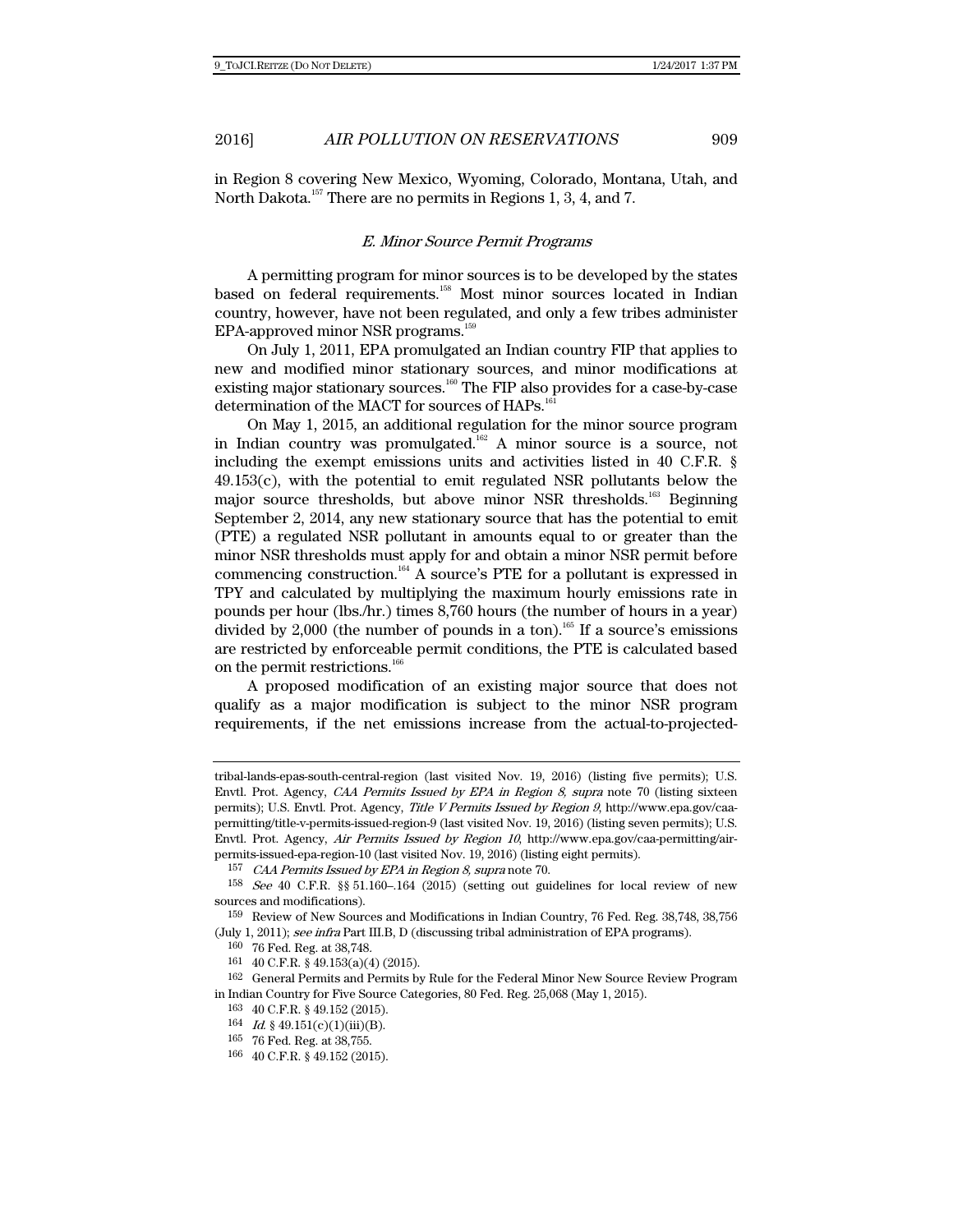actual test is equal to or above the minor NSR thresholds listed in table 1 of the regulation.<sup>167</sup> However, the emissions must be less than the amount that would qualify the source as a major source or a major modification for purposes of the more stringent PSD or nonattainment NSR programs.168 The minor thresholds are much lower than the significance level and are more stringent for nonattainment areas than for attainment areas. $169$ 

Fugitive emissions are included to the extent they are quantifiable for source categories listed in the regulations.<sup>170</sup> These sources must install and operate control technology as determined by the reviewing authority on a case-by-case basis. $171$  These sources may also be required to submit air quality impact analyses as part of their permit applications.<sup>172</sup> As an alternative to a site-specific permit, minor sources can request coverage under a general permit.<sup>173</sup> Moreover, EPA has developed a list of activities that are exempted from the minor NSR program.<sup>174</sup> The list was expanded on May 30, 2014. $17$ 

EPA estimates that about 1% or less of total emissions will be exempt from review under the minor NSR program, while the thresholds will exempt 42% to 76% of sources—depending on the pollutant—from preconstruction review due to the minor source thresholds.<sup>176</sup> The Indian Country Minor NSR Rule incorporates by reference six federal rules. They are: 1) National Emission Standards for Hazardous Air Pollutants for Major Sources: Industrial, Commercial, and Institutional Boilers and Process Heaters;<sup>177</sup> 2) Standards of Performance for Volatile Organic Liquid Storage Vessels (Including Petroleum Liquid Storage Vessels) for Which Construction, Reconstruction, or Modification Commenced After July 23, 1984;<sup>178</sup> 3) Standards of Performance for Stationary Compression Ignition Internal Combustion Engines;<sup>179</sup> 4) Standards of Performance for Stationary Spark Ignition Internal Combustion Engines;<sup>180</sup> 5) Standards for New and Modified Sources in the Oil and Natural Gas Sector; $181$  and 6) National Emission

<sup>167</sup> Id. § 49.153 tbl.1.

<sup>168</sup> Id. § 49.153.

<sup>169</sup> Id. § 49.153 tbl.1.

 $170$  *Id.* § 49.152. The categories are found at 40 C.F.R. pt. 51, app. S, and § 52.21(b)(1)(iii).

 $171$  *Id.* § 49.153(a)(4).

 $172$  *Id.* § 49.151(e)(4).

<sup>173</sup> Id. at 38,795–96 (codified at 40 C.F.R. § 49.156)

<sup>174</sup> *Id.* at 38,792 (codified at 40 C.F.R.  $§$  49.153(c)).

<sup>175</sup> Review of New Sources and Modifications in Indian Country-Amendments to the Federal Indian Country Minor Source Review Rule, 79 Fed. Reg. 31,035, 31,044 (May 30, 2014) (codified at 40 C.F.R. § 49.153(c)).

<sup>176 76</sup> Fed. Reg. at 38,758.

<sup>177 40</sup> C.F.R. pt. 63, subpt. DDDDD (2015).

 $^{178}$   $\,$   $Id.$  pt. 60, subpt. Kb.

 $^{179}$   $\,$   $Id.$  pt. 60, subpt. IIII.

<sup>180</sup> Id. pt. 60, subpt. JJJJ.

<sup>181</sup> Review of New Sources and Modifications in Indian Country: Federal Implementation Plan for Managing Air Emissions from True Minor Sources Engaged in Oil and Natural Gas Production in Indian Country. 80 Fed. Reg. 56,554, 56,569 (proposed Sept. 18, 2015) (to be codified at 40 C.F.R. pt. 49).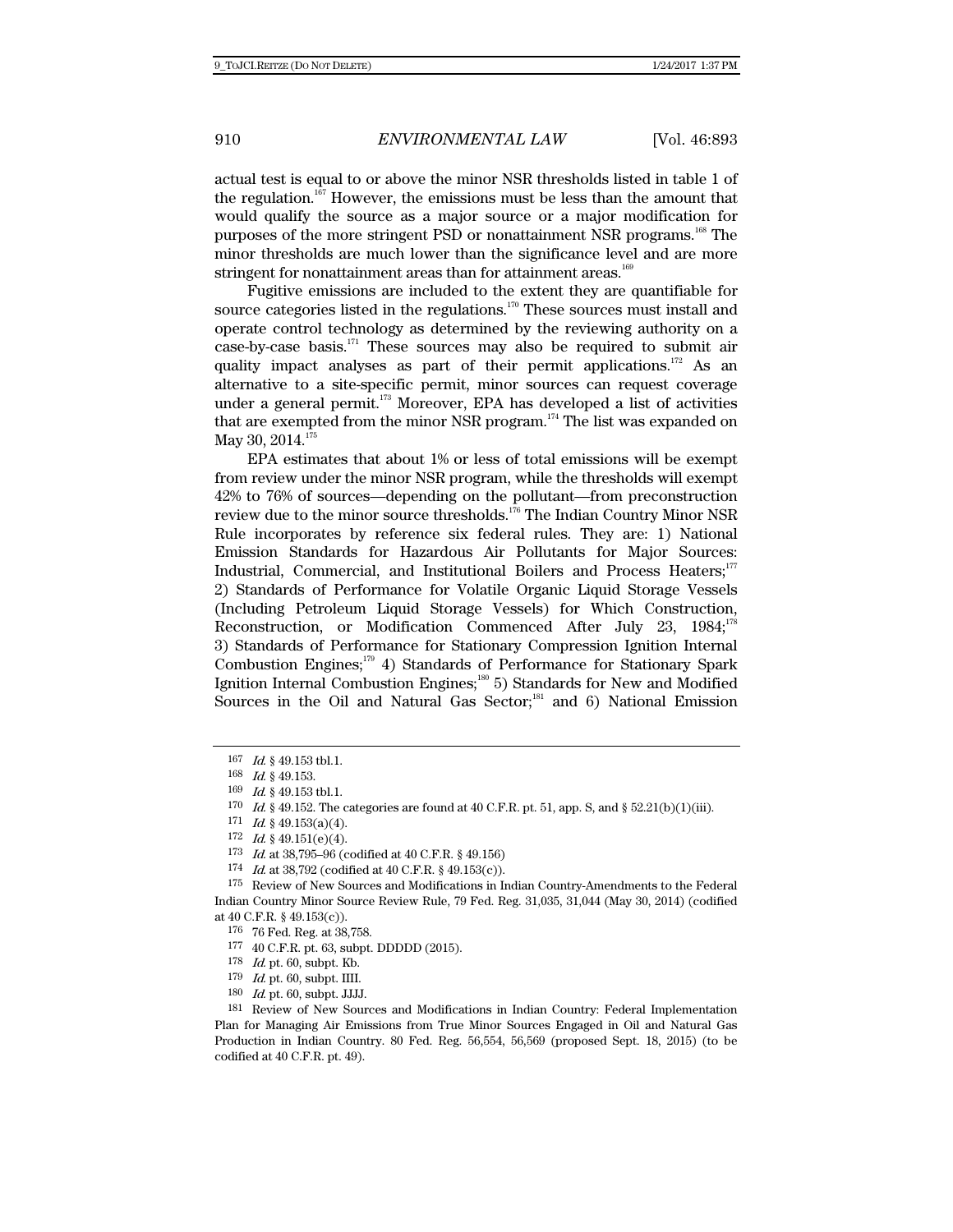Standards for Hazardous Air Pollutants from Oil and Natural Gas Production Facilities.<sup>182</sup> There are numerous other amendments to the Indian Country Minor NSR Rule.<sup>183</sup> The proposed FIP is needed because in September 2015 there were no approved TIPs covering areas subject to the Federal Indian Country Minor NSR Rule.184

States that have a federally enforceable minor source permit program may designate sources that have the potential to emit above the major source thresholds as "synthetic minor" sources if they accept enforceable permit limits on emissions that keep the emissions below the major source threshold.185 However, this program was not available in Indian country until July 1, 2011.<sup>186</sup>

The regulations promulgated in 2011 established the first synthetic minor source permitting mechanism for major sources of regulated NSR pollutants and/or HAPs in Indian country.187 A synthetic minor source permit is available under the PSD, nonattainment major NSR and Title V programs, as well as by synthetic minor sources for MACT standards and Title V purposes.188 HAP sources having synthetic minor permits must comply with emissions limits that are enforceable as a practical matter and with the applicable regulations found in 40 C.F.R. part  $63$ .<sup>189</sup> A synthetic minor source for NSR that has other applicable requirements that make it major for Title V purposes, must also apply for a part 71, Title V permit. $190$ 

To obtain a synthetic source designation requires the source to agree to limit emissions below the major source trigger.<sup>191</sup> The agreement to limit emissions must be enforceable.<sup>192</sup> This rule is implemented by EPA or by a delegated tribal agency.193 Synthetic minor sources need a site-specific permit, but EPA is developing general permits for some common types of minor sources in order to streamline the permitting process.<sup>194</sup> An applicant for a synthetic minor designation must also comply with minor source regulations concerning public participation requirements, the procedures for final permit issuance, and administrative and judicial review.<sup>19</sup>

<sup>182 40</sup> C.F.R. pt. 63, subpart HH (2015).

<sup>183 80</sup> Fed. Reg. at 56,558.

<sup>184</sup> Id. at 56,562. See infra Part IV.C for a discussion of the promulgated FIP.

<sup>185 40</sup> C.F.R. § 51.166(b)(4) (2015).

<sup>186</sup> Review of New Sources and Modifications in Indian Country, 76 Fed. Reg. 38,748, 38,792 (July 1, 2011) (codified at 40 C.F.R. § 49.153(a)(3)).

<sup>187</sup> Id. at 38,797 (codified at 40 C.F.R. § 49.158).

<sup>188 40</sup> C.F.R. § 49.158 (2015).

<sup>189</sup> Id.

<sup>190</sup> Id.

 $191$  *Id.* § 49.152(d).

 $192$  *Id.* 

 $193$  *Id.* ("Reviewing authority means the Administrator or may mean an Indian Tribe in cases where a Tribal agency is assisting EPA with administration of the program through a delegation.").

 $^{194}$   $\,$  See infra Part II.G.

<sup>195 40</sup> C.F.R. §§ 49.157, .159 (2015).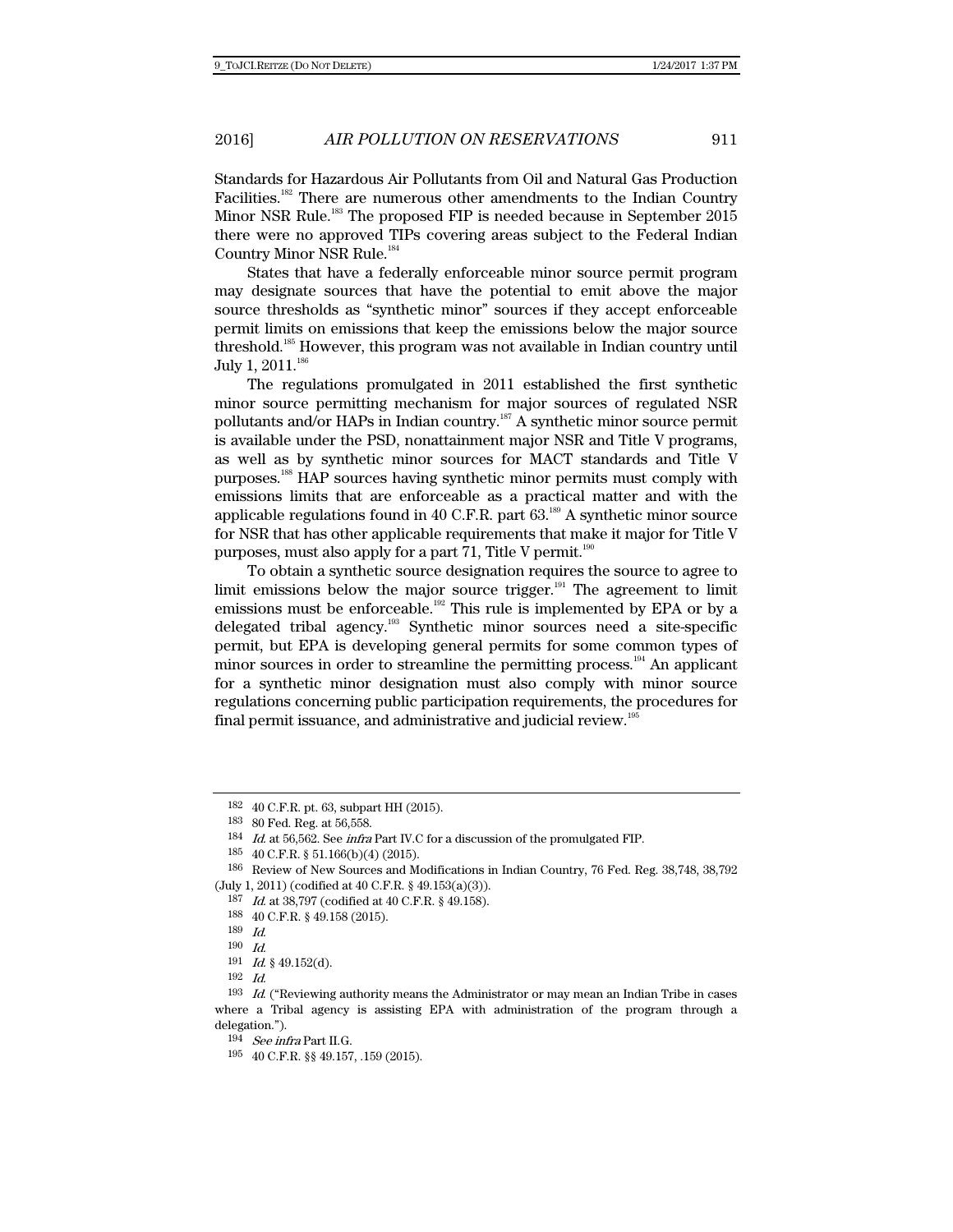On June 3, 2016, EPA promulgated a FIP applicable to the oil and gas industry that is to be used to regulate most minor sources rather than using source-specific minor source preconstruction permits.<sup>196</sup>

# F. General Permits

A "general permit" is a preconstruction permit used to regulate numerous similar emissions from new or modified true minor sources in a cost-effective manner for both the government and the source.<sup>197</sup> They streamline the preconstruction permitting through the issuance of one permit that can apply to multiple stationary sources that have similar emissions.198 EPA finalized the general permit issuance process in July 2011, as part of the Federal Indian Country Minor NSR Rule.199 The reviewing authority may issue a general permit for a "category of emissions units or sources that are similar in nature, have substantially similar emissions, and would be subject to the same or substantially similar requirements governing operations, emissions, monitoring, reporting and recordkeeping."200

A general permit when issued "is considered final action with respect to all aspects of the permit except its applicability to an individual source."<sup>201</sup> The sole issue that may be appealed after a permit approval is the applicability of the general permit to a particular source.<sup>202</sup> The reviewing authority determines "which categories of individual emissions units, groups of similar emissions units, or sources are appropriate for general permits in its area."203

Emissions units covered by a general permit should usually have similar operations or processes and emit pollutants with similar characteristics.<sup>204</sup> They should be able to handle the same or substantially similar permit requirements governing operation, emissions, monitoring, recordkeeping, and reporting.<sup>205</sup> EPA is in the process of developing general permits for various source categories under the factors mentioned.<sup>206</sup> General permits must deal with the same permit elements required for permits issued under

<sup>196</sup> Oil and Natural Gas Sector: Emission Standards for New, Reconstructed, and Modified Sources, 81 Fed. Reg. 35,824, 35,827 (June 3, 2016); see discussion infra Part IV.C.

<sup>197 40</sup> C.F.R. § 49.156(a) (2015).

<sup>198</sup> Id.

<sup>199</sup> Review of New Sources and Modifications in Indian Country, 76 Fed. Reg. 38,748, 38,795 (July 1, 2011) (codified at 40 C.F.R. § 49.156(b)).

<sup>200 40</sup> C.F.R. § 49.156(b)(1) (2015).

<sup>201</sup>  $Id.$  § 49.156(b)(3).

<sup>202</sup> Id. § 49.156(c)(1).

<sup>203</sup> Id. § 49.156(b)(1).

<sup>204</sup> Id.

 $205\quad \hbox{\it Id}.$ 

<sup>206</sup> Review of New Sources and Modifications in Indian Country, 76 Fed. Reg. 38,748, 38,767 (July 1, 2011).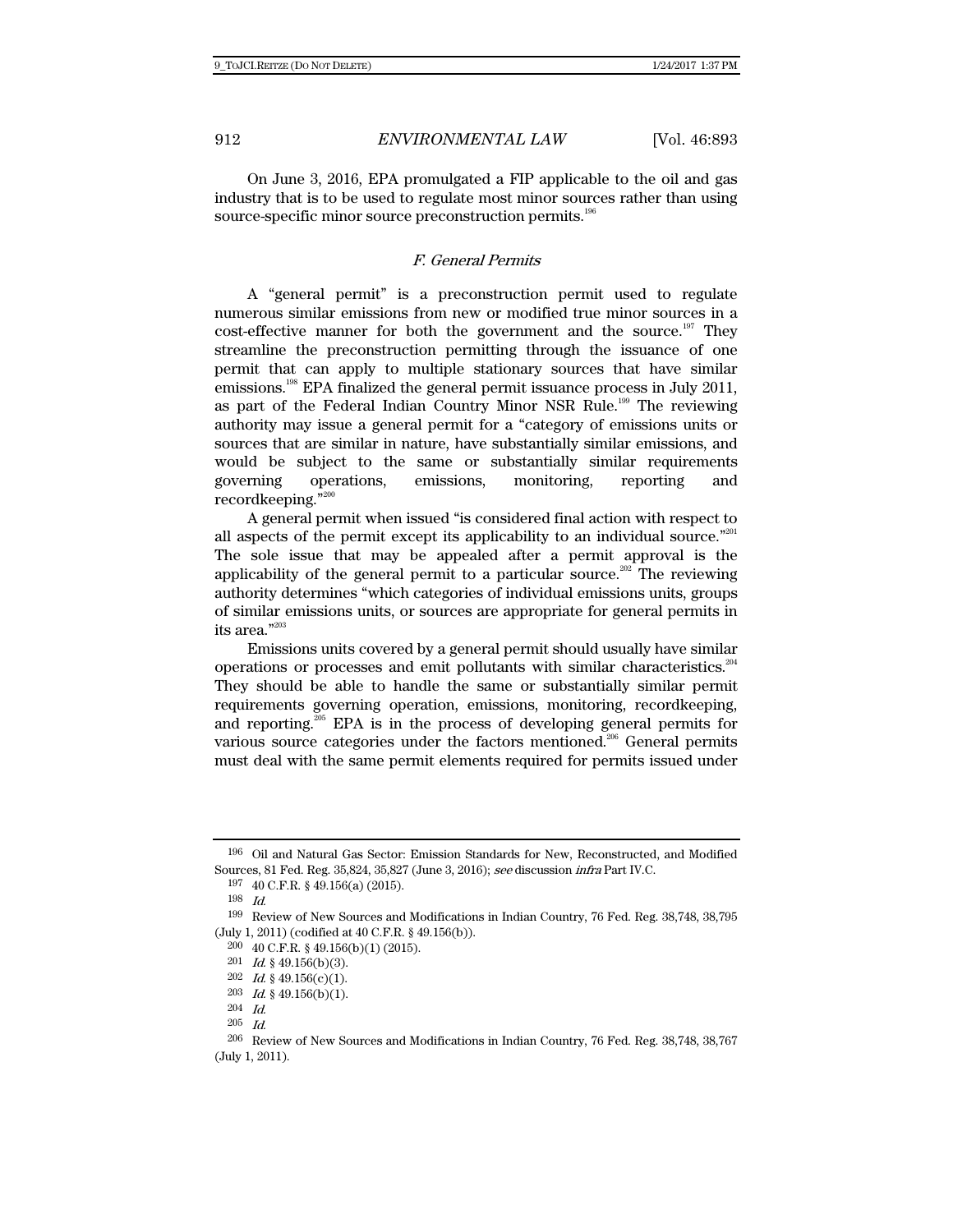the site-specific preconstruction review rules.<sup>207</sup> However, EPA has not allowed reviewing authorities to create general permit categories for synthetic minor sources.<sup>208</sup>

On May 1, 2015, EPA finalized a rule concerning general permits in Indian country for new or modified minor sources in two source categories: hot mix asphalt (HMA) plants; and stone quarrying, crushing, and screening (SQCS) facilities.209 EPA also authorized the use of general permits to create synthetic minor sources for the HMA and SQCS source categories.<sup>210</sup> EPA finalized permits by rule for new or modified minor sources in three source categories: auto body repair and miscellaneous surface coating operations; gasoline dispensing facilities, except in California; and petroleum dry cleaning facilities.<sup>211</sup> Permit by rule requirements are codified in the Code of Federal Regulations and they preauthorize construction and modification activities that are carried out in accordance with the codified requirements.212 EPA subsequently promulgated a rule to manage emissions from six source categories of minor sources in Indian country on October 14, 2016.<sup>213</sup> The rule covers concrete batch plants, boilers and emergency engines, stationary spark ignition engines, stationary compression ignition engines, graphic arts and printing operations, and sawmill facilities. The rule requires a preconstruction permit for true minor sources on or after September 2, 2017.<sup>214</sup> This rule is one of several modifications to 40 C.F.R. §  $49.151(c)$ . True minor sources in the oil and natural gas production and natural gas processing segments of the oil and natural gas sector are also subject to the June 3, 2016, FIP for true minor sources in Indian country.<sup>215</sup>

To become covered by a permit by rule, a source must notify the reviewing authority that it meets the terms of coverage and is complying with the permit's terms and conditions but does not need the approvals required for a source specific permit.<sup>216</sup> The source must also submit a Notification of Coverage Form in fulfillment of the minor source registration requirement in the Federal Indian Country Minor NSR Rule.<sup>217</sup> Once the Notification of Coverage Form has been submitted, and the reviewing authority has posted it online, the source may commence construction of a

<sup>207 40</sup> C.F.R. § 49.156(d) (2015) (requiring all inclusion of all elements from 40 C.F.R. § 49.155(a) (2015), the regulation dealing with site-specific permits).

<sup>208 76</sup> Fed. Reg. at 38,770.

<sup>209</sup> General Permits and Permits by Rule for the Federal Minor New Source Review Program in Indian Country for Five Source Categories, 80 Fed. Reg. 25,068 (May 1, 2015) (codified at 40 C.F.R. pts 49, 51).

<sup>210</sup> Id. at 25,070.

<sup>211</sup> Id. at 25,068, 25,091–107 (codified at 49 C.F.R. §§ 40.161–.163).

<sup>212</sup> See 40 C.F.R. § 49.156(f) (2015).

<sup>213</sup> General Permits and Permits by Rule for the Federal Minor New Source Review Program in Indian Country for Six Source Categories, 81 Fed. Reg. 70,944 (Oct. 14, 2016).

 $214$  *Id.* at 70,945.

<sup>215</sup> See infra Part IV.C.

<sup>216 40</sup> C.F.R. § 49.156(f)(1) (2015).

<sup>217</sup> Id.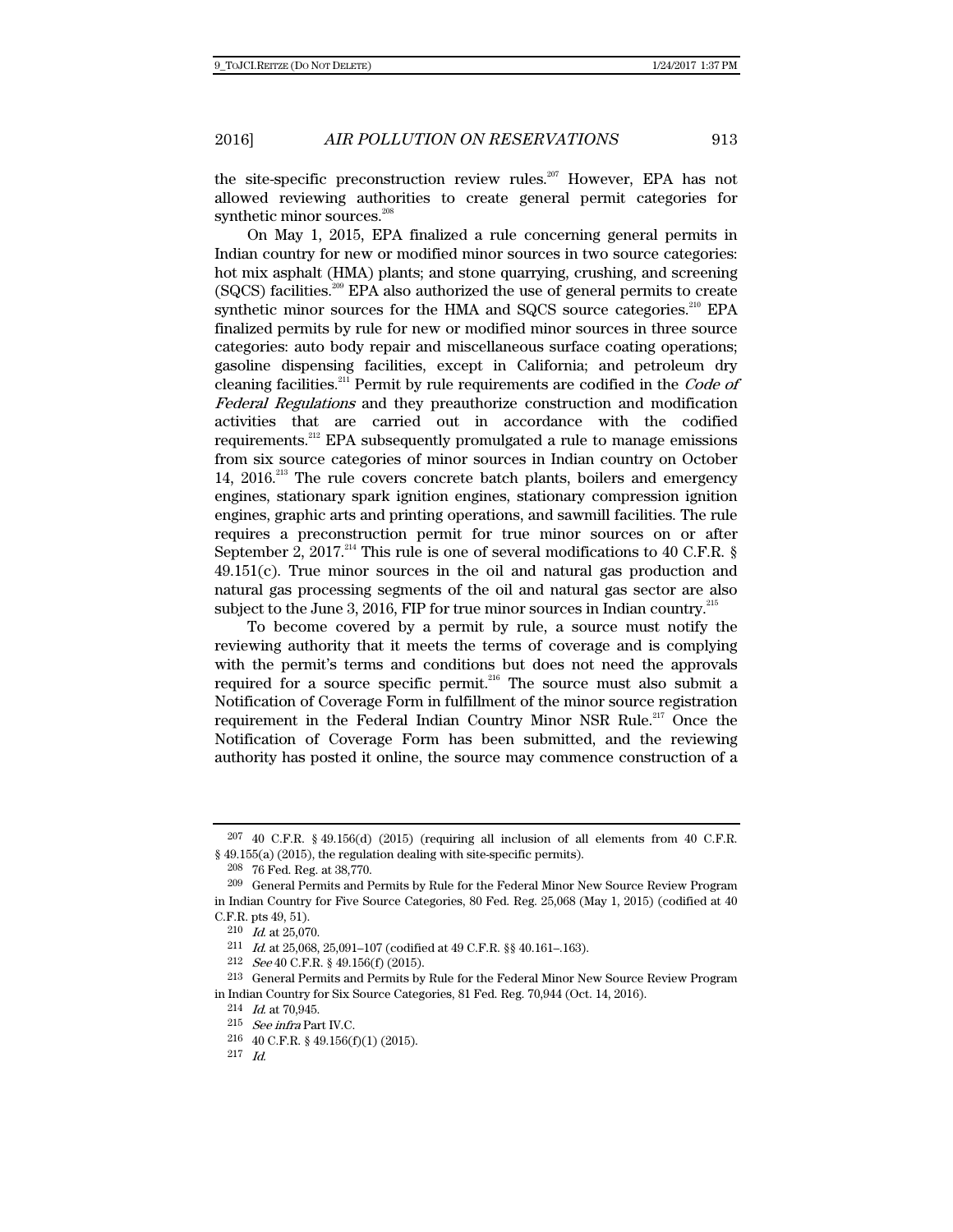new source or modification of an existing source.<sup>218</sup> The regulations do not allow the use of permits by rule to create synthetic minor sources.<sup>219</sup>

#### III. TRIBAL REGULATION OF AIR QUALITY

The efforts by Indian tribes to use the CAA to advance tribal interests became more focused when the Clean Air Act Amendments of  $1977^{220}$ authorized federally recognized tribes to redesignate land within the exterior boundaries of their reservations under the CAA's PSD program. $^{221}$  This program classified areas that met the NAAQS into three classes, with the least air quality deterioration allowed in Class I, and the most deterioration allowed in Class III areas providing the NAAQS were not exceeded.<sup> $^{222}$ </sup>

By changing the status of a reservation to Class I, a tribe can make it difficult or even impossible for major emitting sources constructed after August 7, 1977, to locate either inside the reservation's boundary or outside the boundary if the air quality of the Class I area is projected to be impacted above the legally allowed increase, known as the increment.<sup>223</sup> Moreover, even if the allowed atmospheric concentration of a regulated pollutant does not exceed the increment, a permit for a new source or major modification of an existing source can be denied if it will violate "air quality related values," including visibility.<sup>224</sup> However, visibility protection only applies to mandatory Class I areas (e.g. national parks and wilderness areas). $^{225}$ Nonmandatory Class I areas are only covered if they are part of the statutory dispute resolution process.<sup>226</sup> If there is a dispute among tribes concerning classification, a mechanism is provided to allow EPA to resolve disputes between states and tribes. $227$  This ability to redesignate areas allowed Indian tribes to influence development within the exterior boundaries of their reservations as well as development upwind of reservations.

In 1977, the Northern Cheyenne Tribe requested Class I status for its reservation based on EPA's 1974 PSD regulation.<sup>228</sup> On August 5, 1977, the redesignation was approved days before the PSD program, including the right for tribes to redesignate tribal lands, was codified by the 1977 CAA

<sup>218</sup> Id.

<sup>219</sup> General Permits and Permits by Rule for the Federal Minor New Source Review Program in Indian Country for Five Source Categories, 80 Fed. Reg. 25,068, 25,070 (May 1, 2015).

<sup>220</sup> Pub. L. No. 95-95, 91 Stat. 685.

<sup>&</sup>lt;sup>221</sup> *Id.* § 164(c), 91 Stat. at 734 (codified at 42 U.S.C. § 7474(c) (2012)).

<sup>222</sup> CAA, 42 U.S.C. §§ 7472–7473 (2012).

<sup>223</sup> Id. §§ 7472–7475.

 $224$  *Id.* § 7475(d)(2)(C)(ii).

<sup>225</sup> *Id.* § 7491(a).

<sup>226</sup> Id.  $§ 7474(e)$ .

<sup>227</sup> Id.

<sup>228</sup> Redesignation of Northern Cheyenne Indian Reservation for Prevention of Significant Deterioration, 42 Fed. Reg. 21,819, 21,819 (proposed Apr. 29, 1977) (to be codified in 40 C.F.R. pt. 52).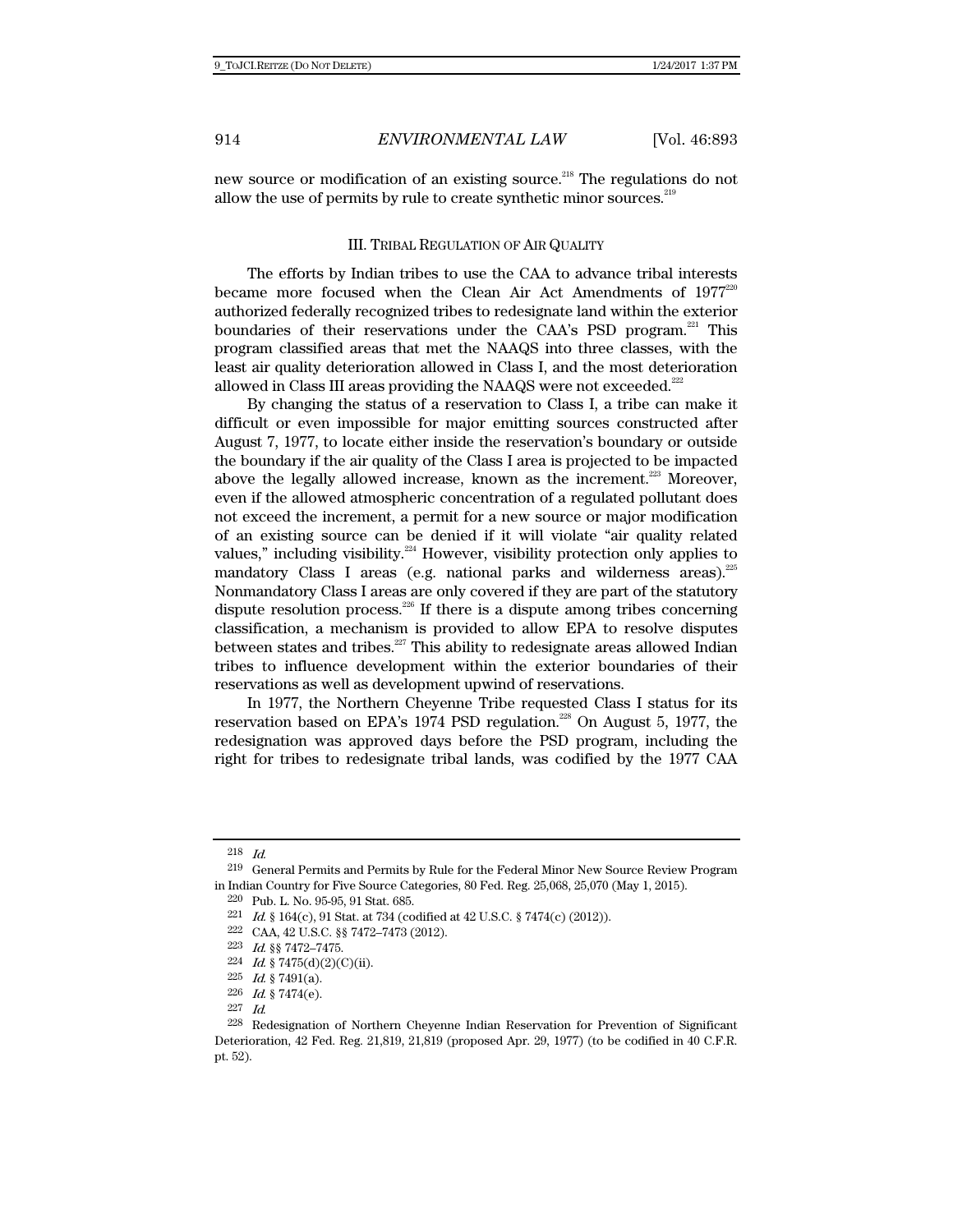Amendments.229 Thus, the Northern Cheyenne Tribe was the first Tribe to utilize the redesignation process. In 1981, the Ninth Circuit upheld EPA's delegation to Indian tribes the authority to redesignate their lands.<sup>230</sup> This redesignation resulted in the Montana Power Company being blocked from completing two new coal strip units.<sup>231</sup> The units were eventually constructed after they agreed to install wet scrubbers to meet the Tribe's PSD increment for  $\text{SO}_2$ .<sup>232</sup> The redesignation was opposed by the Crow Indian Tribe, which wanted the electric power project to be constructed.<sup>233</sup>

In 1984, EPA issued a policy statement saying that until tribal governments are able to assume full responsibility for administering delegable programs, EPA will retain responsibility for managing the environmental programs, but will encourage tribal participation.<sup>234</sup> For a noncompliant facility that is tribally owned, EPA will work cooperatively with the tribe to achieve compliance, but if the facility is owned or managed by private parties EPA will deal with environmental violations in the same way that it would respond if Indian land was not involved.<sup>235</sup> In 2011, EPA updated the 1984 policy. $236$ 

In 1982, EPA approved the redesignation of the Confederated Salish and Kootenai Tribe's Flathead Reservation in northwest Montana to Class I.237 In 1984, EPA approved the Sioux and Assiniboine Tribes' request to redesignate the Fort Peck reservation as Class  $I<sub>z</sub><sup>238</sup>$  which prevented a coal-fired electric power facility from being constructed.<sup>239</sup> In 1991, EPA approved the redesignation of the Spokane Reservation in Washington as Class I.<sup>240</sup> On November 1, 1996, EPA approved the redesignation of the Yavapai-Apache Reservation in Arizona to Class  $I<sup>241</sup>$  In 2008, EPA approved the redesignation of the Forest County Potawatomi Community Reservation in Wisconsin as

<sup>229</sup> Approval and Promulgation of Implementation Plans, 42 Fed. Reg. 40,695 (Aug. 11, 1977) (codified 40 C.F.R. pt. 52); Clean Air Act Amendments of 1977, Pub. L. No. 95-95, 91 Stat. 685 (codified as amended at 42 U.S.C. §§ 7401–7671q (2012)) (enacted August 7, 1977).

<sup>230</sup> Nance v. U.S. Envtl. Prot. Agency, 645 F.2d 701, 704 (9th Cir. 1981).

<sup>231</sup> Mont. Power Co. v. U.S. Envtl. Prot. Agency, 608 F.2d 334, 343, 357–58 (9th Cir. 1979) (upholding EPA's denial of permits because units would violate the Class I pollution increments).

<sup>232</sup> Baehr-Jones & Cheung, supra note 121, at 213.

<sup>233</sup> Nance, 645 F.2d at 710–11.

<sup>234</sup> U.S. ENVTL. PROT. AGENCY, EPA POLICY FOR THE ADMINISTRATION OF ENVIRONMENTAL PROGRAMS ON INDIAN RESERVATIONS 2 (1984) [hereinafter 1984 EPA POLICY], available at https://www.epa.gov/sites/production/files/2015-04/documents/indian-policy-84.pdf.

 $235$  *Id.* at 4.

<sup>&</sup>lt;sup>236</sup> EPA POLICY ON CONSULTATION AND COORDINATION WITH INDIAN TRIBES, *supra* note 52.

<sup>237</sup> Approval and Promulgation of State Implementation Plans, PSD Redesignation; Flathead Reservation, 47 Fed. Reg. 23,927 (June 2, 1982) (codified at 40 C.F.R. pt. 52).

<sup>238</sup> Approval and Promulgation of State Implementation Plans; PSD Redesignation—Fort Peck Reservation, 49 Fed. Reg. 4,734 (Feb. 8, 1984) (codified at 40 C.F.R. pt. 52).

<sup>&</sup>lt;sup>239</sup> Baehr-Jones & Cheung, *supra* note 121, at 213.

<sup>240</sup> Approval and Promulgation of State Implementation Plans: Washington, 56 Fed. Reg. 14,861 (Apr. 12, 1991) (codified at 40 C.F.R. pt. 52).

<sup>241</sup> Arizona Redesignation of the Yavapai-Apache Reservation to a PSD Class I Area, 61 Fed. Reg. 56,461 (Nov. 1, 1996) (codified at 40 C.F.R. pt. 52).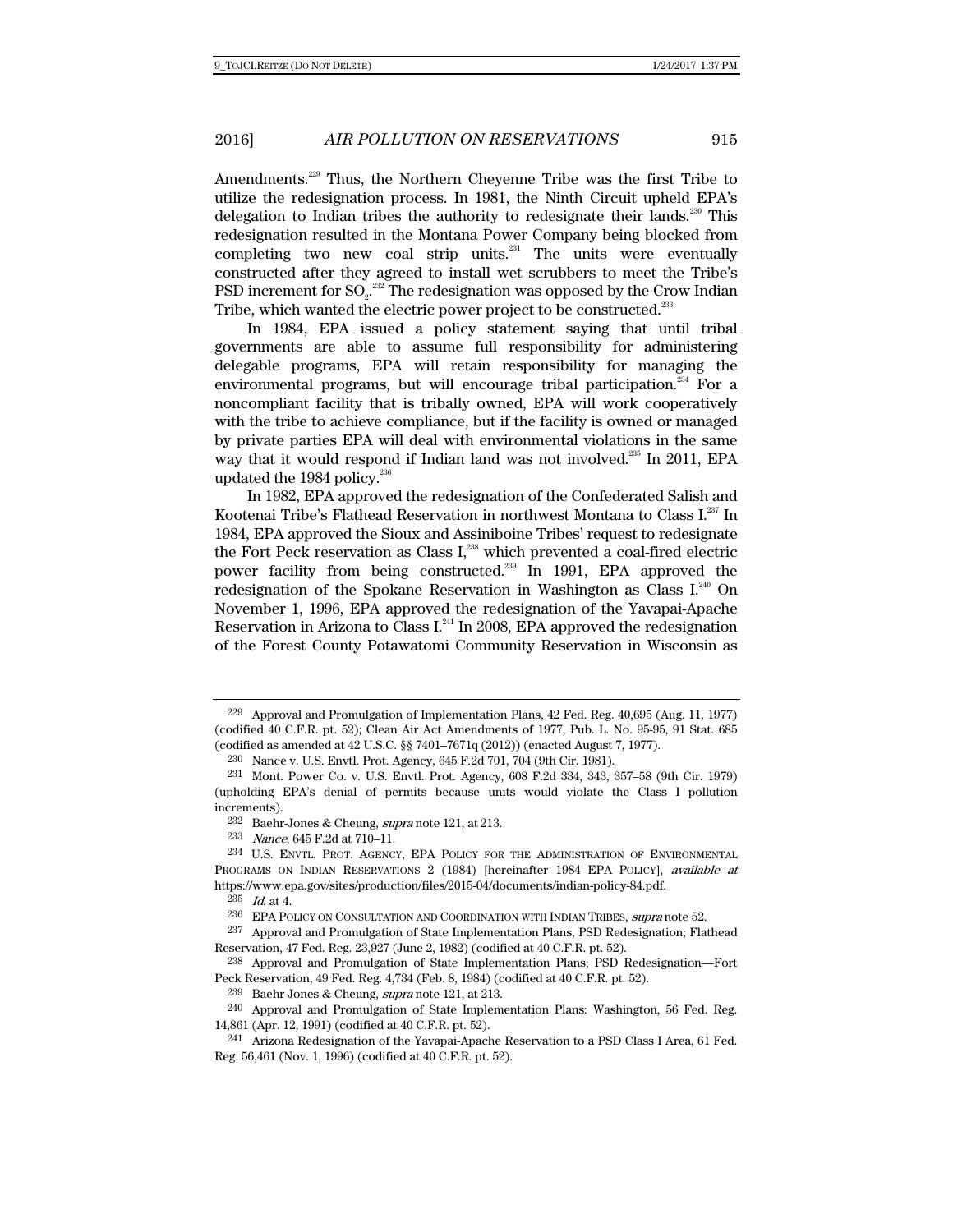Class  $I^{242}$  Nearly all redesignations involve the effort of tribes to prevent industrial development outside the boundaries of the reservation.<sup>243</sup> However, once redesignation occurs, the tribe also has the limits imposed on its emissions producing development. In 2013, EPA issued guidance for Indian tribes seeking redesignation of lands within their exterior borders to Class  $I^{244}$ 

## A. Tribes as States

EPA administers the implementation of the CAA within Indian country until a tribal program is approved.<sup>245</sup> In 1984, EPA adopted an Indian Policy that recognized the importance of close involvement by EPA with tribal governments in making decisions and managing environmental programs affecting Indian tribes.246 In the Clean Air Act Amendments of 1990, Congress expanded the power of Indian tribes to control air pollution by providing a path for Indian tribes to be treated as states (TAS), which allows tribes to administer and enforce the CAA in Indian lands.<sup>247</sup>

Congress expanded the ability of Indian tribes to protect the environment with the Safe Drinking Water Act Amendments of 1986,<sup>248</sup> the Water Quality Act of  $1987$ ,<sup>249</sup> and the Surface Mining Control and Reclamation Act Amendments of  $2006$ <sup>250</sup> RCRA is the only major statute administered by EPA that does not have a TAS provision. RCRA treats Indian tribes as municipalities.<sup>251</sup> However, RCRA prohibits the states from using it as a basis for jurisdiction in Indian country.<sup>252</sup> The Comprehensive Environmental Response, Compensation, and Liability Act, $^{253}$  provides for

<sup>242</sup> Approval and Promulgation of Air Quality Implementation Plans; Wisconsin; Redesignation of the Forest County Potawatomi Community Reservation to a PSD Class I Area, 73 Fed. Reg. 23,086 (Apr. 29, 2008) (codified at 40 C.F.R. pt. 52).

<sup>&</sup>lt;sup>243</sup> Baehr-Jones & Cheung, *supra* note 121, at 230.

<sup>244</sup> U.S. ENVTL. PROT. AGENCY, GUIDANCE FOR INDIAN TRIBES SEEKING CLASS I REDESIGNATION OF INDIAN COUNTRY PURSUANT TO SECTION 164(C) OF THE CLEAN AIR ACT (2013).

 $245$  See supra Part II.A.

<sup>246 1984</sup> EPA POLICY, supra note 234; see David F. Coursen, News & Analysis, Tribes as States: Indian Tribal Authority to Regulate and Enforce Federal Environmental Laws and Regulations, 23 Envtl. L. Rep. (Envtl. L. Inst.) 10,579 (Oct. 1993) (discussing EPA's treatment of tribes as states under certain programs).

<sup>247</sup> Pub. L. No. 101-549, § 107(d), 104 Stat. 2399, 2464–65 (codified at 42 U.S.C. § 7601(d) (2012)); Indian Tribes; Eligibility for Program Authorization, 59 Fed. Reg. 64,339, 64,339 (Dec. 14, 1994) (codified at 40 C.F.R. pts. 123, 124, 131, 142, 144, 145, 233, 501) (noting that in 1994, EPA adopted a policy that TAS would mean "treatment in a manner similar to a state").

<sup>248</sup> Pub. L. No. 99-339, § 302(a), 100 Stat. 642, 665 (current version at 42 U.S.C. § 300j-11(a) (2012)).

<sup>249</sup> Pub. L. No 100-4, § 506(e), 101 Stat. 7, 77 (codified as amended at 33 U.S.C. § 1377(e) (2012)).

<sup>250</sup> Pub. L. No. 109-432, § 209(a), 120 Stat. 2922, 3019–20 (codified as amended at 30 U.S.C. § 1300(j) (2012)).

<sup>&</sup>lt;sup>251</sup> RCRA, 42 U.S.C. § 6903(13)(A) (2012) (defining municipality to include Indian tribes).

<sup>252</sup> Wash. Dep't of Ecology v. U.S. Envtl. Prot. Agency, 752 F.2d 1465, 1469 (9th Cir. 1985).

<sup>253</sup> Comprehensive Environmental Response, Compensation, and Liability Act of 1980, 42 U.S.C. §§ 9601–9675 (2012).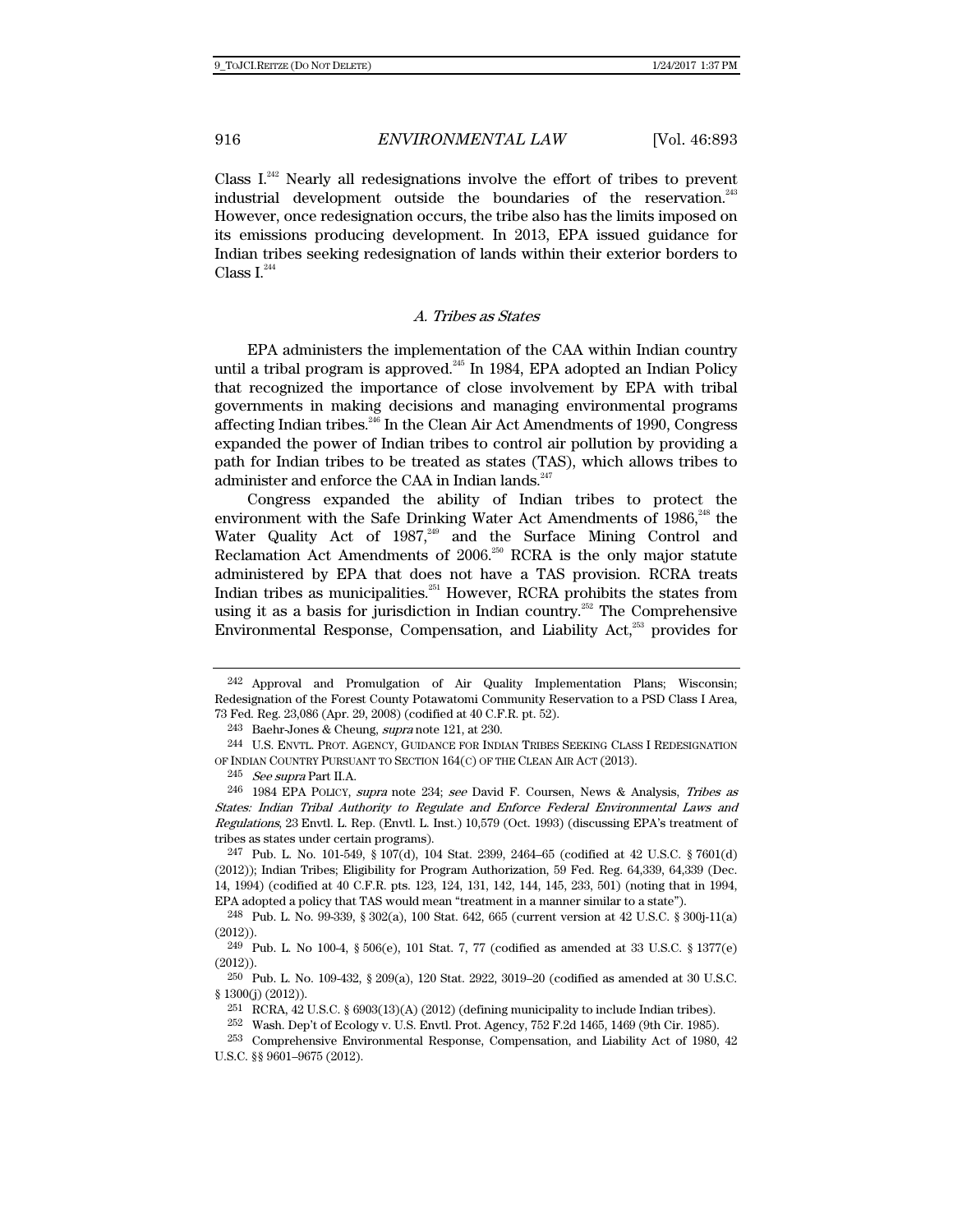tribes to be TAS for specific provisions of the statute including notification of releases consultation concerning remedial action affecting a tribe, but it does not recognize tribal authority to the same extent as the other pollution control statutes.<sup>254</sup>

The Clean Air Act Amendments of 1990 expanded the power of Indian tribes to control air pollution in Indian country by providing a path for Indian tribes to be TAS.<sup>255</sup> The Amendments provide Indian tribes with opportunities for air pollution program planning, implementation, and enforcement.<sup>256</sup> Tribes can use section  $105$  to obtain funds to implement tribal air pollution programs.<sup> $257$ </sup> TAS status allows tribes to petition EPA under section 126 to impose control requirements on upwind sources that significantly contribute to a violation of an air quality standard in a downwind area.<sup>258</sup>

The CAA includes Indian tribal agencies in its definition of an "air pollution control agency."<sup>259</sup> Section  $302(r)$  defines an Indian tribe as "any Indian tribe, band, nation, or other organized group or community, including any Alaska Native village, which is Federally recognized as eligible for the special programs and services provided by the United States to Indians because of their status as Indians."260

In 1998, EPA promulgated its Tribal Authority Rule (TAR), which sets forth the requirements for a tribe to obtain TAS status.<sup>261</sup> This status allows a tribe to implement the programs of the CAA, such as the development of implementation plans, the PSD program, and Title V permitting program.<sup>262</sup> The TAR also sets out the requirements that a tribe must meet to have an approved TIP.<sup>263</sup> The United States Court of Appeals for the District of Columbia upheld the TAR in Arizona Public Service Co. v. United States Environmental Protection Agency. 264

EPA has provided guidance concerning the procedural steps that tribes must follow to obtain TAS status.<sup>265</sup> After pre-application discussions and technical assistance, a tribe submits an application to EPA, which reviews

<sup>254</sup> Id. § 9626.

<sup>255</sup> Pub. L. No. 101-549, § 107(d), 104 Stat. 2399, 2464–65 (codified at 42 U.S.C. § 7601(d) (2012)); Indian Tribes; Eligibility for Program Authorization, 59 Fed. Reg. 64,339, 64,339 (Dec. 14, 1994) (codified at 40 C.F.R. pts. 123, 124, 131, 142, 144, 145, 233, 501) (noting that in 1994, EPA adopted a policy that TAS would mean "treatment in a manner similar to a state").

<sup>256 § 107, 104</sup> Stat. at 2464–65 (codified at 42 U.S.C. § 7601(a), (d) (2012)).

<sup>257</sup> CAA, 42 U.S.C. § 7405(b) (2012).

<sup>&</sup>lt;sup>258</sup> Id. § 7426. See also id. § 7410(a)(2)(D) (requiring compliance with § 7426).

 $259$  *Id.* § 7602(b)(5).

<sup>260</sup> Id. § 7602(r).

<sup>261</sup> Indian Tribes: Air Quality Planning and Management, 63 Fed. Reg. 7,254 (Feb. 12, 1998) (codified at 40 C.F.R. pts. 9, 35 ,49, 50, 81).

<sup>262 40</sup> C.F.R. § 49.3 (2015).

 $263$  *Id* §§ 49.6-.7.

<sup>264 211</sup> F. 3d 1280, 1288 (D.C. Cir. 2000).

<sup>265</sup> Memorandum from Marcus Peacock, Deputy Adm'r, U.S. Envtl. Prot. Agency, to Assistant Adm'rs & Regional Adm'rs (June 23, 2008), available at https://www.epa.gov/sites/ production/files/2014-10/documents/strategy-for-reviewing-applications-for-tas.pdf.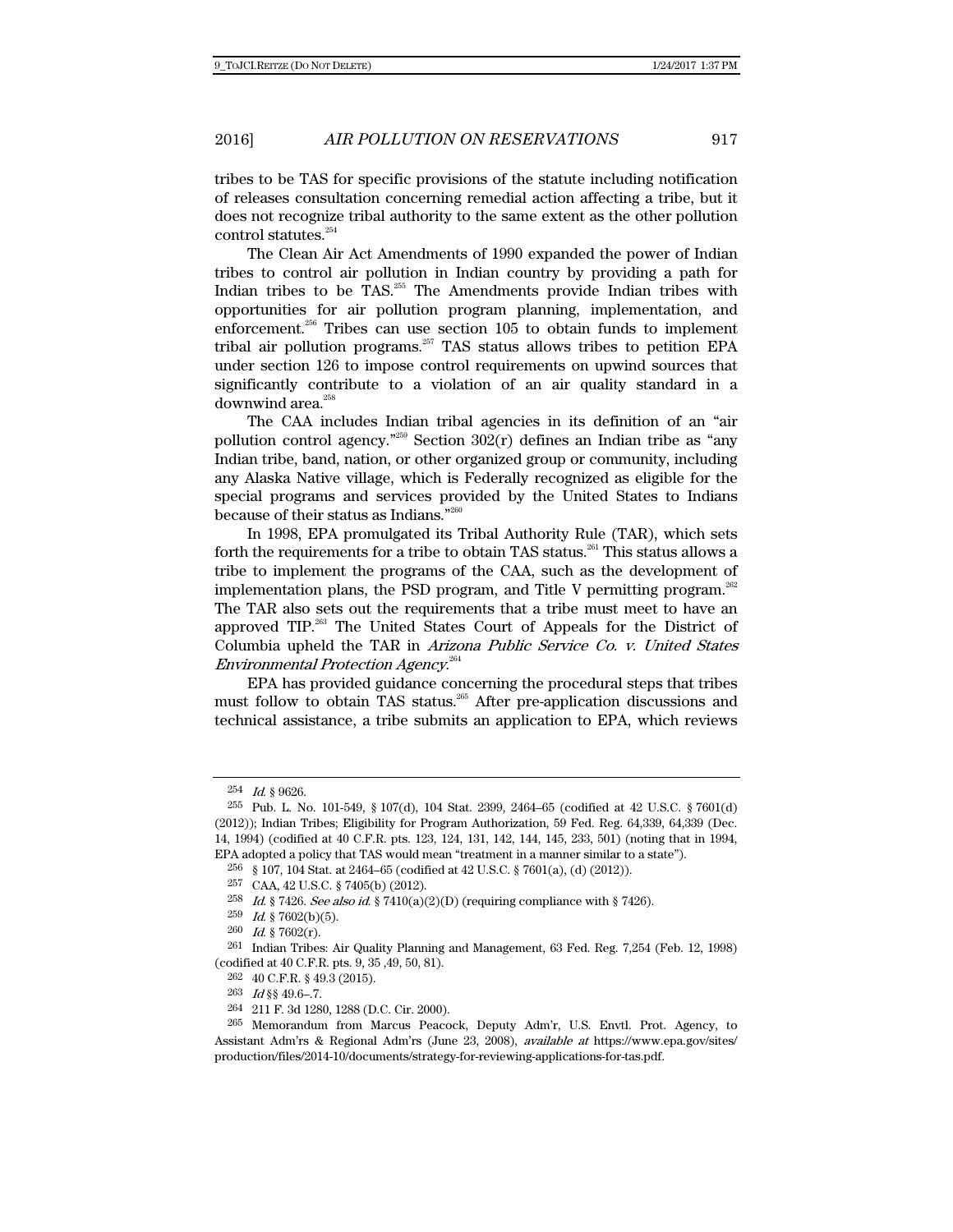the application.<sup>266</sup> EPA notifies the appropriate governmental entities, identifies the reservation's boundaries and any assertions concerning tribal authority over nonreservation areas, and notifies the tribe when the application is complete.<sup>267</sup> A public comment period follows, and the tribe is given the opportunity to review the comments and to respond.<sup>268</sup> EPA produces a draft decision, which includes a response to comments for final review within the Agency.269 If the application is approved, the regional EPA office notifies the tribe in a letter that includes the boundaries of the reservation and the tribal jurisdiction over nonreservation areas.<sup>270</sup>

As of October 2015, there were forty-nine tribes—some with multiple approvals—that had TAS status for various CAA provisions.<sup>271</sup> Region 8 has nine tribes with TAS approval: the Arapaho Tribe of the Wind River Reservation, Wyoming; the Assiniboine and Sioux Tribes of the Fort Peck Reservation, Montana; the Blackfeet Tribe of the Blackfeet Indian Reservation, Montana; the Confederated Salish and Kootenai Tribes of the Flathead Reservation, Montana; the Northern Cheyenne Tribe of the Northern Cheyenne Indian Reservation, the Montana; Shoshone Tribe of the Wind River Reservation, Wyoming; the Southern Ute Indian Tribe of the Southern Ute Reservation, Colorado; the Three Affiliated Tribes of the Fort Berthold Reservation, North Dakota; and the Ute Indian Tribe of the Uintah and Ouray Reservation, Utah.<sup>272</sup> Region 9 has ten TAS reservations, and Region 10 has thirteen TAS reservations.<sup>273</sup> Thus, about two-thirds of the TAS reservations are in the West.

TAS status allows tribes to seek primacy to implement the CAA through a TIP, or to seek a more limited role by seeking primacy over specific CAA regulatory programs. EPA allows TAS and primacy applications to be filed together. $274$  Indian tribes must meet specified requirements to be granted TAS status. First, the tribe must have a governing body that has substantial governmental duties and powers.275 Second, the air pollution control functions to be exercised by the tribe must pertain to air resource management and protection within the exterior boundaries of the reservation—including tribal trust lands outside reservation boundaries.<sup>276</sup> EPA interprets this requirement to cover sources within the reservation to

 $\frac{266}{267}$  *Id.* at 27.

 $\frac{267}{268}$  *Id.* Id. at 28.

<sup>269</sup> Id.

<sup>270</sup> Id.

<sup>271</sup> E-mail from Regina Chappell, Liaison, Office of Air Quality Planning & Standards, U.S. Envtl. Prot. Agency, to Sheena M. Christman, Research Assistant, S.J. Quinney Coll. of Law (Oct. 27, 2015) (unpublished spreadsheet) (on file with author).

<sup>272</sup> Id. 273 Id.

<sup>274 40</sup> C.F.R. § 49.7(b)(2015).

<sup>275</sup> CAA, 42 U.S.C. § 7601(d)(2)(A) (2012); 40 C.F.R. § 49.7(a)(2) (2015).

<sup>276 42</sup> U.S.C. § 7601(d)(2)(B) (2012); 40 C.F.R. § 49.7(a)(3) (2015); see also Okla. Tax Comm'n v. Citizen Band Potawatomi Indian Tribe of Okla., 498 U.S. 505, 511 (1991) (holding that tribal trust land outside reservation boundaries qualifies as a reservation for tribal immunity purposes).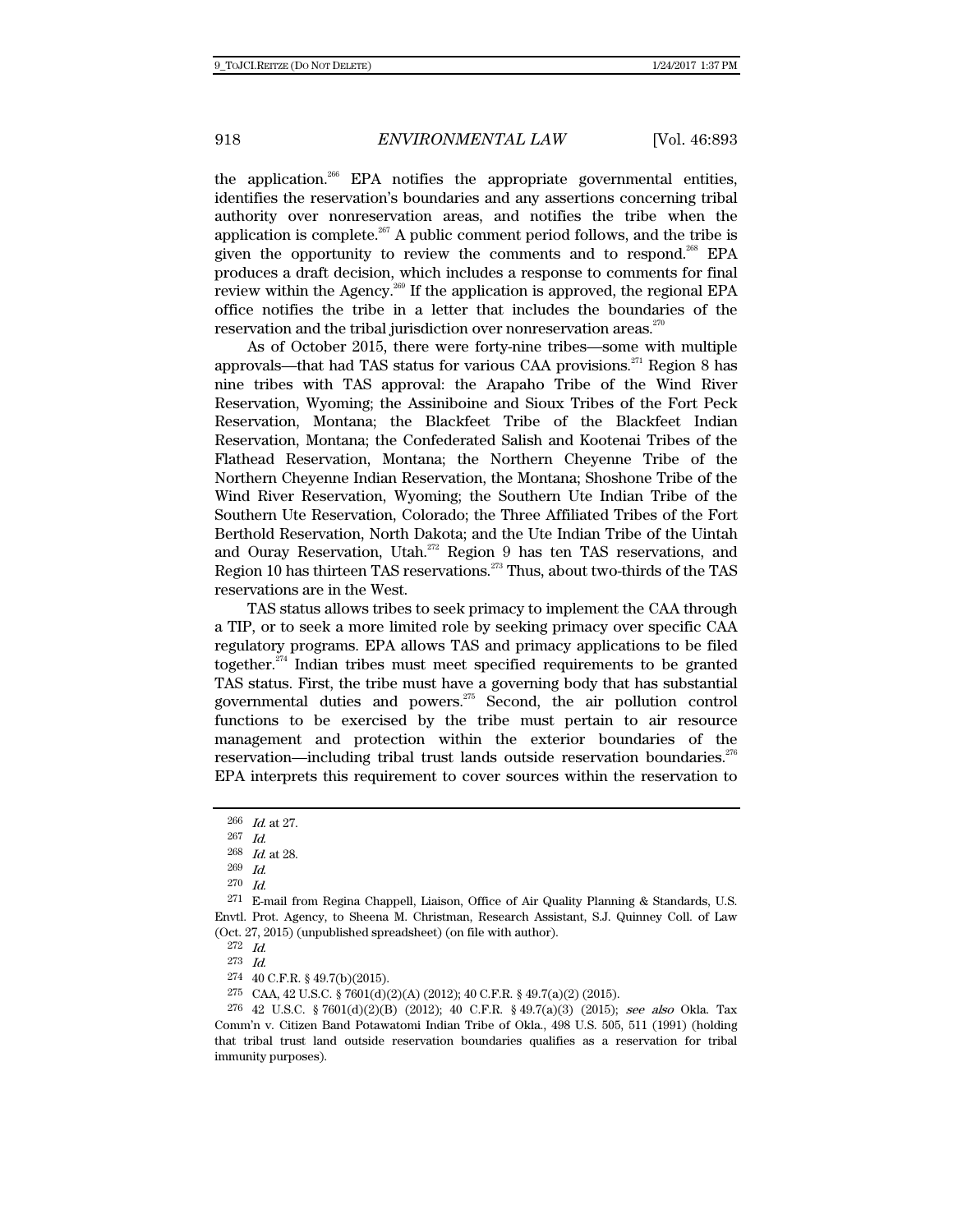include non-Indians within the reservation boundaries.<sup>277</sup> To deal with emissions from outside the reservation boundaries requires the tribe to demonstrate its regulatory authority under general principles of Indian law.278 Third, the tribe must be "reasonably capable" of performing the duties and functions associated with the CAA.<sup>279</sup> The term "capable" has both economic and technical ability requirements.<sup>280</sup>

After TAS approval, EPA continues to remain the sole criminal enforcement authority over non-Indians.<sup>281</sup> However, EPA allows tribes to enter into agreements that allow the tribe to work with EPA to assist in developing criminal enforcement actions.<sup>282</sup> The TAR also exempts tribes with TAS status from exposure to citizen suits based on section  $304$ <sup>283</sup> but tribes (or any person) can use the citizen-suit provision against sources that are constructed or operated in violation of the CAA or an applicable CAA permit.284 In 2005, the Safe, Accountable, Flexible, Efficient Transportation Equity Act: A Legacy for Users $^{285}$  limited Oklahoma Indian tribes' TAS authority by requiring an agreement with the state environmental protection agency to jointly administer environmental regulatory programs in order to obtain TAS authority.286

In 1999, the Gila River Indian Community in Arizona became the first tribe to obtain TAS status.<sup>287</sup> The Navajo Nation was a pioneer in taking the responsibility for environmental protection. It was granted TAS status and primacy for a program under the Safe Drinking Water Act on October 23, 2000.288 It obtained TAS status under the CAA on October 15, 2004.289 The

- 283 40 C.F.R. § 49.4(o) (2015).
- 284 42 U.S.C. § 7604(a), (e) (2012).
- 285 Pub. L. No. 109-59, 119 Stat. 1144 (2005).
- 286 Id. § 10211, 119 Stat. 1144, 1937.
- 287 Milford, Tribal Authority, supra note 32, at 223.

288 Public Water System Supervision Program; Primary Enforcement Responsibility Approval for the Navajo Nation, 65 Fed. Reg. 66,541 (Nov. 6, 2000).

289 Announcement of the Delegation of the Title V Permitting Program, Consistent with Federal Operating Permit Programs to the Navajo Nation Environmental Protection Agency and

<sup>277</sup> U.S. ENVTL. PROT. AGENCY, PLAN EJ 2014: LEGAL TOOLS 76, 79 (2011) [hereinafter PLAN EJ 2014], available at https://www.epa.gov/sites/production/files/2016-07/documents/ej-legaltools.pdf.

<sup>278</sup> Indian Tribes: Air Quality Planning and Management, 63 Fed. Reg. 7,254, 7,259 (Feb. 12, 1998) (codified at 40 C.F.R. pts. 9, 35, 49, 50, 81). See Montana v. United States, 450 U.S. 544, 557, 564–65 (1981) (holding that the Crow Indian Tribe had no authority to prohibit fishing and hunting by nonmembers on non-Indian property within reservation boundaries because there was no "inherent" Indian sovereignty).

<sup>279 42</sup> U.S.C. § 7601(d)(2)(C) (2012).

<sup>280 40</sup> C.F.R. § 49.7(a)(4) (2015).

<sup>281</sup> Oliphant v. Suquamish Indian Tribe, 435 U.S. 191, 208, 212 (1978) (holding that Indian Tribes do not have criminal jurisdiction over non-Indians); Ute Indian Tribe of the Uintah & Ouray Reservation v. Utah, 790 F.3d 1000, 1003–06, 1012 (10th Cir. 2015) (holding that a state and its subdivisions lack authority to prosecute Indians in state court for criminal offenses arising in Indian country and noting that states may exercise civil jurisdiction over non-Indians for activities on rights-of-way crossing Indian country, and may, in certain circumstances, enter Indian lands to investigate off-reservation crimes).

<sup>282</sup> PLAN EJ 2014, supra note 277, at 78.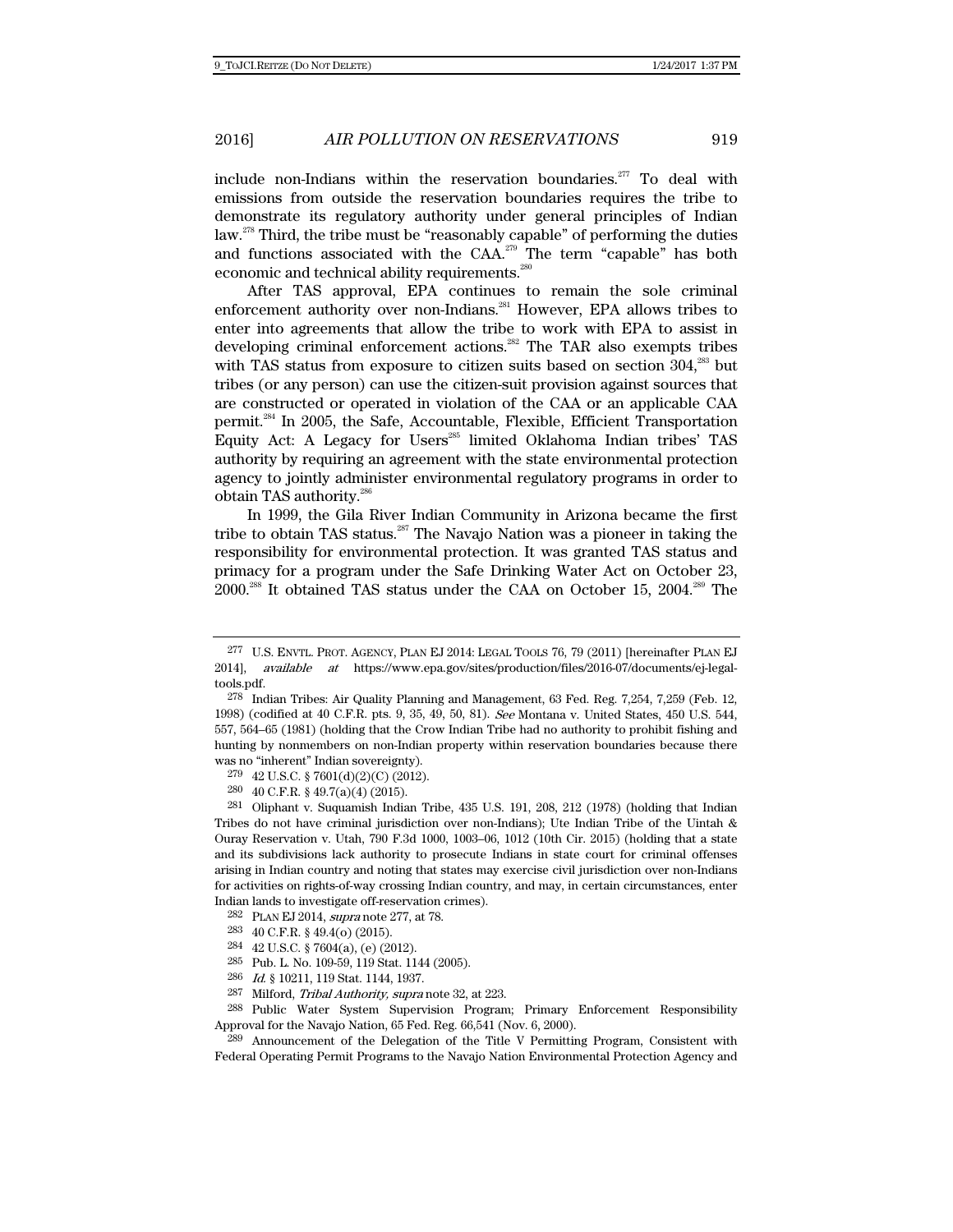Navajo Nation obtained TAS status for water quality on January 23, 2006, and obtained primacy approval on March 23, 2006.<sup>290</sup>

On November 5, 2009, President Obama issued a memorandum that reiterated a commitment to collaboration with tribal governments on federal decisions that affect Indians.<sup>291</sup> The memorandum directed federal agencies to develop plans to implement Executive Order 13,175, which requires coordination with tribal governments on federal actions that impact tribes.<sup>292</sup> On May 4, 2011, EPA updated its policy on consultation and coordination.<sup>293</sup> This policy expands the standards applicable to federal agencies beyond the requirements of Executive Order  $13,175.^{294}$  In addition, several EPA Regions have procedures for consultation with Indian tribal governments.<sup>295</sup>

## B. Tribal Implementation Plans (TIPs)

A tribe that has obtained TAS status may develop a TIP subject to EPA's approval.296 TIPs provide more flexibility than a SIP. A TIP allows tribes to address their specific air quality needs and takes into consideration a tribe's capacity to manage an air quality program.<sup>297</sup> There is no mandated schedule for developing TIP elements and no sanctions for submitting a deficient TIP.298 This allows for the modular development of a package of subprograms that can include joint tribal and EPA management.<sup>299</sup> Moreover, other Federal agencies, as well as state, local, and tribal agencies may regulate air quality for purposes other than compliance with the CAA. Examples include solid waste management, fire safety, and open burning.<sup>300</sup> By executive order, each federal agency shall "to the extent practicable and permitted by law, consider any application by an Indian tribe for a waiver of statutory or regulatory requirements in connection with any program administered by the agency."<sup>30</sup>

the Suspension of Federal Operating Permit Program Fee Collection by the EPA for Sources Covered by the Delegation of Authority Agreement, 69 Fed. Reg. 67,578 (Nov. 18, 2004).

 $^{290}$  Jill Elise Grant, The Navajo Nation EPA's Experience with "Treatment as a State" and Primacy, NAT. RESOURCES & ENV'T, Winter 2007, at 9, 12.

<sup>291</sup> Memorandum on Tribal Consultation, 2009 DAILY COMP. PRES. DOC. 887 (Nov. 5, 2009).

<sup>292</sup> Consultation and Coordination with Indian Tribal Governments, Exec. Order No. 13,175, § 3(c), 3 C.F.R. at 304, 305 (2001).

<sup>293</sup> EPA POLICY ON CONSULTATION AND COORDINATION WITH INDIAN TRIBES, supra note 52.

 $294$  See id. at 2 (noting that this policy will "implement both the Executive Order and the 1984 Indian Policy" with an expansive view of the need for consultation with tribes).

<sup>&</sup>lt;sup>295</sup> PLAN EJ 2014, *supra* note 277, at 74.<br><sup>296</sup> CAA, 42 U.S.C. § 7410(o) (2012). *See generally* William H. Gelles, *Tribal Regulatory* Authority under the Clean Air Act, 3 ENVTL. LAW. 363 (1997).

<sup>297</sup> U.S. ENVTL. PROT. AGENCY, DEVELOPING A TRIBAL IMPLEMENTATION PLAN 22 (2002) [hereinafter DEVELOPING A TRIBAL IMPLEMENTATION PLAN], available at https://nepis.epa. gov/Exe/ZyPDF.cgi/00002SIS.PDF?Dockey=00002SIS.PDF.

<sup>298</sup> Id. at 23.

<sup>299</sup> Id. at 22–23.

<sup>300</sup> Id. at 24.

<sup>301</sup> Consultation and Coordination with Indian Tribal Governments, Exec. Order No. 13,175, § 6(b), 3 C.F.R. at 304, 307 (2001).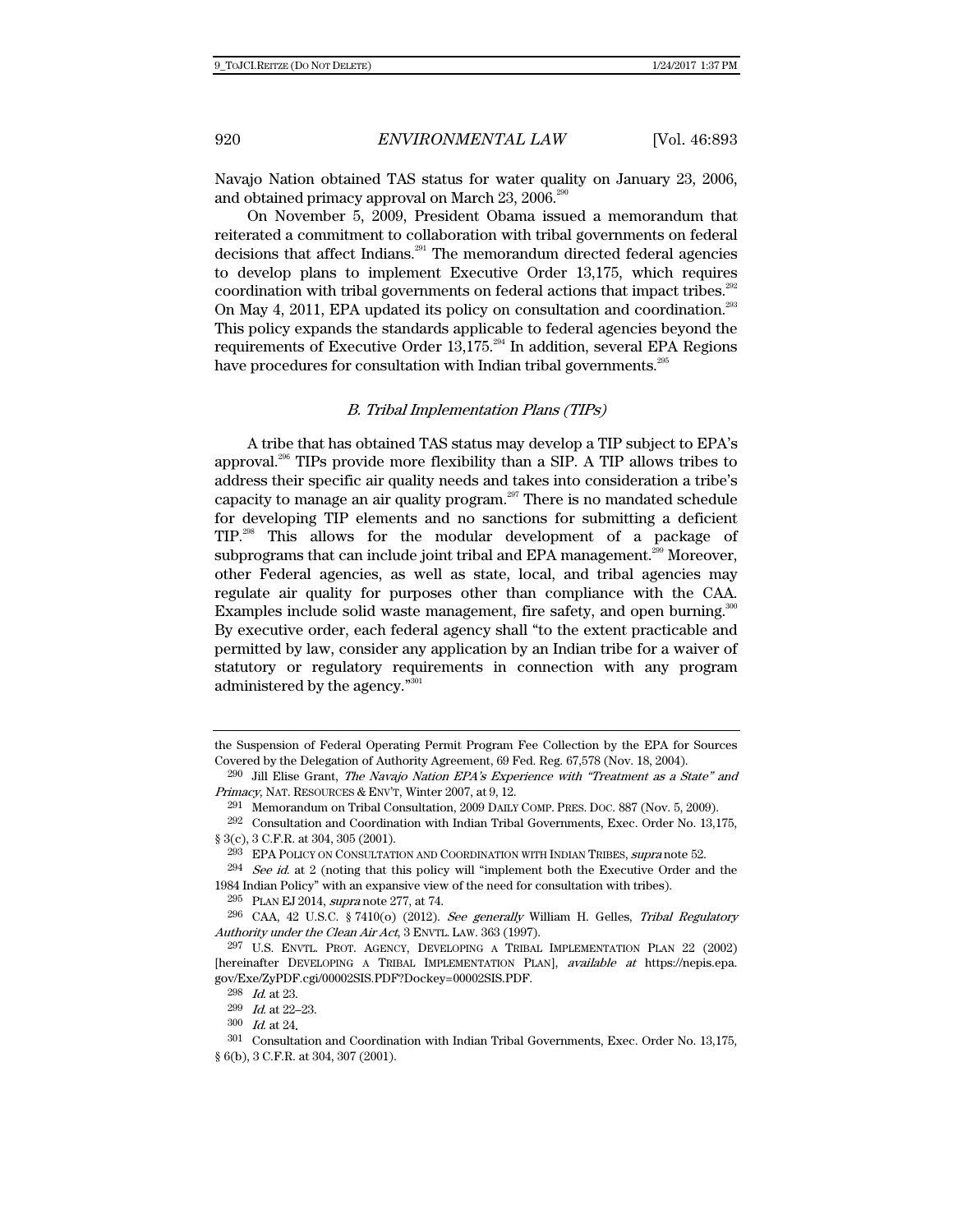EPA can provide support to tribes to initiate or operate air programs.<sup>302</sup> By 2002, more than 120 tribes had received grants.<sup>303</sup> EPA has promulgated regulations that establish the elements of TIPs and procedures for approval or disapproval of TIPs and portions thereof.<sup>304</sup> The potential elements of a TIP are: maintenance strategies, attainment strategies, source preconstruction permits, and regional haze plans.<sup>305</sup>

In PSD areas, there must be enforceable emission limits for existing sources, emission limits that are adequate to prevent violations, and schedules for implementing emission limits expeditiously. $306$  These requirements also apply in nonattainment areas, but additional contingency measures must be included to be used if the primary regulations do not result in attainment.<sup>307</sup> EPA's NSR program for PSD areas can be delegated to a tribe, or a tribe can adopt a program of their own if it meets EPA's requirements.<sup>308</sup>

In nonattainment areas, an NSR program is required and may be developed for the TIP, and a minor source NSR program may also be included.309 A tribe may include a regional haze plan if visibility issues are a concern.310 The last requirement for a tribe seeking approval for a TIP is to demonstrate that it has enforcement authority that meets EPA's expectations.<sup>311</sup> Federal enforcement of the CAA on Indian lands is not always aggressive. For example, the Bonanza Power Plant owned by Desert Power is located on Utah's Uintah and Ouray reservation.<sup>312</sup> The Ute Indian Tribe and environmentalists have uncovered more than 35,000 violations of the CAA by the plant.<sup>313</sup>

According to EPA, in 2014, most tribes with TAS status were administering one or more parts of the CAA for EPA, but only three tribes were approved to implement TIPs, and only one tribe had been delegated the authority to implement a Title V operating permit program.<sup>314</sup> On October 30,

305 DEVELOPING A TRIBAL IMPLEMENTATION PLAN, supra note 297, at 26.

<sup>302</sup> CAA, 42 U.S.C. § 7601(d)(1)(B) (2012).

<sup>303</sup> Milford, Tribal Authority, supra note 32, at 213–14.

<sup>304</sup> Indian Tribes: Air Quality Planning and Management, 63 Fed. Reg. 7,254 (Feb. 12, 1998) (codified at 40 C.F.R. pts. 9, 35, 49, 50 and 81); 40 C.F.R. §§ 49.6–.7 (2015).

<sup>306</sup> Id. at 26–27, 29; see also 42 U.S.C. § 7410(a)(2)(D) (2012).

<sup>307</sup> DEVELOPING A TRIBAL IMPLEMENTATION PLAN, supra note 297, at 26–28.

 $\frac{308}{309}$  *Id.* at 29.

 $Id$ .

<sup>310</sup> Id. at 30.

<sup>311</sup> Id.; 40 C.F.R. § 49.6(d) (2015).

<sup>312</sup> Press Release, WildEarth Guardians, Ute Indian Tribe, WildEarth Guardians Join Forces for Clean Air, Public Health in Utah's Uinta Basin (Apr. 25, 2012), http://www.wildearth guardians.org/site/News2?page=NewsArticle&id=7613 (last visited Nov. 19, 2016).

<sup>313</sup> Id.

<sup>314</sup> PLAN EJ 2014, supra note 277, at 20. The three tribes with TIP authority are the Mohegan Tribe of Connecticut, the Saint Regis Mohawk Tribe, and the Gila River Indian Community. Baehr-Jones & Cheung, supra note 121 at 207.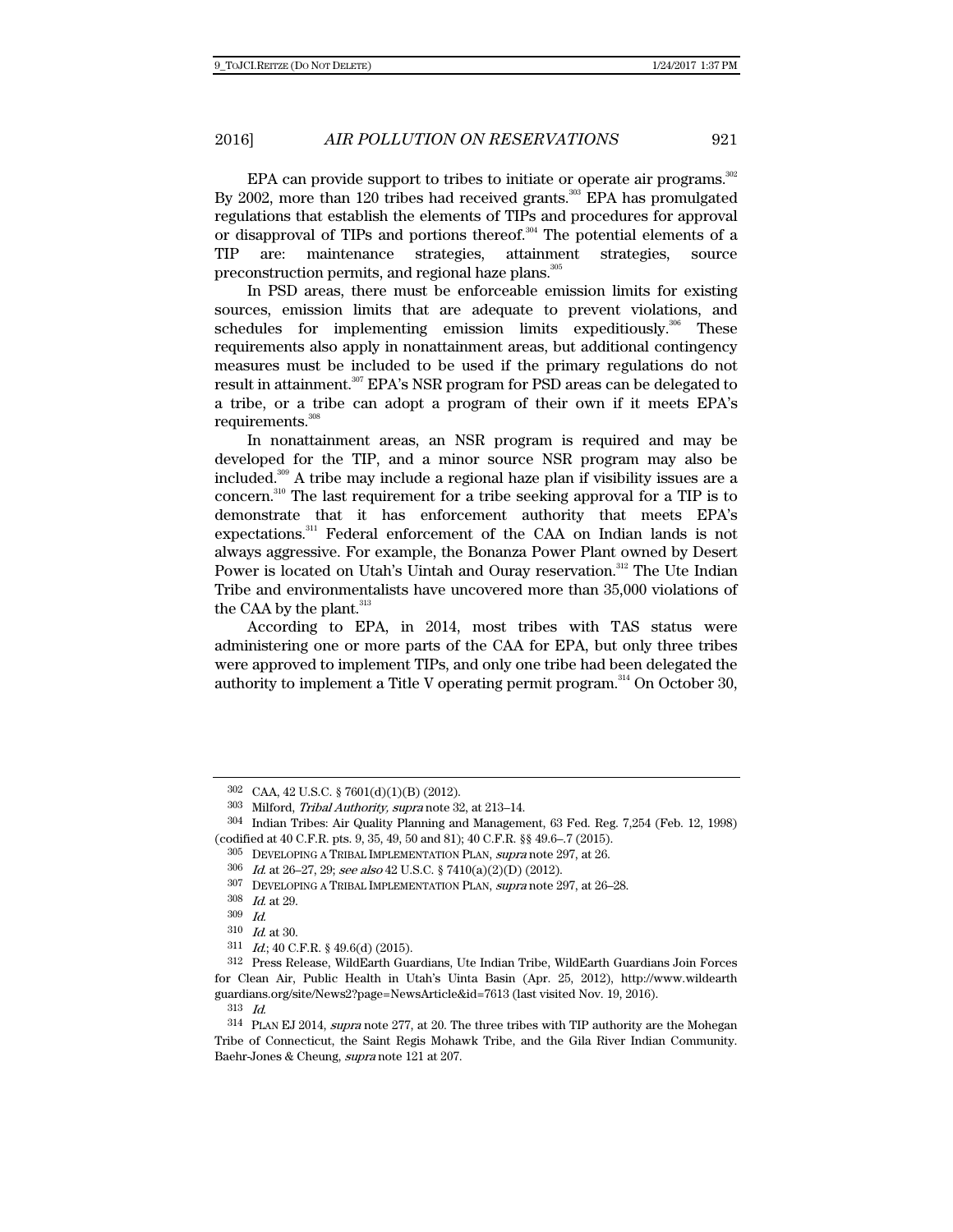2007, EPA announced the Saint Regis Mohawk tribe in New York State had become the first tribe to have an EPA approved TIP.<sup>315</sup>

On January 19, 2011, EPA approved the Gila River TIP.<sup>316</sup> The Gila River TIP is the most comprehensive TIP in the nation, and includes a minor source permit program, and mechanisms for administrative and tribal judicial review.<sup>317</sup> The Southern Ute Reservation in Colorado includes approximately 700,000 acres of land and its forty-two major sources are about one-third of the major sources in Indian country; it also has an estimated 1,000 minor sources of air pollution.<sup>318</sup> On March 12, 2012, the Southern Ute Indian Tribe became the first tribe with the authority to administer a Title V, 40 C.F.R. part 70 operating permit program. $^{319}$  The Navajo Nation had previously been delegated responsibility for administering an operating permit program under 40 C.F.R. part 71.<sup>320</sup>

Nevertheless, few tribes have tribal air pollution codes. In 2014, Professor Elizabeth Warner examined the environmental laws of 74 of the 566 recognized tribes, which included 29% of the nation's Native American population.321 The tribes surveyed were located in Oklahoma, New York, Montana, and Arizona.<sup>322</sup> Her study discovered that only 5% of the survey group had enacted tribal air pollution laws. $323$  They were the Cherokee Nation, the Gila River Indian Community, the St. Regis Mohawk Tribe, and the part of the Navajo Nation in Arizona.<sup>324</sup> The Navajo Nation has the most comprehensive air pollution regulations that generally follow the CAA.325

# C. The Jurisdictional Reach of a TIP

An important issue is the jurisdictional reach of a tribe with TAS status that has an approved TIP. It may regulate all areas within the exterior boundaries of a reservation, including areas held in fee. $226$  It includes all dependent Indian communities, and all Indian allotments to which Indian

<sup>315</sup> Gerald B. Silverman, St. Regis Mohawks First Tribe to Receive EPA Approval for Tribal Implementation Plan, 38 Env't Rep. (BNA) 2335, 38 ENR 2335 (BL) (Nov. 2, 2007); Approval and Promulgation of Saint Regis Mohawk's Tribal Implementation Plan, 72 Fed. Reg. 69,618 (Dec. 10, 2007) (codified at 40 C.F.R. pt. 49).

<sup>316</sup> Approval and Promulgation of Gila River Indian Community's Tribal Implementation Plan, 76 Fed. Reg. 17,028 (Mar. 28, 2011) (codified at 40 C.F.R. pt. 49).

<sup>317</sup> Baehr-Jones & Cheung, supra note 121, at 209.

<sup>318</sup> Sam W. Maynes, Air Pollution Control on the Southern Ute Indian Reservation, 42 COLO. LAW. 85, 86 (2013).

<sup>319</sup> Clean Air Act Full Approval of Title V Operating Permits Program, Southern Ute Indian Tribe, 77 Fed. Reg. 15,267 (Mar. 15, 2012) (codified at 40 C.F.R. pt. 70).

<sup>320</sup> Maynes, supra note 318, at 90 n.3.

<sup>321</sup> Elizabeth K. Warner, Examining Tribal Environmental Law, 39 COLUM. J. ENVTL. L. 42, 65-66 (2014).

<sup>322</sup> Id.

<sup>323</sup> Id. at 68.

<sup>324</sup> Id.

<sup>325</sup> Id. at 74–81.

<sup>326</sup> CAA, 42 U.S.C. § 7410(o) (2012).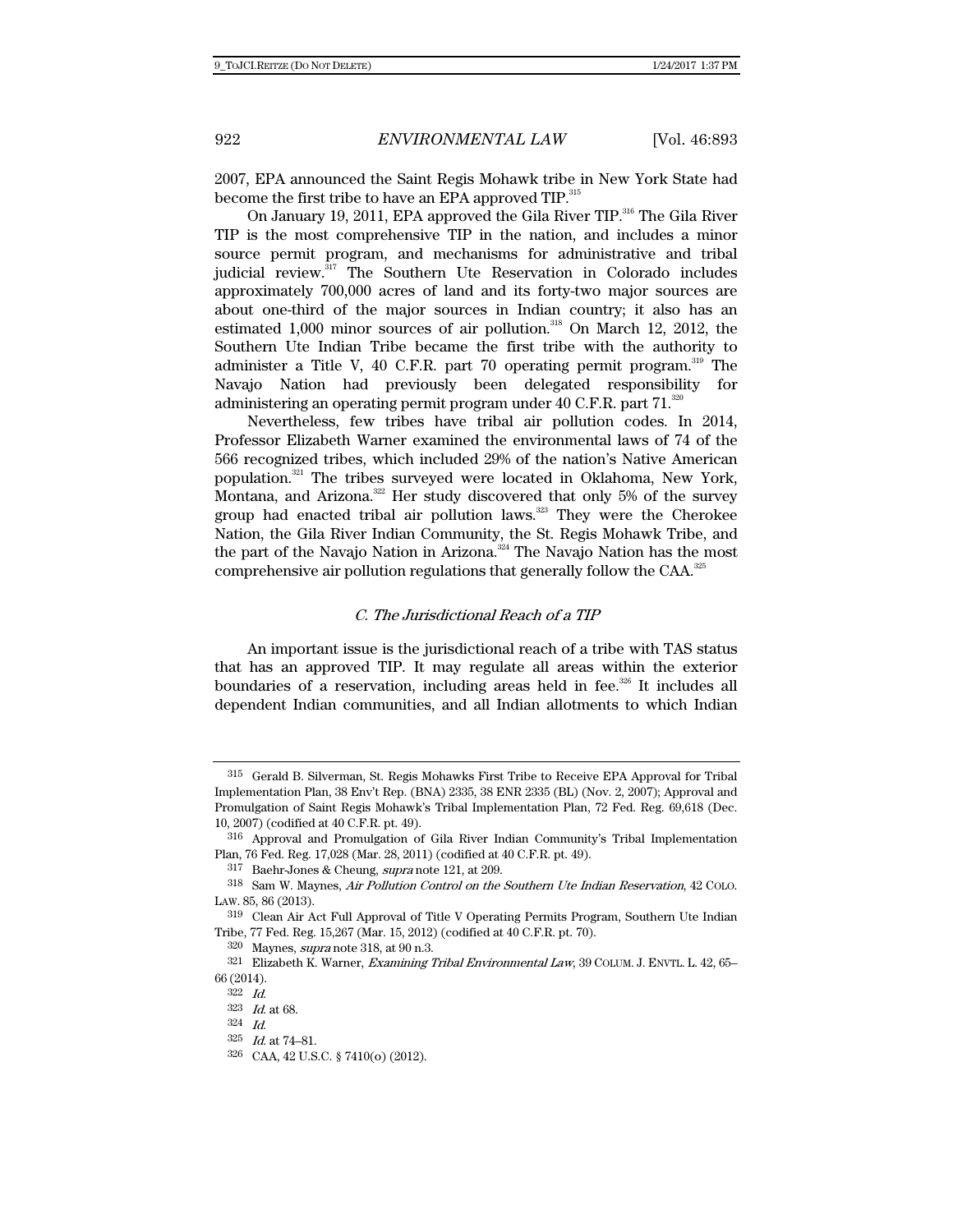title has not been extinguished. $327$  In *Montana v. United States Environmental* Protection Agency,<sup>328</sup> Montana challenged EPA's decision to grant TAS status to regulate all sources of water pollutant discharges within the boundaries of the reservation, regardless of whether the sources are on land owned by members or nonmembers of the Tribe.<sup>329</sup> The Ninth Circuit supported EPA's TAS rule that allows control of the activities of nonmembers on non-Indian fee lands if the regulated activity affects "the political integrity, the economic security, or the health and welfare of the tribe."330 The potential impacts of the activities on the tribe must be "serious and substantial" to allow tribes to regulate nonmembers.<sup>331</sup>

As discussed previously, the CAA's PSD program allows tribes to exercise power over development beyond the exterior boundaries of the reservation.<sup>332</sup> Empowering Indian tribes with the ability to conduct their own air programs can impact emission sources in and near the Indian lands because it creates another regulatory entity that may impose regulations on existing or potential emission sources. Moreover, TAS status makes a tribe an "affected state," which allows it to comment on draft operating permits proposed by neighboring state permitting authorities.<sup>333</sup>

It may be possible to extend the off-reservation reach of the CAA based on decisions under the CWA. In *City of Albuquerque v. Browner*,<sup>334</sup> the City of Albuquerque challenged EPA's approval of the Pueblo of Isleta's water quality standards.<sup>335</sup> The district court granted summary judgment to EPA, and Albuquerque appealed. $336$  This case was the first challenge to water quality standards adopted by an Indian tribe under the 1987 amendments to the CWA's section  $518(e)$  that allow Indian tribes to be treated as states.<sup>337</sup> The Pueblo of Isleta adopted water quality standards more stringent than New Mexico's standards, which were subsequently approved by EPA.<sup>338</sup> This affected Albuquerque's waste treatment facility because the city was required to revise its NPDES discharge permit to meet the downstream Isleta's water quality standards.<sup>339</sup> The issue before the court was whether

<sup>327 40</sup> C.F.R. § 71.2 (2015) (defining Indian country).

<sup>328 137</sup> F.3d 1135 (9th Cir. 1998).

<sup>329</sup> Id. at 1138.

<sup>330</sup> Id. at 1141 (quoting Colville Confederated Tribes v. Walton, 647 F.2d 42, 52 (9th Cir. 1981) (citing Montana v. United States, 450 U.S. 544, 566 (1981))); cf. Bugenig v. Hoopa Valley Tribe, 229 F.3d 1210, 1220 (9th Cir. 2000) (holding that this standard had not been met).

<sup>331</sup> Montana v. U.S. Envtl. Prot. Agency, 137 F.3d at 1139 (citing Amendments to the Water Quality Standards Regulation that Pertain to Standards on Indian Reservations, 56 Fed. Reg. 64,876, 64,877 (Dec. 12, 1991) (codified at 40 C.F.R. pt. 31)).

<sup>332</sup> See supra note 22 and accompanying text.

<sup>333</sup> CAA, 42 U.S.C. § 7661d(a)(2) (2012).

<sup>334 97</sup> F.3d 415 (10th Cir. 1996).

<sup>335</sup> Id. at 418.

<sup>336</sup> Id.

<sup>337</sup> Id. at 418–19; Water Quality Act of 1987, Pub. L. No 100-4, § 506(e), 101 Stat. 7, 77 (codified as amended at 33 U.S.C. § 1377(e) (2012)).

<sup>338</sup> City of Albuquerque, 97 F.3d at 419.

<sup>339</sup> Id.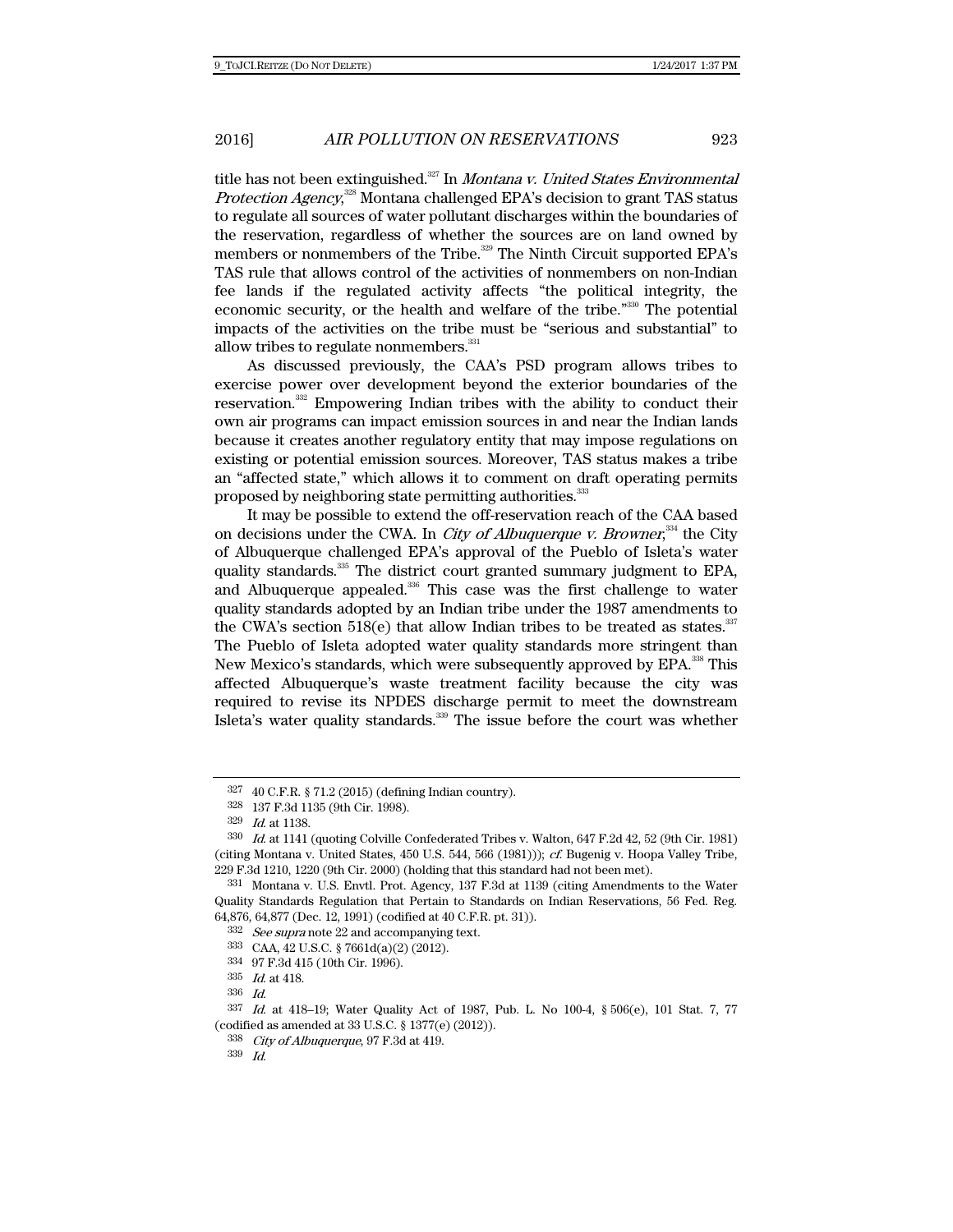EPA could impose Isleta's standards on an upstream discharger.<sup>340</sup> The Tenth Circuit held that Indian tribes may establish water quality standards more stringent than those imposed by the federal government, and it affirmed the grant of summary judgment to EPA.<sup>341</sup> Moreover, the Supreme Court of the United States has held that EPA has the authority to require upstream NPDES discharges to comply with downstream state water quality standards.<sup>342</sup> If a tribe has a FIP, this Supreme Court decision could support a tribe's claims to restrict upwind emissions that affect its air quality.

## D. Delegation

A tribe, with or without TAS status, as an alternative to developing a TIP, may seek to have federal air pollution programs delegated to it for implementation.<sup>343</sup> In 1975, the Supreme Court upheld the power of Congress to allow the delegation of authority to a tribe.<sup>344</sup> EPA has well established processes for delegating federal authority to states and/or tribes for administering federal rules under the CAA, including conducting NSR under 40 C.F.R. § 52.21(u), and issuing federal operating permits under 40 C.F.R. §§ 71.4(j) and 71.10. For example, in 2004, EPA delegated authority to the Navajo Nation to allow it to administer the 40 C.F.R. part 71 federal operating permit program, but excluded the Four Corners Power Plant and the Navajo Generating Station.<sup>345</sup>

On April 8, 2005, EPA finalized a FIP for 39 Indian reservations in Idaho, Oregon, and Washington.<sup>346</sup> EPA is willing to delegate certain administrative authority to the tribes, but it maintains it has the sole authority to enforce, and such actions would be subject to EPA's appeal procedures.<sup>347</sup> EPA has explained that a number of rules under the CAA will not be delegated.<sup>348</sup> If delegation is approved, a Partial Delegation of Administrative Authority Agreement between EPA and the tribal agency will contain the terms and conditions of the delegation and specify the rules and provisions the tribal agency is authorized to implement.<sup>349</sup>

 $347$  *Id.* at 18,080; 40 C.F.R. § 49.122(a) (2015); see also id. § 49.122(b) (listing the criteria for delegation).

<sup>340</sup> Id. at 420.

<sup>341</sup> Id. at 423, 429.

<sup>342</sup> Arkansas v. Oklahoma, 503 U.S. 91, 102 (1992).

<sup>343 40</sup> C.F.R. § 49.7 (2015).

<sup>344</sup> United States v. Mazurie, 419 U.S. 544, 546 (1975).

<sup>345</sup> Announcement of the Delegation of the Title V Permitting Program, Consistent with Federal Operating Permit Programs to the Navajo Nation Environmental Protection Agency and the Suspension of Federal Operating Permit Program Fee Collection by EPA for Sources Covered by the Delegation of Authority Agreement, 69 Fed. Reg. 67,578 (Nov. 18, 2004). See Grant, supra note 290, at 12–13 (explaining that delegation of the program was approved quickly).

<sup>346</sup> Federal Implementation Plans Under the Clean Air Act for Indian Reservations in Idaho, Oregon and Washington, 70 Fed. Reg. 18,074 (Apr. 8, 2005) (codified at 40 C.F.R. pts. 9 and 49).

<sup>348 70</sup> Fed. Reg. at 18,081.

<sup>349 40</sup> C.F.R. § 49.122(c) (2015).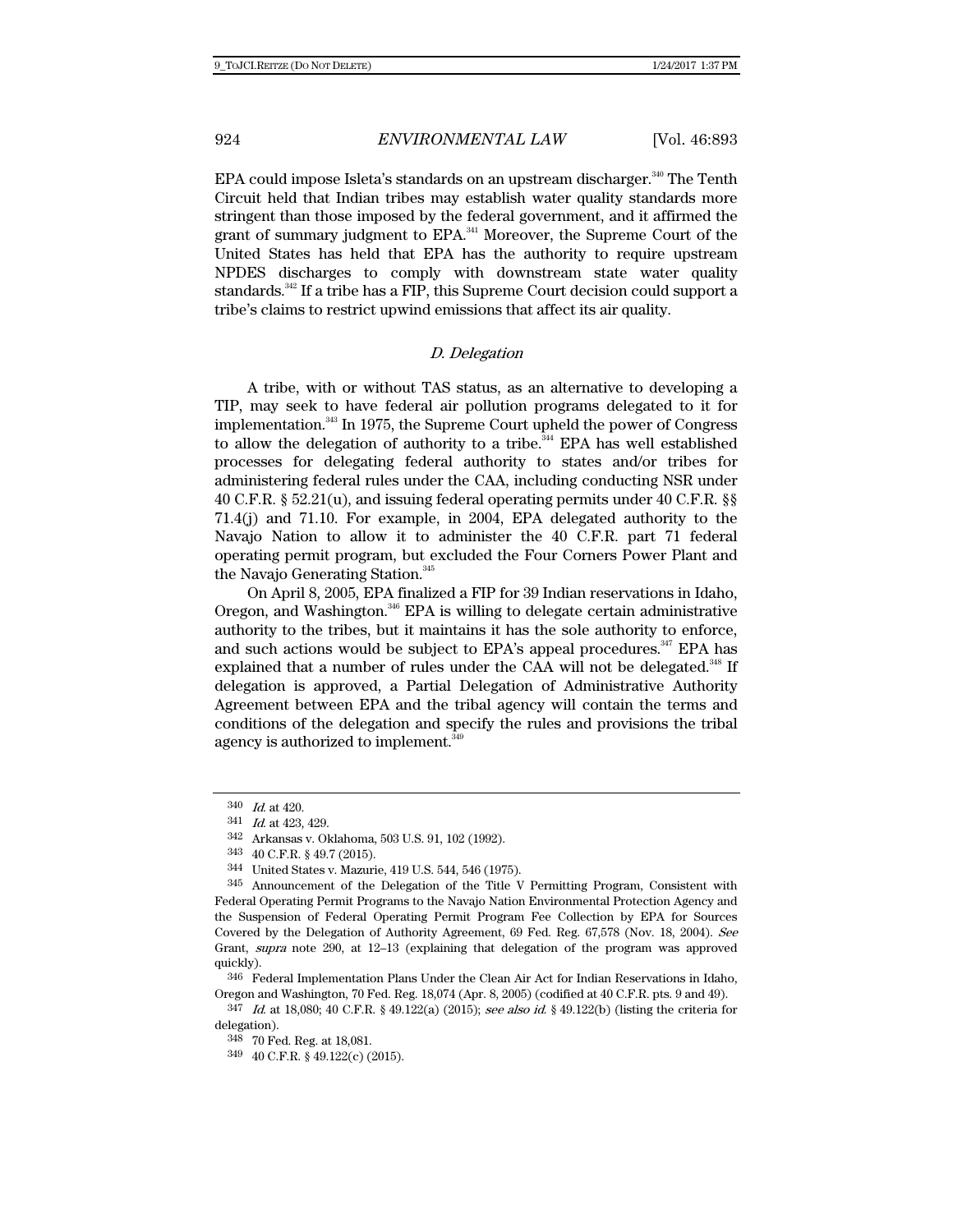The delegation of the authority to assist EPA with administration of elements of the federal NSR programs is a process that differs from approval of tribal eligibility and tribal programs under section 301(d) and the TAR. Tribes requesting to assist EPA through administrative delegation need not demonstrate congressionally-delegated authority within the exterior boundaries of their reservations or authority over nonreservations areas of Indian country.350 Tribes only need to show that their laws provide adequate authority to perform the delegated activities.<sup>351</sup>

Administratively delegated programs will continue to be enforced by EPA, not the delegated tribal agency.<sup>352</sup> Administrative appeals of permitting decisions will also continue to be made directly to the Environmental Appeals Board, with any subsequent judicial review to be conducted in Federal court.<sup>3</sup>

EPA does not believe that it would be appropriate to delegate enforcement of a Federal permit in Federal court to an Indian Tribe assisting EPA with administration of the NSR program. . . . EPA has consistently withheld [the authority to seek] enforcement in Federal court by any administratively delegated entity, whether a state or a Tribe.<sup>354</sup>

Tribes operating under delegated authority cannot charge permit fees, but tribes implementing TIPs can impose fees.<sup>355</sup>

For many tribes, delegation is the better route to expand their ability to control air pollution, because of the expense, expertise, and time required to meet EPA's requirements for a TIP. The Southern Ute Tribe's TIP-based operating permit program, for example, required years to complete, required hiring and training of staff with the necessary expertise, and involved substantial "up front" costs.<sup>356</sup>

# IV. OIL & GAS REGULATION IN INDIAN COUNTRY

Indian lands may be leased for mineral development pursuant to three federal laws. The Indian Mineral Leasing  $Act<sup>357</sup>$  provides for Indian lands to be leased for ten years, or longer, with the consent of the Secretary of the Interior.<sup>358</sup> The Indian Mineral Development Act of 1982<sup>359</sup> allows tribes to enter into mineral development agreements subject to the approval of the

357 25 U.S.C. §§ 396a–396g (2012).

<sup>350</sup> See Review of New Sources and Modifications in Indian Country, 76 Fed. Reg. 38,748, 38,780 (July 1, 2011) (codified at 40 C.F.R. pts. 49, 51).

<sup>351</sup> Id.

<sup>352 40</sup> C.F.R. § 49.122(a) (2015).

 $353$  See id. ("The Federal requirements administered by the delegated Tribe will be subject to enforcement by EPA under Federal law."); see also 76 Fed. Reg. at 38,781.

<sup>354 76</sup> Fed. Reg. at 38,782.

<sup>355</sup> Id.

<sup>356</sup> Maynes, supra note 318, at 88–89.

<sup>358</sup> Id. § 396a.

<sup>359</sup> Id. §§ 2101–2108.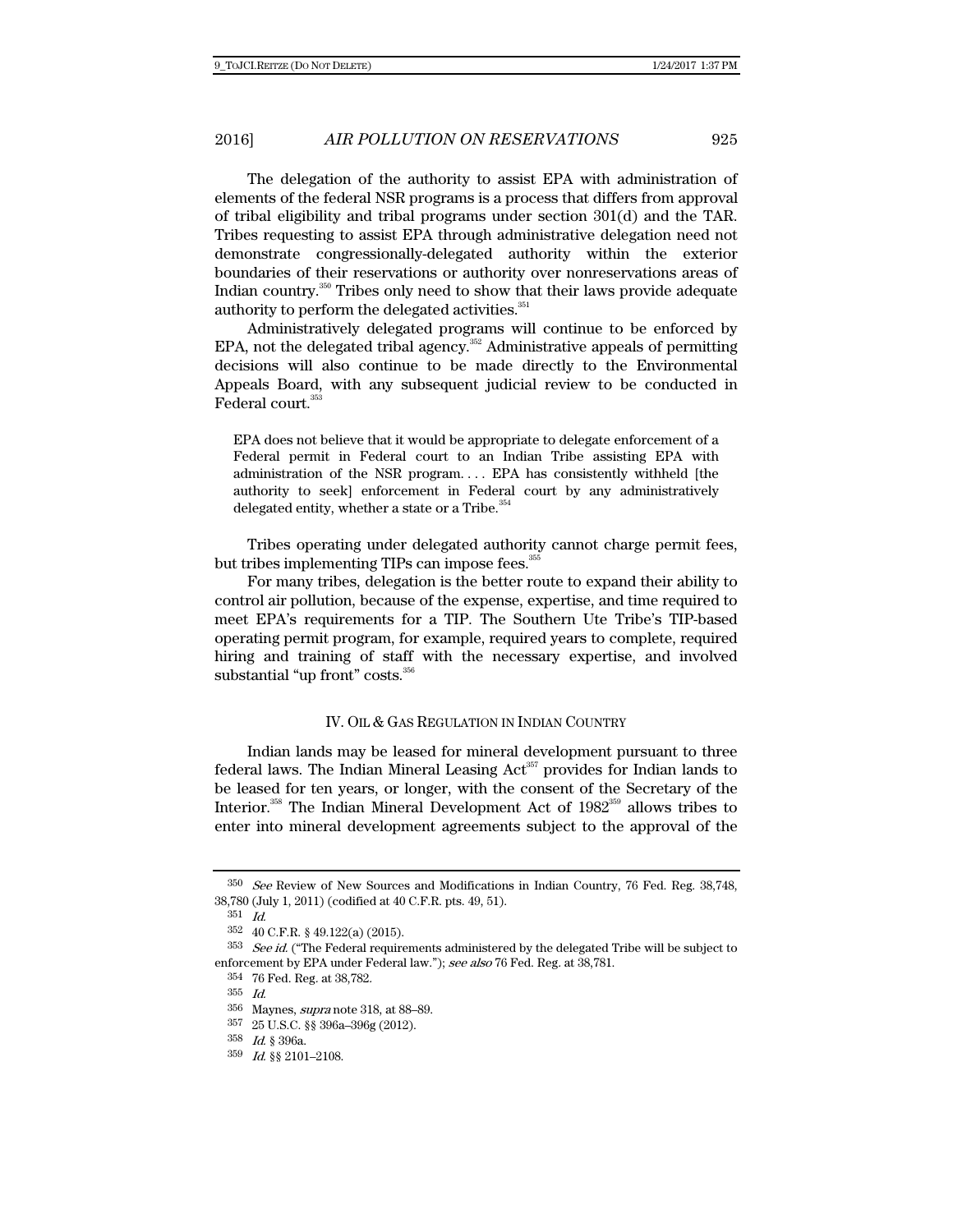Secretary of the Interior.<sup>360</sup> In the Energy Policy Act of  $2005$ ,<sup>361</sup> Congress included the Indian Tribal Energy Development and Self-Determination Act.<sup>362</sup> This Act allows a tribe to enter into tribal energy resource agreements (TERAs) with the Department of the Interior if the tribe demonstrates its capacity to regulate the development of tribal resources.<sup>363</sup> The TERA process includes an environmental review.<sup>364</sup> However, as of 2015, there were no TERAs in existence.<sup>365</sup> This may in part be due to the complexity of the TERA process, the high costs imposed on applicants by the Department of the Interior, and the problems created by the ownership of the surface and subsurface being held by different people.<sup>366</sup>

EPA's regulations applicable to oil and gas operations include NSPS for the oil and gas industry, discussed below, and NSPS for specific equipment including compression ignition and spark ignition engines.<sup>367</sup> Oil and gas facilities must also comply with the National Emission Standards for Hazardous Air Pollutants (NESHAPs) such as the rule for reciprocating internal combustion engines used in their operations.<sup>368</sup> Oil and gas operations on Indian lands require an Application for a Permit to Drill (APD) to be submitted to and approved by BLM.<sup>369</sup> Moreover, there are additional voluntary programs for the industry aimed at reducing their air pollution emissions.<sup>37</sup>

#### A. NSPS/HAPs

An important EPA regulation is the 2012 NSPS/HAP regulation for the Crude Oil and Natural Gas Production and Onshore Natural Gas Processing Plant source category.<sup>371</sup> The NSPS apply to well completions, pneumatic controllers, equipment leaks from natural gas processing plants, sweetening units at natural gas processing plants, compressors, and storage vessels that

<sup>360</sup> Id. § 2102(a).

<sup>361</sup> Pub. L. No. 109-58, 119 Stat. 594 (codified as amended primarily in scattered sections of 42 U.S.C. (2012)).

<sup>362 25</sup> U.S.C. §§ 3501–3506 (2012).

 $363$  *Id.* § 3504(e).

 $364$  *Id.* §  $3504(e)(2)(B)(iii)(VI)$ .

<sup>365</sup> U.S. GOV'T ACCOUNTABILITY OFFICE, GAO-15-502, INDIAN ENERGY DEVELOPMENT: POOR MANAGEMENT BY BIA HAS HINDERED ENERGY DEVELOPMENT ON INDIAN LANDS 34 (2015).

<sup>366</sup> Kemp, supra note 7; Tanana & Ruple, supra note 32, at 38–39.

<sup>367 40</sup> C.F.R. pt. 60, subpt. IIII (2015).

<sup>368</sup> See infra notes 457–464 and accompanying text.

<sup>369</sup> Indian Mineral Leasing Act, 25 U.S.C. § 396d (2012); 43 C.F.R. § 3162.3–1(c) (2015).

<sup>370</sup> See, e.g., Bridget DiCosmo, EPA Scales Back Voluntary Methane Control Program, Piquing Advocates, CLEAN AIR REP., Feb. 11, 2016, 2016 WLNR 4098884.

<sup>371</sup> Oil and Natural Gas Sector: New Source Performance Standards and National Emission Standards for Hazardous Air Pollutants Reviews, 77 Fed. Reg. 49,490 (Aug. 16, 2012) (codified as amended at 40 C.F.R. pt. 60, subpt. OOOO and 40 C.F.R. pt. 63, subpts. HH, HHH). Amendments and correction of technical errors were made in Oil and Natural Gas Sector: Reconsideration of Additional Provisions of new Source Performance Standards, 79 Fed. Reg. 79,018 (Dec. 31, 2014) (codified at 40 C.F.R. pt. 60, subpt.OOOO).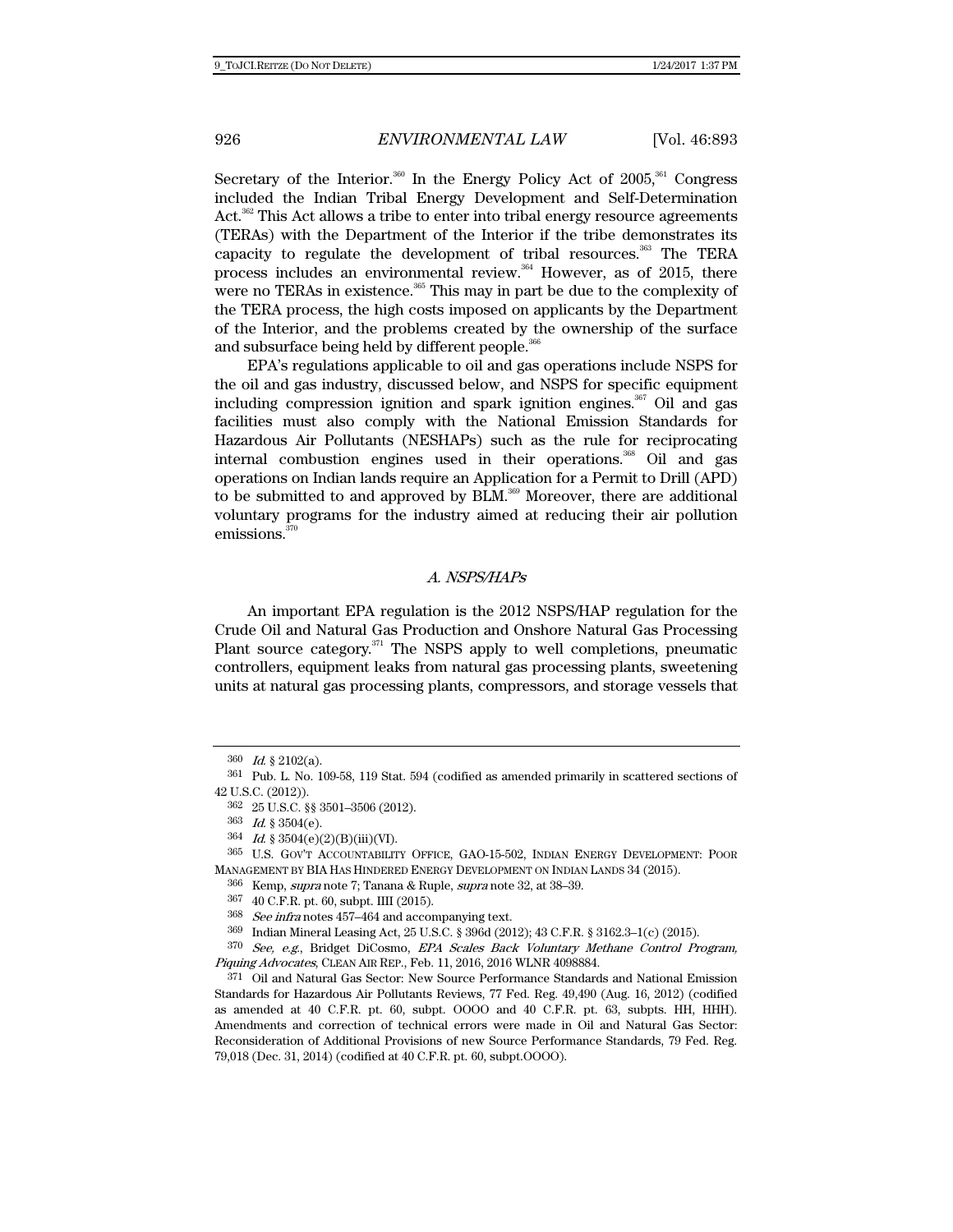begin construction, modification or reconstruction after August 23, 2011.<sup>372</sup> Well completions after January 1, 2015, are subject to the NSPS during the flowback period following hydraulic fracturing operations at a gas well affected facility.373 EPA has defined completions to include newly drilled and fractured wells, and completions following refracturing operations.<sup> $374$ </sup> The NSPS also applies to onshore sweetening units that process natural gas from onshore or offshore wells.<sup>375</sup>

The NSPS for the Crude Oil and Natural Gas Production source category sets performance standards that limit volatile organic compound (VOC) emissions from gas wells, centrifugal compressors, reciprocating compressors, pneumatic controllers, storage vessels and leaking components at onshore natural gas processing plants, as well as SO<sub>2</sub> emissions from onshore natural gas processing plants.<sup>376</sup> The rule regulates onshore gas wells drilled principally for production of natural gas, but it does not regulate wells drilled principally for the production of crude oil.<sup>377</sup> Fractured and refractured gas wells are required to use reduced emissions completions, also known as "RECs" or "green completions," to reduce VOC emissions.378 This may involve the use of a combustion device to limit VOC emissions. $^{\rm 379}$ 

Individual storage vessels in the oil and natural gas production segment and the natural gas processing, transmission, and storage segments, with VOC emissions equal to or greater than six TPY must achieve at least 95% emissions reduction.380 Pneumatic controllers located between the wellhead and the point at which the gas enters the transmission and storage segment have natural gas bleed limits.<sup>381</sup> Centrifugal compressors have VOC reduction requirements.382 For onshore natural gas processing plants, the NSPS requirements for leak detection and repair and  $\mathrm{SO}_2$  emissions are made more stringent.<sup>383</sup>

The regulation also provides NESHAPs for the Oil and Natural Gas Production source category and the Natural Gas Transmission and Storage source category.<sup>384</sup> In addition, EPA has established MACT standards for specified emission sources in the oil and gas industry.<sup>385</sup> Major sources at oil and natural gas production facilities may be subject to the NESHAP for

<sup>372 40</sup> C.F.R. § 60.5365 (2015).

 $373$  *Id.* § 60.5375(a).

<sup>374</sup> Id. § 60.5430 ("Well completion operation means any well completion with hydraulic fracturing or refracturing occurring at a gas well affected facility.").

<sup>375</sup> Id. § 60.5365(g).

<sup>376</sup> Id. §§ 60.5380–.5405.

<sup>377</sup> Id.

<sup>378</sup> Id.; see also id. § 60.5375 (containing well completion requirements).

 $379$  *Id.* § 60.5375(a)(3).

<sup>380</sup> Id. § 60.5395(a).

<sup>381</sup> Id. § 60.5390.

 $382$  *Id.* § 60.5380(a).

<sup>383</sup> Oil and Natural Gas Sector: New Source Performance Standards and National Emission Standards for Hazardous Air Pollutants Reviews, 77 Fed. Reg. 49,490, 49,492 (Aug. 16, 2012).

<sup>384</sup> Id.

<sup>385</sup> Id. at 49,491–92.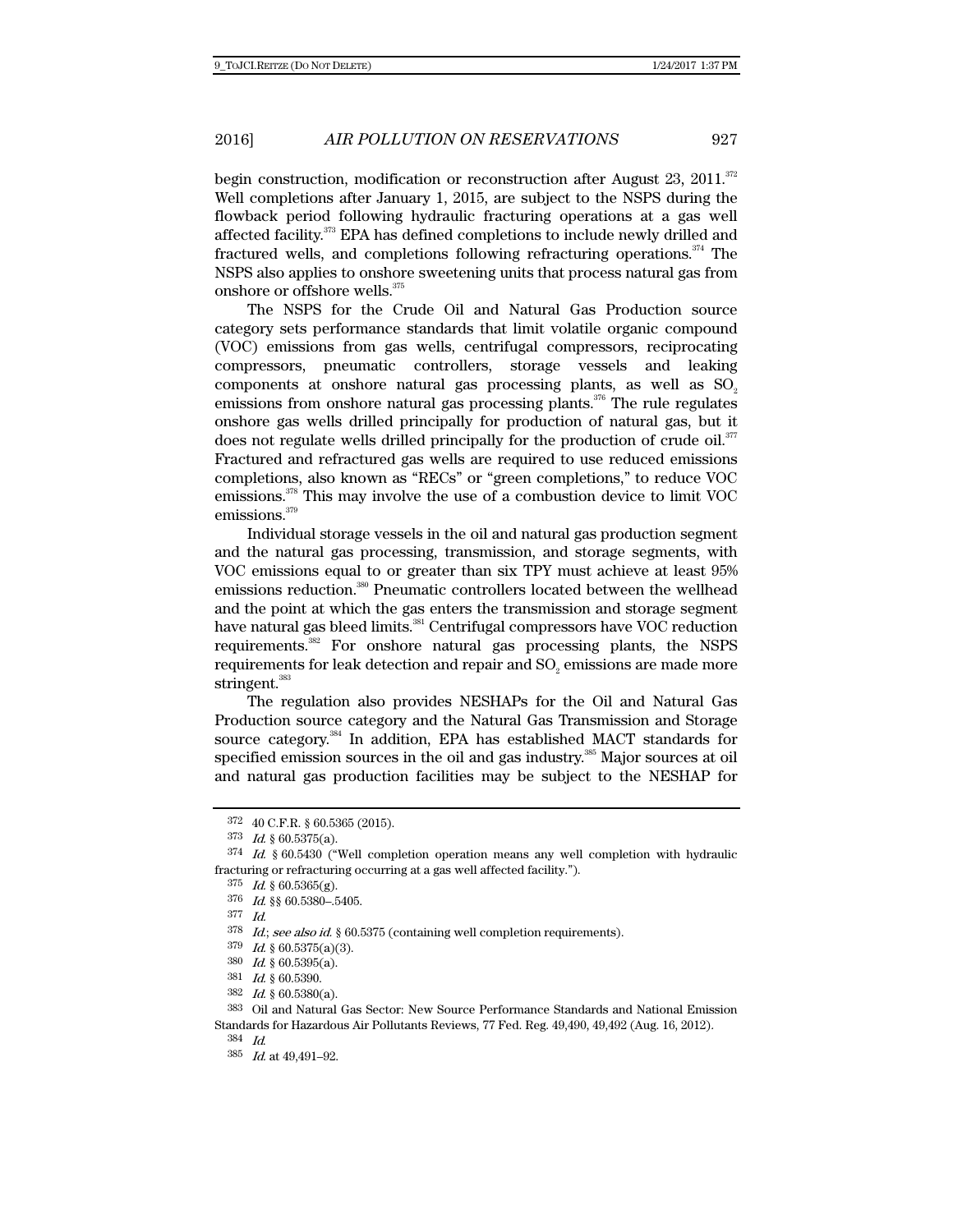glycol dehydration units, which includes MACT standards for "small" glycol dehydration units that set specific limits for benzene, ethylbenzene, toluene and xylene.<sup>386</sup>

There are significant tribal interests in the emissions standards because of the growth of the oil and gas production industry in Indian country. Executive Order 13,175 sets some limits on the authority of any agency, including EPA.387 It states that, unless required by statute, EPA may not regulate a tribe in a manner that imposes substantial direct compliance costs unless the Federal government provides the funds necessary to pay the direct compliance costs or EPA consults with tribal officials early in the process of developing the proposed regulation and develops a tribal summary impact statement.<sup>388</sup> EPA concluded the regulation would not have tribal implications because it does not impose a significant cost on a tribe.<sup>389</sup>

EPA consulted with tribal officials when developing this regulation. Prior to the proposal in 2010, EPA conducted outreach and information meetings and met with tribal leaders.390 After publishing the proposal, EPA offered all tribal leaders the opportunity to consult on a government-togovernment basis.391 As part of the consultation process on October 12, 2011, a telephone call with tribal leaders was held. $392$  Among the Tribes that participated was the Southern Ute Indian Tribe.<sup>393</sup> An affiliate of the Southern Ute Indian Tribe was concerned about the impacts of the rule on natural gas and oil production operations on the Southern Ute Indian reservation. Additional time to evaluate the impacts was requested and granted.<sup>394</sup>

# B. Oil and Natural Gas Sector: Emission Standards for New and Modified Sources

Methane is a greenhouse gas (GHG) with 25 times the global warming potential of  $\mathrm{CO}_2$ , and the oil and natural gas industrial category is the single most important U.S. emission source with nearly one-third of the nation's emissions.395 On September 18, 2015, EPA proposed amendments to the NSPS for the oil and gas sources category to expand the coverage of oil and gas VOC emissions to include controls on methane emissions.396 EPA

<sup>386</sup> Id. at 49,492.

<sup>387</sup> Consultation and Coordination with Indian Tribal Governments, Exec. Order No. 13,175, 3 C.F.R. at 304 (2001).

<sup>388</sup>  $Id.$  § 5, at 306.

<sup>389 77</sup> Fed. Reg. at 49,539; Oil and Natural Gas Sector: Reconsideration of Additional Provisions of New Source Performance Standards, 79 Fed. Reg. 79,018, 79,036 (Dec. 31, 2014).

<sup>390 77</sup> Fed. Reg. at 49,539.<br>391  $Id$ .

 $\frac{392}{393}$  *Id.* 

 $Id$ 

<sup>394</sup> Id.

<sup>395</sup> Tripp Baltz, States Lead on Regulating Gas Flaring, Venting, 47 Env't. Rep. (BNA) 1947, 47 ENR 1947 (BL) (June 24, 2016).

<sup>396</sup> Oil and Natural Gas Sector: Emission Standards for New and Modified Sources, 80 Fed. Reg. 56,593 (proposed Sept. 18, 2015) (to be codified at 40 C.F.R. pt. 60).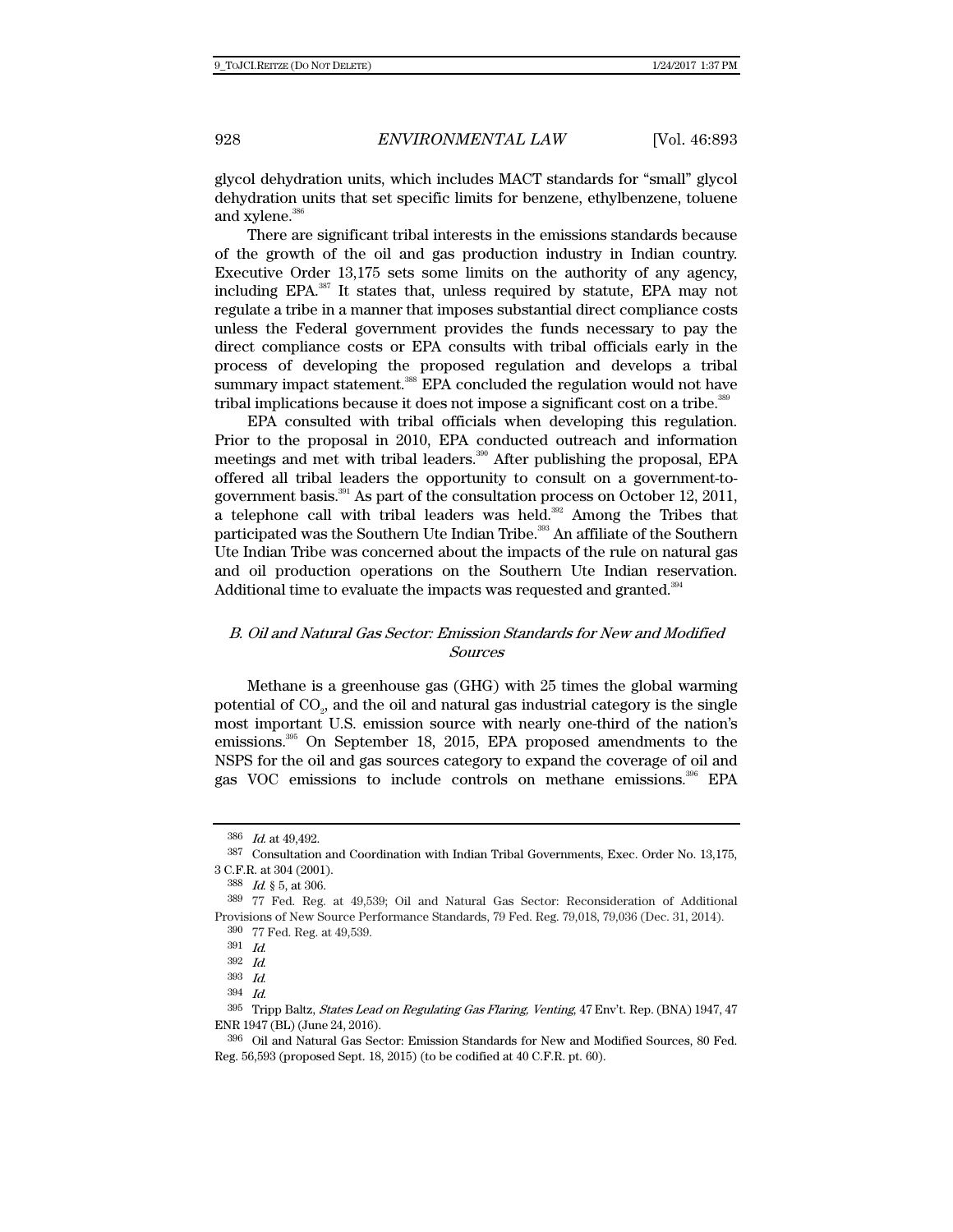finalized the proposed changes on June 3,  $2016.^{397}$  The changes to the NSPS are applicable to new, reconstructed, and modified oil and gas operations.<sup>398</sup> The amendments impose standards for both greenhouse gases and VOCs, and add requirements for operations and equipment covered by the 2012 standards.<sup>399</sup> The amendments will apply to hydraulically fractured oil wells, well completions, pneumatic pumps, and fugitive emissions from well sites and compressor stations that are not regulated by the 2012 rules; hydraulically fractured gas well completions and equipment leaks at natural gas processing plants that are currently regulated for VOC are now subject to GHG regulations. $400$ 

The 2016 rule adds new requirements for detecting and repairing leaks at natural gas well sites.401 Leaks, known as fugitive emissions, must be repaired within thirty days, but if a repair would shut down production, additional time for the repair is allowed. $402$  Leak monitoring plans must be developed using optical gas imaging equipment or by using a portable VOC monitoring instrument as specified in EPA's Method 21.403 The leak monitoring will apply to valves, connectors, pressure relief devices, openended lines, flanges, closed vent systems, compressors, and other components.404 However, some wellheads that contain only "Christmas trees" are exempt.405 The rule also adds new requirements for diaphragm pumps used at well sites.<sup>406</sup>

The amendments to the NSPS rule also requires a monitoring plan to be developed and implemented to control leaks at gathering and boosting compressor stations that obtain gas from multiple wells and move it to a natural gas processing plant. $407$  Because the best system for reducing methane is the same as is used to reduce VOC emissions, the requirements for centrifugal and reciprocating compressors, pneumatic controllers, and

<sup>397</sup> Oil and Natural Gas Sector: Emission Standards for New, Reconstructed, and Modified Sources, 81 Fed. Reg. 35,824 (June 3, 2016) (codified at 40 C.F.R. pt. 60).

<sup>398</sup> Id. at 35,898–937 (codified at 40 C.F.R. pt. 60, subpt. OOOOa).

 $399$  *Id.* at  $35,825$  ("These implementation improvements do not change the requirements for operations and equipment covered by the current standards at [40 C.F.R. part 60,] subpart OOOO.").

 $400$  *Id.* at 35,825.

<sup>401</sup> Id. at 35,904–06 (codified at 40 C.F.R. § 60.5397a).

<sup>402</sup> Id. at 35,906 (codified at 40 C.F.R. § 60.5397a(h)).

<sup>403</sup> Id. at 35,904 (codified at 40 C.F.R.  $\S$  60.5397a(c)).

<sup>404</sup> Id. (codified at 40 C.F.R. § 60.5397a(a)).

 $405$  Id. at 35,900 (codified at 40 C.F.R. §  $60.5365a(i)(2)$ ); U.S. ENVTL. PROT. AGENCY, SUMMARY OF REQUIREMENTS FOR PROCESSES AND EQUIPMENT AT NATURAL GAS WELL SITES 2 (2016) [hereinafter REQUIREMENTS AT NATURAL GAS WELL SITES], available at https://www.epa.gov/ sites/production/files/2016-10/documents/nsps-gas-well-fs.pdf.

<sup>406 81</sup> Fed. Reg. at 35,900 (codified at 40 C.F.R. § 60.5365a(h)).

 $407$  See id. at 35,934 (codified at 40 C.F.R. § 60.5430) (defining compressor station to include "any permanent combination of one or more compressors that move natural gas at increased pressure through gathering or transmission pipelines, or into or out of storage. This includes, but is not limited to, gathering and boosting stations and transmission compressor stations."); id. at 35,904 (codified at 40 C.F.R. § 60.5397a(b)) (requiring the development of a monitoring plan covering the collection of fugitive emissions for compressor stations).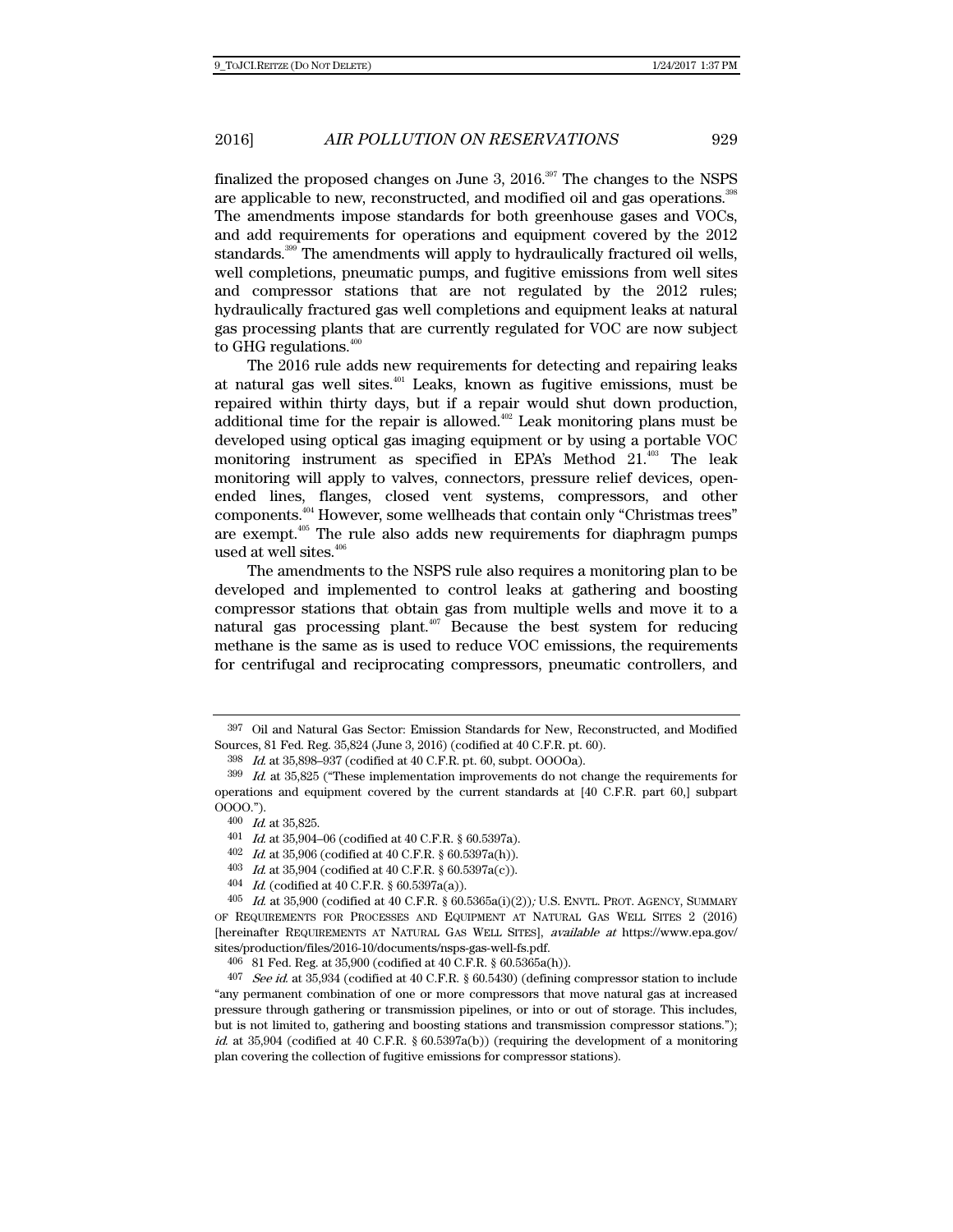storage tanks continue to be regulated by the  $2012$  NSPS.<sup>408</sup> However, the 2016 update limits methane and VOC emissions from wet seal centrifugal compressors from the oil and gas industry, except for those located at well sites.<sup>409</sup> For covered centrifugal compressors, a 95% reduction of methane and VOC emissions is required by utilizing either flaring or by routing captured gas back to the processor. $410$  Dry seal centrifugal compressors are not covered by the final rule because they have low methane and VOC emissions.411 Reciprocating compressors, except for those located at well sites, are to have the rod packing replaced based on specified hours of operation, or elapsed calendar months, or by routing emissions from the rod packing through a closed vent system under negative pressure to be reused or recycled by a process or a piece of equipment.<sup>412</sup> Pneumatic controllers are used to maintain liquid levels, pressure, and temperature that are powered by high pressure natural gas.413 Continuous bleed pneumatic controllers not located at a natural gas processing plan now have a natural gas bleed rate limit of 6 standard cubic feet per hour (scfh).<sup>414</sup> Low-bleed controllers with a gas bleed rate of 6 scfh or less have no new requirements.415 EPA did not finalize requirements for pneumatic pumps at compressor stations.416 Storage tanks also do not have new requirements, but continue to be regulated by the 2012 NSPS requirements. $417$ 

Natural gas processing plants have new requirements for controlling emissions from pneumatic pumps.<sup>418</sup> Natural gas driven piston pumps are not subject to new rules, nor are diaphragm pumps powered by electricity, compressed air, or solar power.419 Processing plants continue to be regulated primarily by the 2012 NSPS.<sup>420</sup>

Requirements imposed by states (and tribes) that are at least as protective as federal requirements can be used to demonstrate compliance with the federal rule.<sup> $421$ </sup> Facilities that will be subject to the proposed EPA

415 Id.

<sup>408</sup> REQUIREMENTS AT NATURAL GAS WELL SITES, supra note 405, at 3.

<sup>409 81</sup> Fed. Reg. at 35,900 (codified at 40 C.F.R.  $§$  60.5365a(b)–(c)).

<sup>410</sup> *Id.* at 35,902 (codified at 40 C.F.R. § 60.5380a(a)).

<sup>411</sup> U.S. ENVTL. PROT. AGENCY, SUMMARY OF REQUREMENTS [sic] FOR EQUIPMENT AT NATURAL GAS TRANSMISSION COMPRESSOR STATIONS 1 (2016) [hereinafter REQUIREMENTS AT NATURAL GAS TRANSMISSION COMPRESSOR STATIONS], available at https://www.epa.gov/sites/production/files/ 2016-10/documents/nsps-gas-transmission-fs.pdf.

<sup>412 81</sup> Fed. Reg. at 35,902 (codified at 40 C.F.R. § 60.5385a(a)).

<sup>413</sup> REQUIREMENTS AT NATURAL GAS TRANSMISSION COMPRESSOR STATIONS, supra note 411, at 2.

<sup>414 81</sup> Fed. Reg. at 35, 899 (codified at 40 C.F.R.  $\S$  60.5365a(d)(1)).

<sup>416</sup> REQUIREMENTS AT NATURAL GAS TRANSMISSION COMPRESSOR STATIONS, supra note 411, at 2.

<sup>417</sup> REQUIREMENTS AT NATURAL GAS WELL SITES, supra note 405, at 2.

<sup>418 81</sup> Fed. Reg. at 35,899 (codified at 40 C.F.R. § 60.5365a(d)(2)).

<sup>419</sup> REQUIREMENTS AT NATURAL GAS WELL SITES, supra note 405, at 2–3.

<sup>420</sup> U.S. ENVTL. PROT. AGENCY, SUMMARY OF REQUIREMENTS FOR PROCESSES AND EQUIPMENT AT NATURAL GAS PROCESSING PLANTS 1 (2016), available at https://www.epa.gov/sites/production/ files/2016-10/documents/nsps-gas-processing-fs.pdf.

<sup>421 81</sup> Fed. Reg. at 35,871.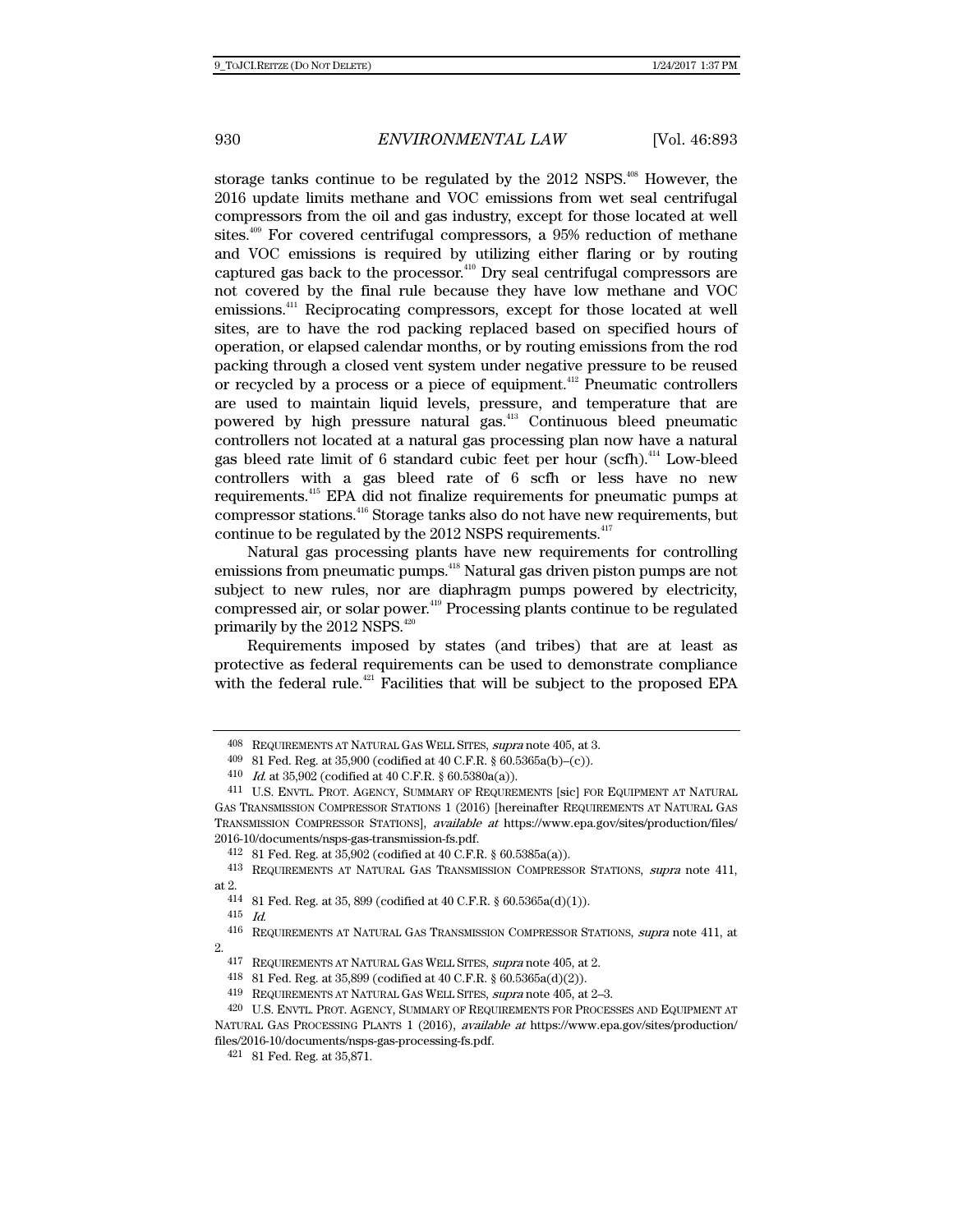standards may also be subject to current or future requirements of BLM, which regulates the production of natural gas on Federal lands.<sup>422</sup> Therefore, EPA and BLM will continue to coordinate their regulatory requirements.<sup>423</sup>

EPA's regulation of methane emissions from oil and gas wells was challenged by the State of North Dakota in the D.C. Circuit on July 15,  $2016<sup>424</sup>$  Subsequently about 14 states joined the lawsuit, as well as numerous industry organizations.425 This was followed by nine states and numerous environmental groups intervening to support EPA's section  $111(b)$  rule.<sup>426</sup>

The "Source Determination Rule," promulgated June 3,  $2016$ ,  $427$  will lead to more oil and gas facilities being considered major sources. The new rule applies to onshore oil and natural gas production and natural gas processing.428 The PSD preconstruction permit requirements and the Nonattainment New Source Review (NNSR) preconstruction permit program apply to stationary sources, and the Title V operating permit program applies to major sources.429 Sources in the same industrial group (the same two-digit SIC code) under common control and located on contiguous or adjacent properties are to be aggregated.<sup>430</sup> EPA's final rule clarifies the term adjacent, which determines when minor sources are to be aggregated to create a major source.<sup>431</sup> Multiple sources are to be aggregated to produce a major emitting facility if they are on the same site, or are on sites that share equipment and are within one-quarter of a mile of each other.<sup>432</sup>

EPA is not requiring that EPA-approved state and local programs adopt the approach in the Source Determination Rule.<sup>433</sup> This allows state and local permitting authorities that have programs approved by EPA to continue to make source determinations for the oil and gas industry "in the manner that they believe best addresses their local air quality concerns."434 However, states that administer PSD permitting programs under a delegation of federal authority will have to follow the approach of the Source

 $422$  *Id.* at 35,825; Oil and Gas; Hydraulic Fracturing on Natural Lands, 80 Fed. Reg. 16,128 (Mar. 26, 2015) (codified at 40 C.F.R. pt. 3160).

<sup>423</sup> See Part IV.E infra.

<sup>424</sup> North Dakota v. U.S. Envtl. Prot. Agency, No. 16-1242 (D.C. Cir. filed Jul. 15, 2016); Anthony Adragna, North Dakota First to Sue EPA Over Rule Targeting Oil, Gas Well Methane Emissions, 47 Env't Rep. (BNA) 2186, 47 ENR 2186 (BL) (July 22, 2016).

<sup>425</sup> Anthony Adragna, EPA Methane Rule for New, Modified Sources Faces More Challenges From States, Industry, 47 Env't Rep. (BNA) 2311, 47 ENR 2311 (BL) (Aug. 5, 2016).

<sup>426</sup> Anthony Adragna, Nine States, Environmental Groups Back EPA in Legal Battle Over Methane Regulations. 47 Env't Rep. (BNA) 2446, 47 ENR 2446 (BL) (Aug. 19, 2016).

<sup>427</sup> Source Determination for Certain Emission Units in the Oil and Natural Gas Sector, 81 Fed. Reg. 35,622 (June 3, 2016) (codified at 40 C.F.R. pts. 51, 52, 70, 71).

<sup>428</sup> Id. at 35,623.

<sup>429</sup> Id. at 35,622–23.

<sup>430 40</sup> C.F.R. §§ 51.165(a)(1)(ii), 51.166(b)(6) (2015).

<sup>431 81</sup> Fed. Reg. at 35,622.

<sup>432</sup> Id. at 35,632–34 (codified at 40 C.F.R. §§ 51.165(a)(1)(ii), 51.166(b)(6), 52.21(b)(6), 70.2).

<sup>433</sup> Id. at 35,622.

<sup>434</sup> Id. at 35,626.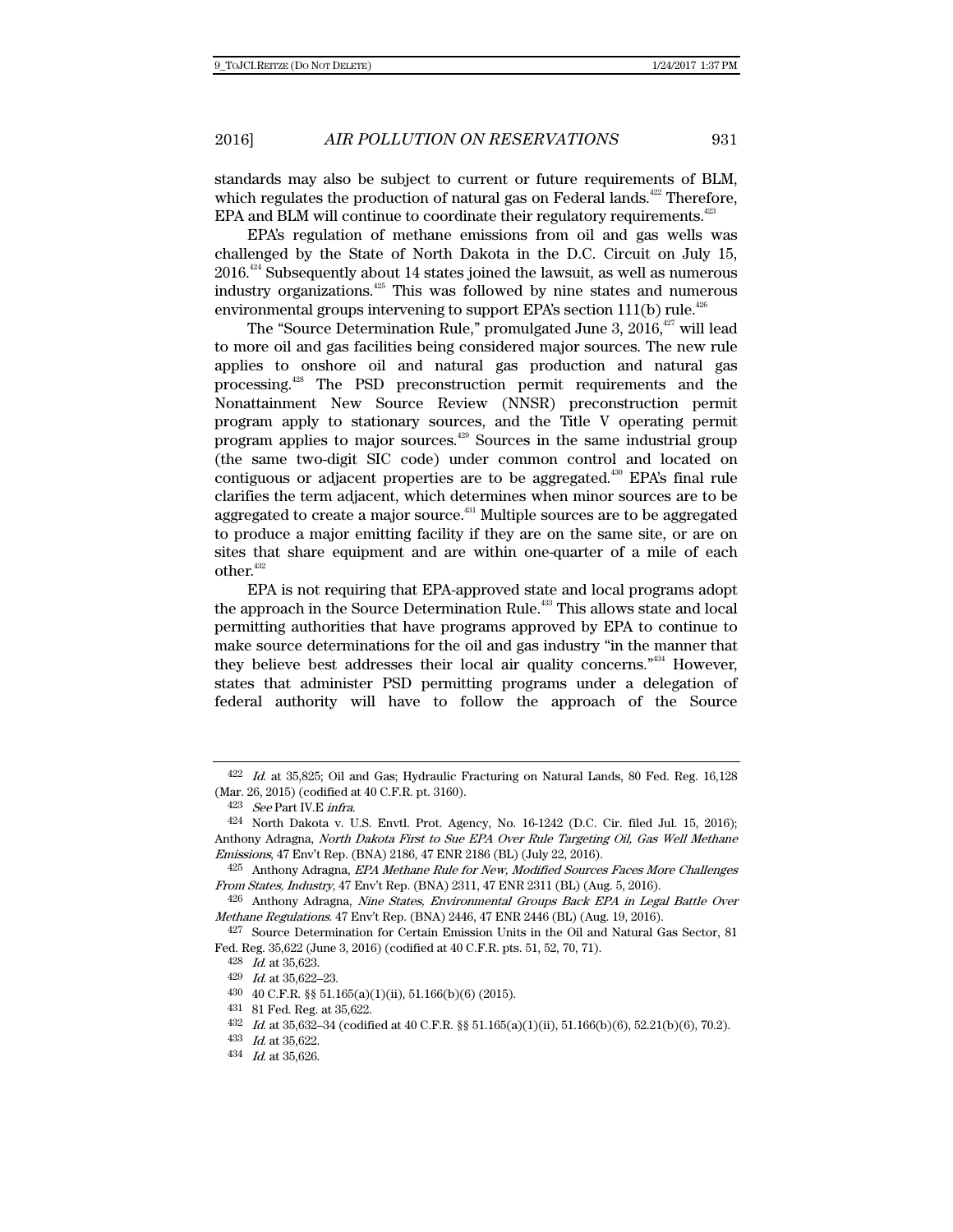Determination Rule, or develop their own permitting programs and have them approved as a revision to a  $\text{SIP}^{435}$ .

The Source Determination Rule is also expected to produce HAP reductions and will benefit areas that approach or exceed the NAAQS for ozone.436 There have been measurements of increasing ozone levels in areas with concentrated oil and natural gas activity, including Wyoming and Utah.<sup>437</sup> Several VOCs emitted in the oil and natural gas source category are HAPs listed under section 112(b), "including benzene, toluene, ethylbenzene and xylenes (this group is commonly referred to as 'BTEX') and n-hexane.<sup>"438</sup>

#### C. The 2016 FIP

On September 18, 2015, EPA promulgated a proposed FIP to regulate new true minor sources and minor modifications at true minor sources involved in the production of oil and natural gas, and in the processing of natural gas.<sup>439</sup> On June 3, 2016, EPA promulgated the finalized rule.<sup>440</sup> The oil sector includes the "operations from the well to the point of custody transfer to an oil pipeline or other means of transportation to a petroleum refinery."<sup>441</sup> The natural gas sector includes "all operations from the well to the final end user."442 These sectors can generally be separated into four segments: "(1) Oil and natural gas production; (2) natural gas processing; (3) natural gas transmission and storage; and (4) natural gas distribution."443 The FIP applies throughout Indian country, except nonreservation areas, unless a tribe or EPA demonstrates jurisdiction for those areas.<sup>444</sup> True minor sources are those that have the potential to emit below the major source threshold by design, while synthetic minor sources are restricted to emissions below the major source threshold by the terms of their permit.<sup>445</sup>

<sup>435 81</sup> Fed. Reg. at 35,626.

<sup>436</sup> Oil and Natural Gas Sector: Emission Standards for New, Reconstructed, and Modified Sources, 81 Fed. Reg. 35,824, 35,827 (June 3, 2016) (codified at 40 C.F.R. pt. 60).

<sup>437</sup> Benjamin Storrow, State of Pollution? 8 Wyoming Counties Could Violate New EPA Ozone Rule, CASPER STAR TRIB., Sept. 14, 2014, http://trib.com/business/energy/state-ofpollution-wyoming-counties-could-violate-new-epa-ozone/article\_df0f8bc5-fb52-5958-b7f3-

e78112adc5c1.html (last visited Nov. 19, 2016). For a discussion of Utah see infra Part VI.

<sup>438</sup> 81 Fed. Reg. at 35,827.

<sup>439</sup> Review of New Sources and Modifications in Indian Country: Federal Implementation Plan for Managing Air Emissions from True Minor Sources Engaged in Oil and Natural Gas Production in Indian Country, 80 Fed. Reg. 56,554 (proposed Sept. 18, 2015) (to be codified at 40 C.F.R. pt. 49).

<sup>440</sup> Federal Implementation Plan for True Minor Sources in Indian Country in the Oil and Natural Gas Production and Natural Gas Processing Segments of the Oil and Natural Gas Sector; Amendments to the Federal Minor New Source Review Program in Indian Country to Address Requirements for True Minor Sources in the Oil and Natural Gas Sector, 81 Fed. Reg. 35,944 (June 3, 2016) (codified at 40 C.F.R. pt. 49).

<sup>441</sup> Id. at 35,952.

<sup>442</sup> Id.

<sup>443</sup> Id.

<sup>444</sup> Id. at 35,956; See also Okla. Dep't of Envtl. Quality v. U.S. Envtl. Prot. Agency, 740 F.3d 185, 195 (D.C. Cir. 2014)).

<sup>445 40</sup> C.F.R. § 49.152 (2015).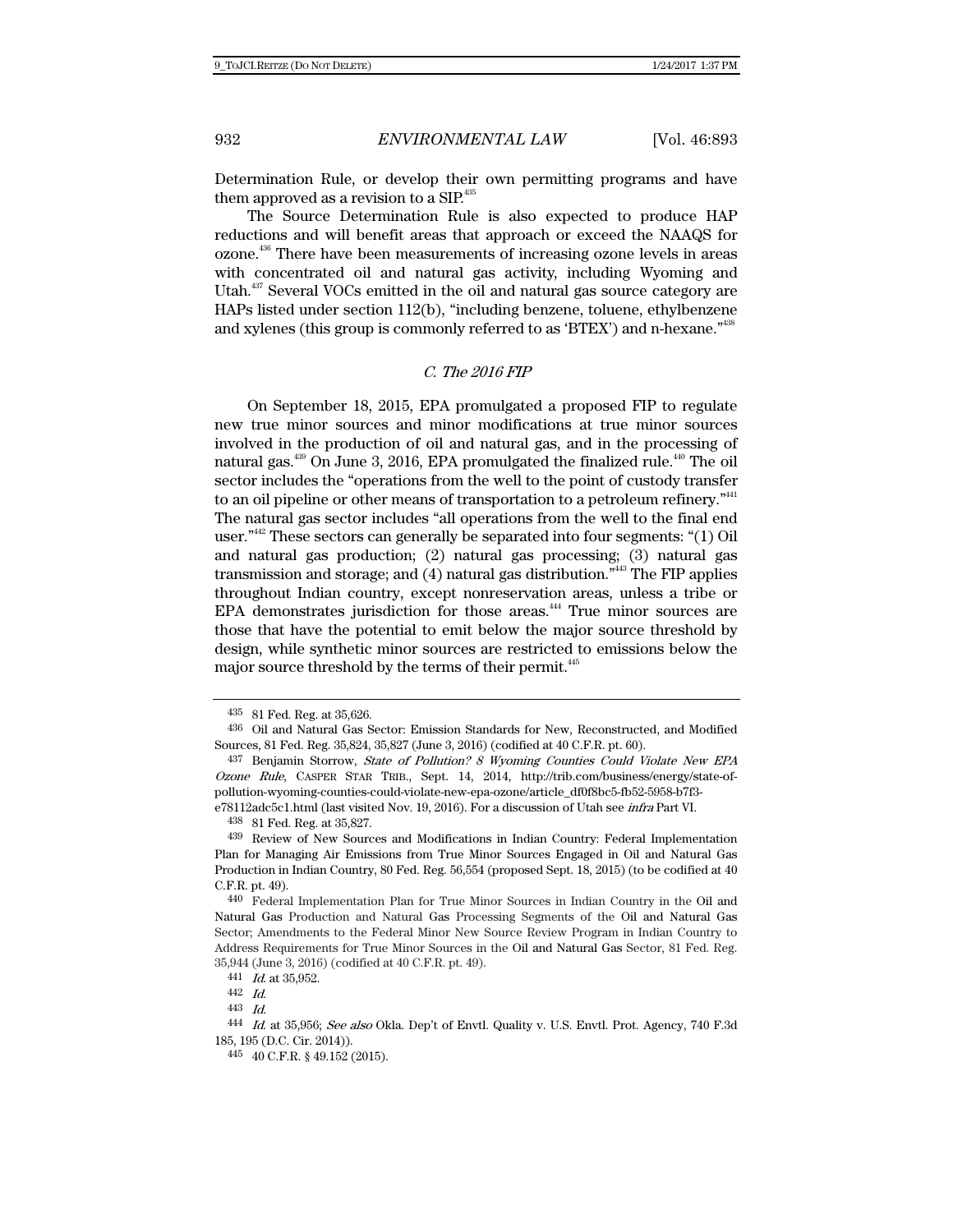The oil and natural gas production and natural gas processing segments of the oil and natural gas sector will use the FIP, not source-specific minor source preconstruction permits, for true minor sources that are subject to the Indian Country Minor NSR Rule, unless there is an applicable EPAapproved program with enforceable requirements to control and reduce air emissions from such sources.<sup>446</sup> EPA believes the "issuance of sourcespecific permits has the potential to overwhelm the system  $\dots$  [, and] a FIP is the most appropriate way of implementing the Federal Indian Country Minor NSR rule."447 The FIP does not apply in areas that are nonattainment for a NAAQS.448 In nonattainment areas, true minor sources will require either a site-specific minor NSR permit or compliance with a reservationspecific FIP, if one exists.<sup>449</sup> Sources covered by the Federal Indian Country Minor NSR Rule that do not meet all of the eligibility criteria must obtain a site-specific permit prior to beginning construction on or after October 3,  $2016<sup>450</sup>$  A source owner/operator that does not want to comply with the FIP also has the option to apply for a site-specific permit.451 True minor sources are generally subject to the applicable provisions of the standard as written at the time construction or reconstruction of the source begins. $452$  Major sources continue to be regulated by the more complex NSR permit program.453 To accommodate the FIP, the Indian Country Minor NSR Rule has been updated.<sup>454</sup>

The FIP incorporates emission limits and other requirements from the following eight federal standards: $455$  1) National Emission Standards for Hazardous Air Pollutants for Major Sources: Industrial, Commercial, and Institutional Boilers and Process Heaters;<sup>456</sup> 2) National Emission Standards for Hazardous Air Pollutants for Stationary Reciprocating Internal Combustion Engines;<sup>457</sup> 3) Standards of Performance for Stationary Compression Ignition Internal Combustion Engines; $48$  4) Standards of Performance for Stationary Spark Ignition Internal Combustion Engines;<sup>459</sup> 5) Standards of Performance for Volatile Organic Liquid Storage Vessels;<sup>460</sup> 6) Standards of Performance for Crude Oil and Natural Gas Facilities for

<sup>446 81</sup> Fed. Reg. at 35,952.

<sup>447</sup> Id. at 35,951, 35,952.

<sup>448</sup> Id. at 35,977 (codified at 40 C.F.R. § 49.101(b)(1)(v)).

<sup>449</sup> Id. at 35,946.

<sup>450</sup> *Id.* at 35,977 (codified at 40 C.F.R. § 49.101(b)(1)).

<sup>451</sup> Id.

<sup>452</sup> See, e.g., id. at 35,979–80 (codified at 40 C.F.R. § 49.105).

<sup>453</sup> See id. at 35,977 (codified at 40 C.F.R § 49.101(d)) ("This Federal Implementation Plan (FIP) does not apply to minor modifications at major sources."); see also Review of New Sources and Modifications in Indian Country, 76 Fed. Reg. 38,748 (July 1, 2011) (codified at 40 C.F.R. pts. 49, 51).

<sup>454 81</sup> Fed. Reg. at 35,981 (codified at 40 C.F.R. §§ 49.160, .166, .167).

 $455\;$   $\;$   $Id.$  at 35,979 (codified at 40 C.F.R. § 49.105).

<sup>456 40</sup> C.F.R. pt. 63, subpt. DDDDD (2015).

 $457$  *Id.* pt. 63, subpt. ZZZZ.

<sup>458</sup> Id. pt. 60, subpt. IIII.

 $^{459}$   $\,$   $Id.$  pt. 60, subpt. JJJJ.

 $460$  *Id.* pt. 60, subpt. Kb.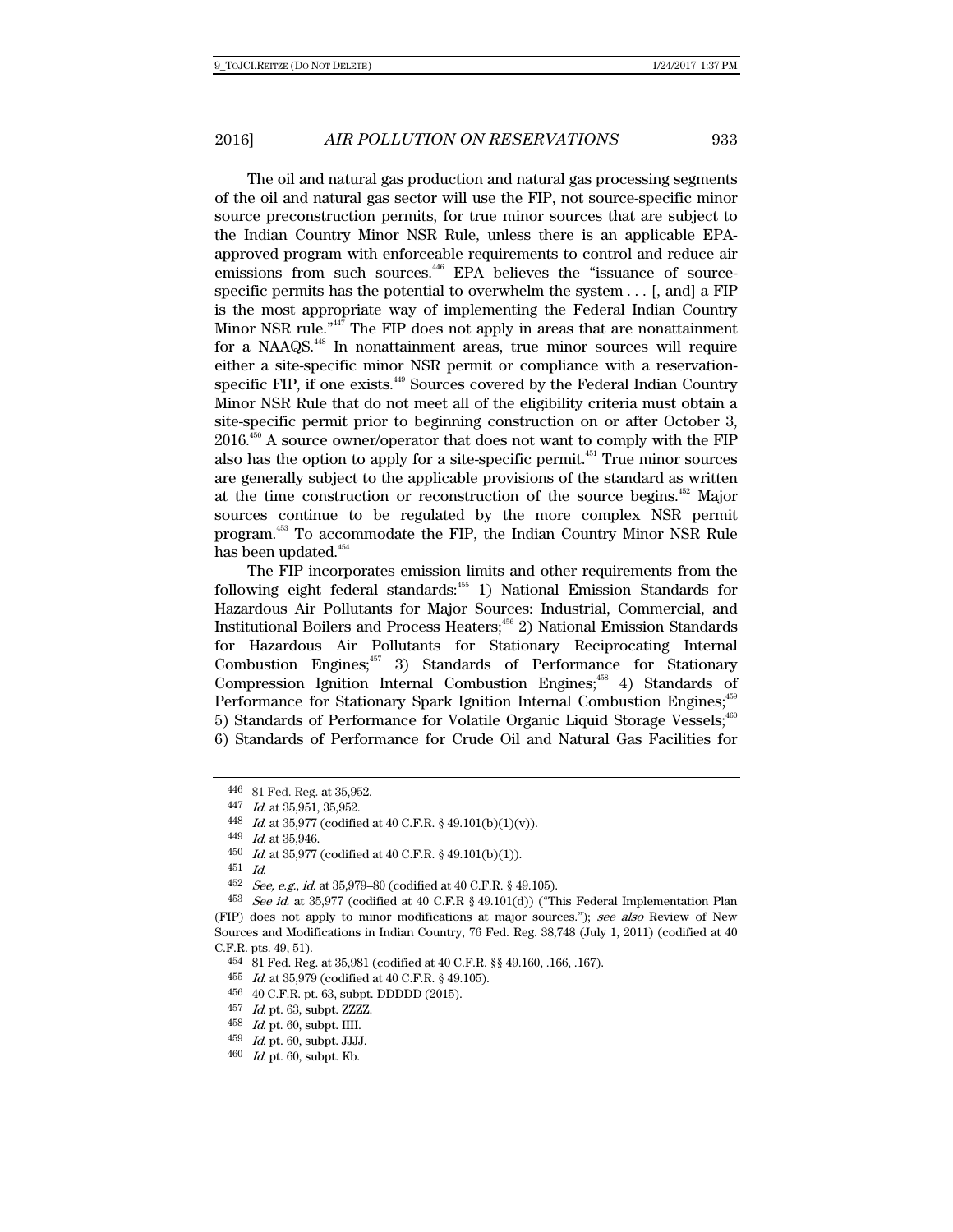which Construction, Modification, or Reconstruction Commenced after September 18, 2015;<sup>461</sup> 7) National Emission Standards for Hazardous Air Pollutants from Oil and Natural Gas Production Facilities;<sup>462</sup> and 8) Standards of Performance for Stationary Combustion Turbines.<sup>463</sup>

The regulations imposed on production and processing components may include, but are not limited to:

Wells and related casing head; tubing head and 'Christmas tree' piping; pumps; compressors; heater treaters; separators; storage vessels; pneumatic devices; stationary engines; natural gas sweetening; truck loading; dewpoint suppression skids; natural gas dehydrators; completion and workover processes; gathering pipelines and related components that collect and transport the oil, natural gas and other materials and wastes from the wells or well pads; and natural gas processing plants.<sup>464</sup>

The natural gas production segment ends at the natural gas processing plant.465 If there is no processing plant, the production segment ends where the natural gas enters the transmission segment for long-line transport.<sup>466</sup> The crude oil production segment ends where custody is transferred to an oil pipeline or for transport of the crude oil to a petroleum refinery.<sup> $467$ </sup> Pollutants emitted from new and modified minor sources and minor modifications of major sources in areas covered by the Federal Indian Country Minor NSR Rule include: VOC, NO<sub>x</sub>, SO<sub>2</sub>, PM, PM<sub>10</sub>, PM<sub>2.5</sub>, hydrogen sulfide, carbon monoxide, and various sulfur compounds.<sup>468</sup> "Hydrogen sulfide  $(H, S)$  and  $SO<sub>2</sub>$  are emitted from production and processing operations that handle and treat sour gas."469

In addition to air emission control requirements, EPA requires true minor sources to assess their impacts on threatened and endangered species and historic properties.<sup>470</sup> The rule provides two options for compliance:

(1) Prior completion of assessment by another federal agency. The owner/operator shall submit to the EPA Regional Office (and to the relevant tribe for the area where the source is located/locating) valid documentation demonstrating that prior Endangered Species Act (ESA) and/or National Historic Preservation Act (NHPA) compliance has been completed by another federal agency in connection with the specific oil and natural gas activity operated under this FIP . . . .

<sup>461</sup> Oil and Natural Gas Sector: Emission Standards for New, Reconstructed, and Modified Sources, 81 Fed. Reg. 35,824, 35,827 (June 3, 2016) (codified at 40 C.F.R. pt. 60, subpt. OOOOa).

<sup>462 40</sup> C.F.R. pt. 63, subpart HH (2015).

<sup>463</sup> Id. pt. 60, subpart KKKK.

<sup>464</sup> Id. at 35,977 (codified at 40 C.F.R. § 49.102).

<sup>465</sup>  $Id.$  at 35,959.

<sup>466</sup> Id.

 $467$  *Id.* at 35,977 (codified at 40 C.F.R. § 49.101(a)).

<sup>468</sup> Id. at 37,972.

<sup>469</sup> Id.

 $470$  *Id.* at 35,978 (codified at 40 C.F.R. § 49.104).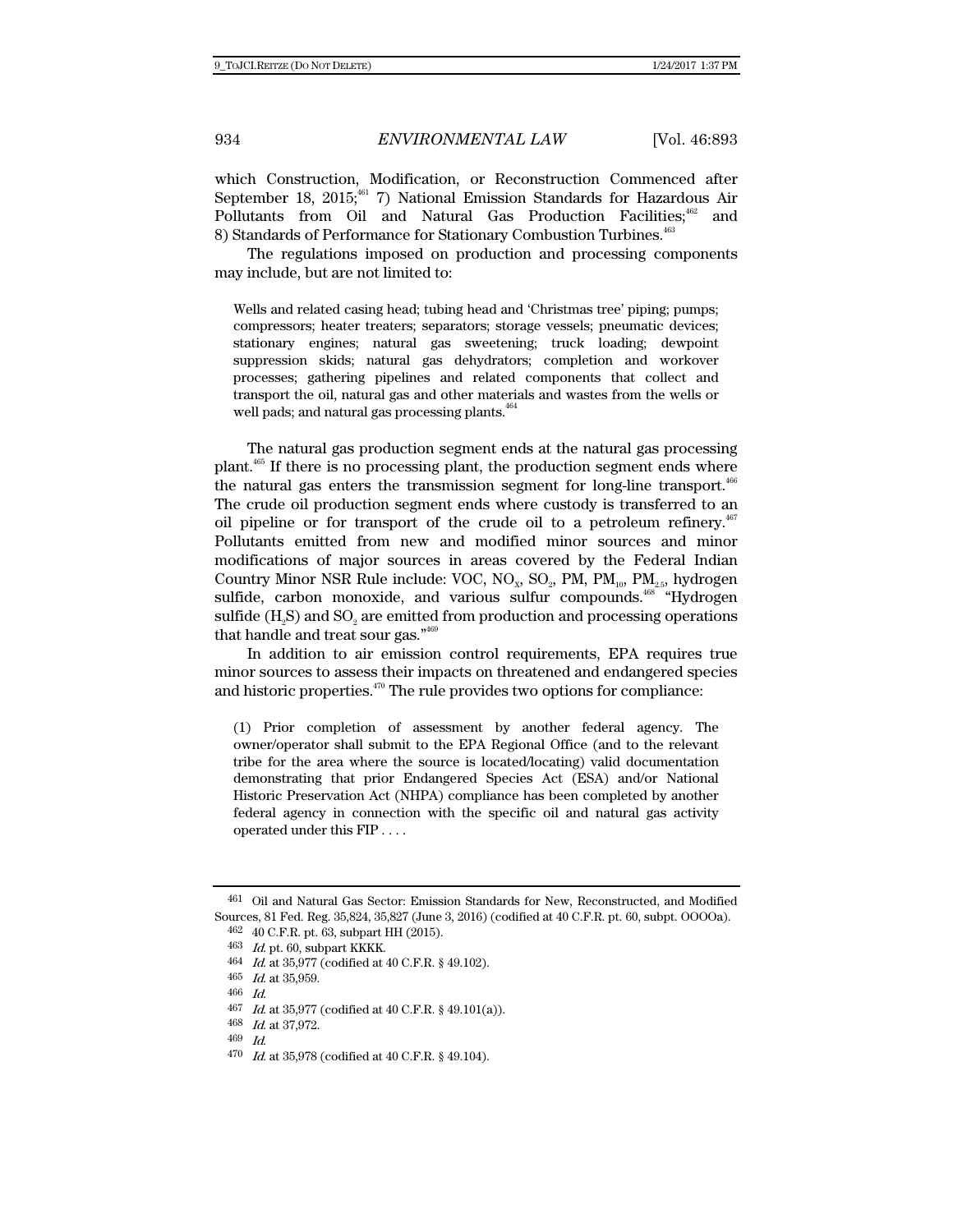(2) Screening procedures completed by the owner/operator. The owner/operator shall submit to the EPA Regional Office (and to the relevant tribe for the area where the source is located/locating) documentation demonstrating that it has completed the screening procedures specified for consideration of threatened and endangered species and/or historic properties and receive written confirmation from the EPA stating that it has satisfactorily completed these procedures. . .  $.^{471}$ 

## D. EPA's GHG Reporting Requirements

EPA requires oil and natural gas companies to collect and report GHG emissions data for sources emitting 25,000 metric TPY, or more, of carbon dioxide equivalent  $({\rm CO}_{2e})^{472}$  The reporting requirements apply to facilities owned or operated by Indian tribes and private oil and gas operations on Indian reservations.473 During 2015, 2,413 oil and natural gas facilities reported GHG emissions, of which only 534 were onshore production facilities.<sup> $474$ </sup> Most production operations do not exceed the 25,000 ton threshold for reporting. EPA's data for 2014 shows only two facilities on the Uintah and Ouray Indian Reservation reporting—the Altamont Gas Plant and the Bonanza Power Plant.<sup>475</sup> Beginning January 1, 2016, additional data from gathering and boosting systems, completions and workovers of oil wells using hydraulic fracturing, and blowdowns of gas transmission pipelines must be collected, and this information must be reported beginning March 31,  $2017<sup>476</sup>$  However, the information concerning GHG emissions from oil and gas production is inadequate for effective policy development. On

<sup>471</sup> *Id.* (codified at 40 C.F.R. § 49.104(a)(1)–(2)).

<sup>472</sup> Greenhouse Gas Reporting Rule: 2015 Revisions and Confidentiality Determinations for Petroleum and Natural Gas, 80 Fed. Reg. 64,262, 64,284 (Oct. 22, 2015) (codified at 40 C.F.R. § 98.231(a)).

<sup>473</sup> Id. at 64,283 ("This action has tribal implications. However, it will neither impose substantial direct compliance costs on federally recognized tribal governments, nor preempt tribal law. This regulation will apply directly to petroleum and natural gas facilities that emit GHGs.... [F]ew facilities that will be subject to the rule are likely to be owned by tribal governments . . . ."); see also Mandatory Reporting of Greenhouse Gases: Petroleum and Natural Gas Systems, 75 Fed. Reg. 74,458, 74,486 (codified at 40 C.F.R. pt. 98) ("It should be noted that the owner or operator of any privately owned sources located on a reservation would be required to report for any applicable facility.").

<sup>474</sup> U.S. Envtl. Prot. Agency, GHGRP 2013: Petroleum and Natural Gas Systems, https://www.epa.gov/ghgreporting/ghgrp-petroleum-and-natural-gas-systems (last visited Nov. 19, 2016).

<sup>475</sup> U.S. Envtl. Protection Agency, Facility Level Information on GreenHouse Gases Tool (FLIGHT), https://ghgdata.epa.gov/ghgp/main.do (select "Tribal Land," then under "Data View" select "List," and finally, under "Pick a Tribal Land" select "Ute Indian Tribe of the Uintah & Ouray Reservation, Utah").

<sup>476 80</sup> Fed. Reg. at 64,291 (codified at 40 C.F.R. § 98.234(g)); Anthony Adragna, New Oil, Gas Greenhouse Gas Reporting Mandates Finalized, 46 Env't. Rep. (BNA) 3161, 46 ENR 3161 (BL) (Oct. 23, 2015).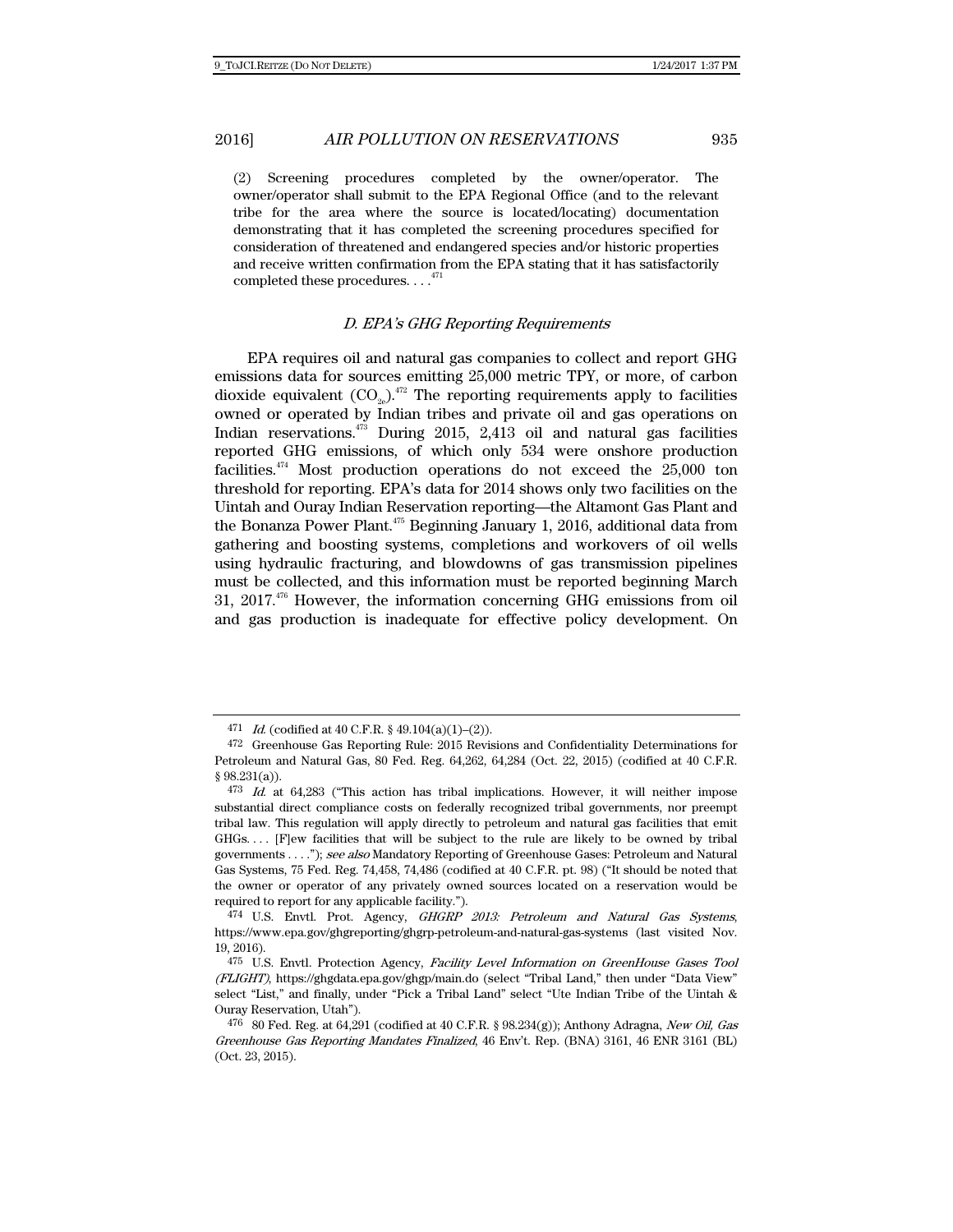January 15, 2015, EPA proposed revisions to the GHG reporting rule.<sup> $477$ </sup> On May 12, 2016, EPA issued a Draft Information Collection Request to require oil and natural gas companies to provide the information needed to regulate existing sources of methane emissions, including underground storage facilities that are not currently regulated.<sup>478</sup> On September 23, 2016, EPA issued a second draft Information Collection Request.<sup>479</sup> This could lead to hundreds of thousands of existing oil and gas sources that emit methane being subject to new requirements. $480$  The comment period for this information collection effort ended October 31, 2016, and EPA's proposal has been subject to criticism from the oil and gas industry.<sup>481</sup>

### E. Bureau of Land Management Regulations

BLM carries out the regulatory duties of the Secretary of the Interior with regard to the 56 million acres of Indian mineral estates based on the Indian Mineral Leasing Act<sup>482</sup> and other laws.<sup>483</sup> Approval of a permit to drill (APD) by the federal land manager (FLM) is normally a prerequisite in Indian Country for a natural gas owner/operator to begin construction oil and natural gas owner/operator beginning construction.<sup>484</sup> This authorization will include a NEPA review by agencies within the Department of the Interior.<sup>485</sup> Under this review process, BLM is typically responsible for authorizing mineral rights and the Bureau of Indian Affairs (BIA) authorizes surface activities, such as, preparing the site for well-drilling activities and operating equipment for the production of oil and, or, natural gas.486 BLM and BIA often enter into agreements designating one agency to take the lead in the NEPA review process regarding the potential impacts of subsurface and surface activities.<sup>4</sup>

<sup>477 2015</sup> Revisions and Confidentiality Determinations for Data Elements Under the Greenhouse Gas Reporting Rule, 81 Fed. Reg. 2,536 (proposed Jan. 15, 2016) (to be codified at 40 C.F.R. pt. 98).

<sup>478</sup> Proposed Information Collection Request; Comment Request; Information Collection Effort for Oil and Gas Facilities, 81 Fed. Reg. 35,763 (June 3, 2016).

<sup>479</sup> Information Collection Request Submitted to OMB for Review and Approval; Comment Request; Information Collection Effort for Oil and Gas Facilities, 81 Fed. Reg. 66,962 (Sept. 29, 2016).

<sup>480 81</sup> Fed. Reg. at 35,764.

<sup>481</sup> Bridget DiCosmo, Energy Groups Cite Data Collection Challenges in Call for Narrow EPA ICR, INSIDE E.P.A. WEEKLY REPORT, Aug. 11, 2016, 2016 WLNR 24334464.

 <sup>482</sup> Indian Mineral Leasing Act of 1938, 25 U.S.C. §§ 396a–396g (2012).

<sup>483</sup> Press Release, U.S. Dep't of the Interior, Interior Department Releases Final Rule to Support Safe, Responsible Hydraulic Fracturing Activities on Public Lands (Mar. 20, 2015), https://www.doi.gov/news/pressreleases/interior-department-releases-final-rule-to-support-saferesponsible-hydraulic-fracturing-activities-on-public-and-tribal-lands (last visited Nov. 19, 2016).

<sup>484 43</sup> C.F.R. § 3162.3–1(c) (2015); Oil and Natural Gas Sector: Emission Standards for New and Modified Sources, 80 Fed. Reg. 56,593, 56,566 (proposed Sept. 18, 2015) (to be codified at 40 C.F.R. pt. 60).

<sup>485 80</sup> Fed. Reg. at 56,666; 43 C.F.R. § 3162.5–1(a) (2015).

<sup>486 80</sup> Fed. Reg. at 56,666.

<sup>487</sup> Id.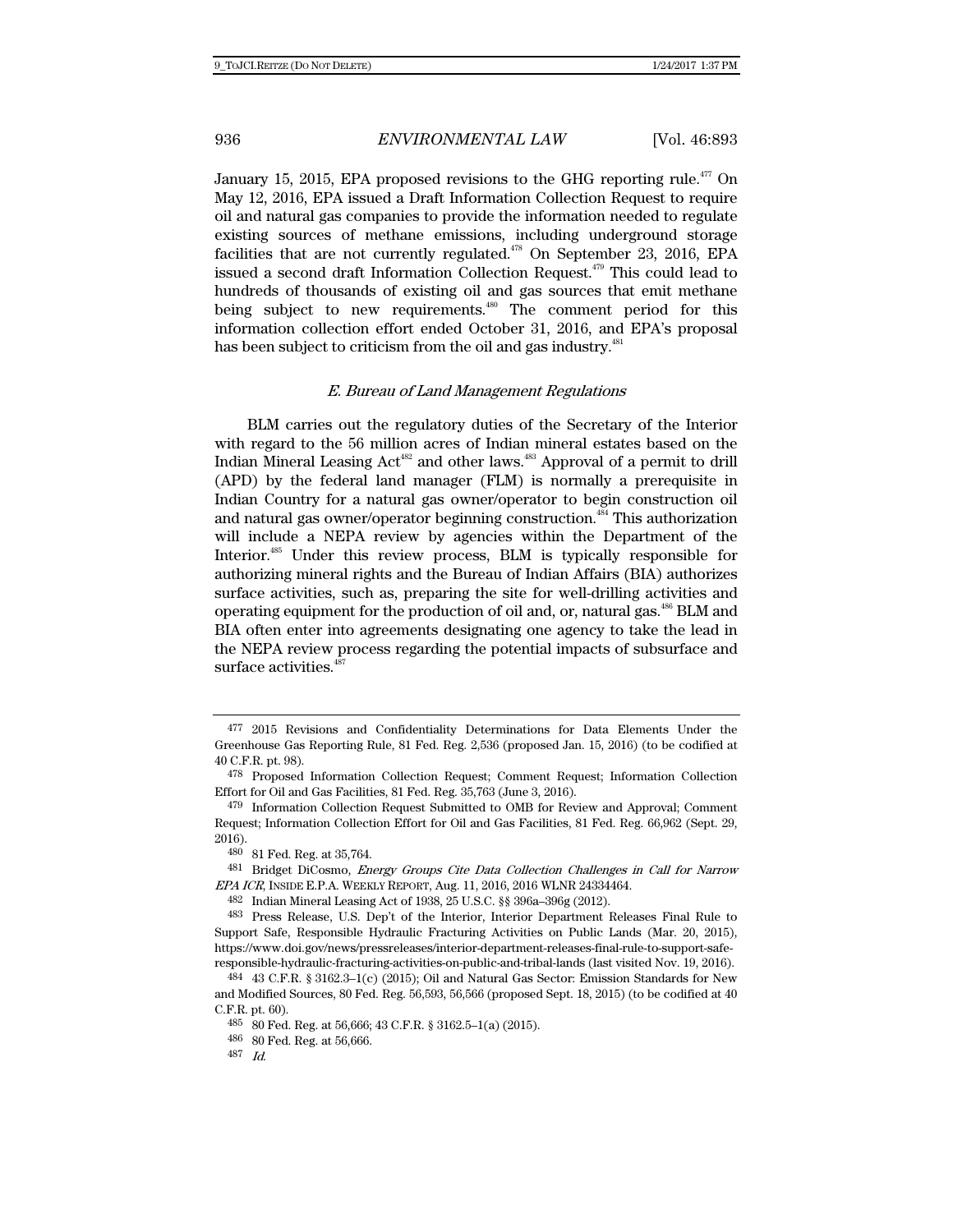These government actions also trigger the need to comply with the Endangered Species Act<sup>488</sup> (ESA) and the National Historic Preservation Act.<sup>489</sup> Compliance with the ESA involves the United States Fish and Wildlife Service field offices assessing the impacts to threatened and endangered species and critical habitats, which results in measures implemented to protect those resources that are incorporated in the FLM's authorization.<sup>490</sup> Historic property impacts are evaluated by State and/or Tribal Historic Preservation Offices, and FLMs must require appropriate measures to protect historic property. 491

On March 26, 2015, BLM released its final rule concerning hydraulic fracturing activities on tribal lands.492 This rule updates a regulatory program that has existed for many years. Most of the rule is aimed at protecting land, water, and wildlife from the adverse impacts of fracking, but compliance with the CAA is also required.<sup>493</sup> Indian tribes can request a variance from the provisions if they have an equal or more protective regulation.<sup>494</sup> On February 8, 2016, BLM proposed regulations that would update the provisions that are more than 30 years old concerning natural gas venting, flaring, and royalty free gas.<sup>495</sup> The proposed rule would require oil and gas producers to limit flaring at oil wells on public and tribal lands. $496$  They require inspection for leaks and the replacement of outdated equipment that vent large quantities of gas. $497$  Venting from storage tanks will have new limits, and best practices must be utilized to limit gas losses when removing liquids from wells.498 The proposal also clarifies when operators owe royalties on flared gas, and authorizes BLM to set royalty rates above 12.5% of the value of the production.499 Colorado, North Dakota, Utah, Wyoming, and other plaintiffs, including the Ute Tribe, challenged BLM's authority to regulate fracking.500 The Ute Tribe also argued that even if BLM has the authority to regulate fracking on federal land, the power does not extend to

<sup>488</sup> Endangered Species Act of 1973, 16 U.S.C. §§ 1531–1544 (2012).

<sup>489 54</sup> U.S.C. §§ 300101–307108 (3 Supp. II 2015); 80 Fed. Reg. at 56,666.

<sup>490</sup> Id.

<sup>491</sup> Id.

<sup>492</sup> Oil and Gas; Hydraulic Fracturing on Federal and Indian Lands, 80 Fed. Reg. 16,128 (Mar. 26, 2015) (codified at 43 C.F.R. pt. 3160). BLM issued a minor correction to the rule a few days later. Oil and Gas; Hydraulic Fracturing on Federal and Indian Lands, 80 Fed. Reg. 16,577 (Mar. 30, 2015) (codified at 43 C.F.R. pt. 3160).

<sup>493 43</sup> C.F.R. § 3162.1(a) (2015) ("The operating rights owner or operator, as appropriate, shall comply with applicable laws and regulations.").

<sup>494</sup> Id. § 3162.3–3(k).

<sup>495</sup> Waste Prevention, Production Subject to Royalties, and Resource Conservation, 81 Fed. Reg. 6,616 (proposed Feb. 8, 2016) (to be codified at 43 C.F.R. pts. 3100, 3160, 3710). BLM subsequently extended the public comment period. Waste Prevention, Production Subject to Royalties, and Resource Conservation, 81 Fed. Reg. 19,110 (Apr. 4, 2016).

<sup>496 81</sup> Fed. Reg. at 6,682 (to be codified at 43 C.F.R. § 3179.6).

<sup>497</sup> Id. at 6,684–86 (to be codified at 43 C.F.R. §§ 3179.201–.202, .301–.305).

<sup>498</sup> Id. at 6,685 (to be codified at 43 C.F.R. §§ 3179.203–.204).

 $^{499}$  *Id.* at 6,679 (to be codified at 43 C.F.R. § 3103.3–1) (setting royalty rate); *id.* at 6,682 (to be codified at 43 C.F.R. § 3179.5) (defining when royalties are owed on lost production).

<sup>500</sup> Wyoming v. U.S. Dep't of the Interior, No. 2:15-CV-041-SWS, 2016 WL 3509415 (D. Wyo. June 21, 2016), appeal docketed, No. 16-8069 (10th Cir. filed June 29, 2016).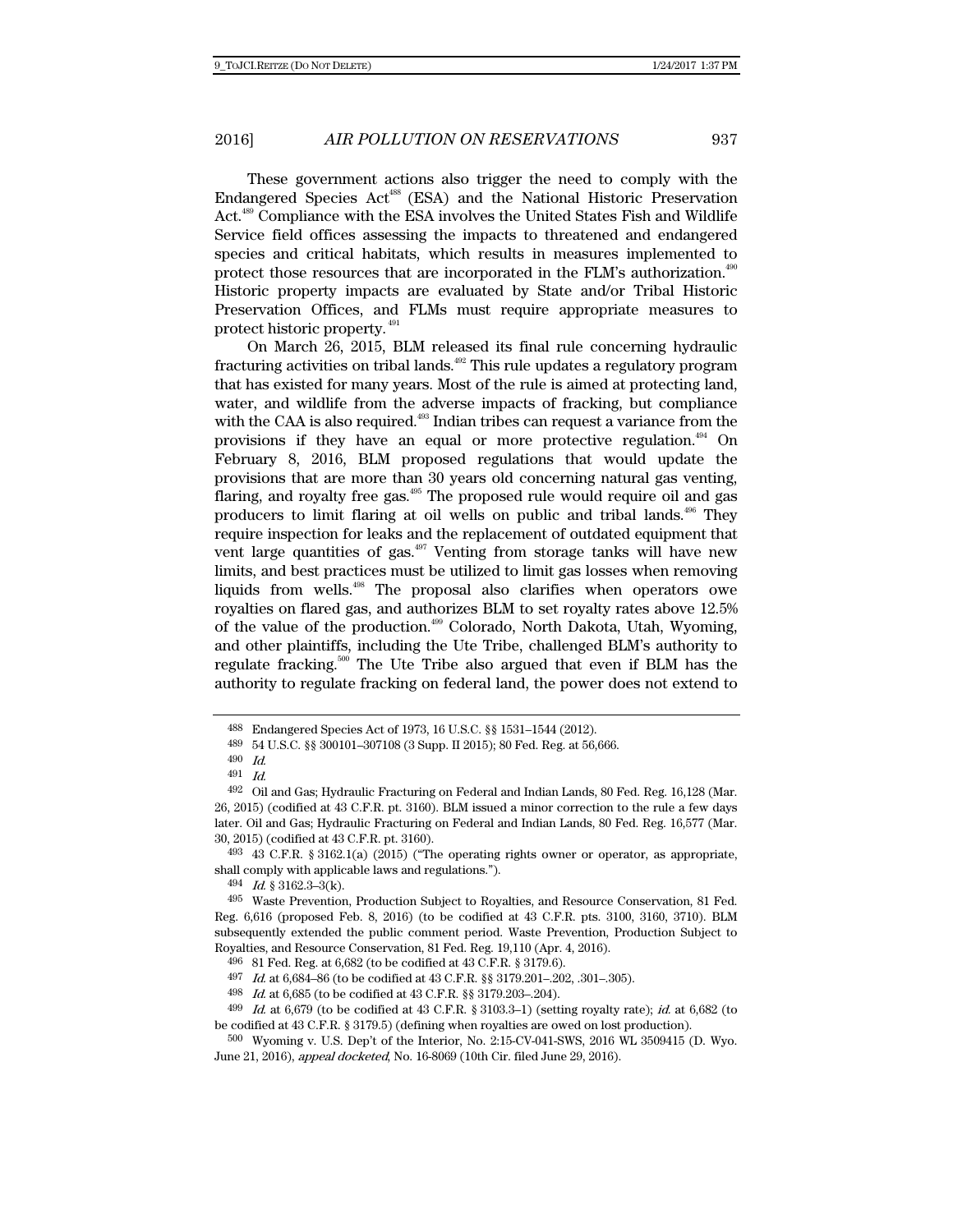land held in trust for Indian tribes.<sup>501</sup> In addition, Republican senators were claiming BLM lacks the authority to regulate methane emissions.<sup>502</sup> On June 21, 2016, the United States District Court for the District of Wyoming held that BLM lacks Congressional authority to promulgate regulations to regulate hydraulic fracturing and the Fracking Rule is unlawful.<sup>503</sup> The case was appealed to the United States Court of Appeals for the Tenth Circuit on June 29, 2016.<sup>504</sup>

### V. AIR POLLUTION CONTROL IN UTAH'S INDIAN COUNTRY

The federal government exercises its trust responsibilities in Indian country through the BIA within the Department of the Interior.<sup>505</sup> Much of its work is done through the twelve regional offices.<sup>506</sup> The Western Region, located in Phoenix, Arizona, services approximately 143,000 American Indians in forty-two tribes located in Arizona (excluding the Navajo Nation), Nevada, Utah, and portions of California, Oregon and Idaho.<sup>507</sup> The regions have agencies located in their service area to serve specific tribes.<sup>508</sup>

There are six federally recognized Indian tribes in Utah, and a small band of Colorado's Ute Mountain Tribe, but only two of the tribes have significant sources of air pollutants.<sup>509</sup> The Confederated Tribes of the Goshute Reservation is located in western Utah and covers approximately  $112,000$  acres.<sup>510</sup> The Tribe does not appear to have any significant air emission sources.<sup>511</sup> The Skull Valley Indian Community (Goshute) is located

<sup>501</sup>  $Id.$  at \*3.

<sup>502</sup> Renee Schoof, Sen. Barrasso Says BLM Lacks Authority to Cut Gas Waste on Public, Tribal Lands, 47 Env't Rep. (BNA) 1178 (Apr. 15, 2016); Alan Kovski, Wisdom, Legality of BLM Gas Flaring Rule Argued in Hearing, Public Comment Filing, 47 Env't Rep. (BNA) 1334, 47 ENR 1334 (BL) (Apr. 29, 2016).

<sup>503</sup> Wyoming v. U.S. Dep't of the Interior, 2016 WL 3509415, at \*12.

<sup>504</sup> Wyoming v. U.S. Dep't of the Interior, No. 16-8069 (10th Cir. filed June 29, 2016).

<sup>505</sup> Bureau of Indian Affairs, Who We Are, http://www.bia.gov/WhoWeAre/index.htm (last visited Nov. 19, 2016) (noting that the BIA is "responsible for the administration and management of 55 million surface acres and 57 million acres of subsurface minerals estates held in trust by the United States for American Indian, Indian tribes, and Alaska natives").

<sup>506</sup> Bureau of Indian Affairs, Regional Offices, http://www.bia.gov/WhoWeAre/Regional Offices/index.htm (last visited Nov. 19, 2016).

<sup>507</sup> Bureau of Indian Affairs, Western Region Overview, http://www.bia.gov/WhoWeAre/ RegionalOffices/Western/index.htm (last visited Nov. 19, 2016).

<sup>508</sup> Bureau of Indian Affairs, History of BIA, http://www.bia.gov/WhoWeAre/BIA/index.htm (last visited Nov. 19, 2016).

<sup>509</sup> Utah Am. Indian Dig. Archive, Univ. of Utah, Frequently Asked Questions, http://utahindians.org/archives/faq.html (last visited Nov. 19, 2016). In addition, the White Mesa Utes that are part of the Ute Mountain Tribe located in Tawaoc, Colorado have a settlement of 380 members located eleven miles south of Blanding, Utah. Utah Am. Indian Dig. Archive, Univ. of Utah, White Mesa, https://utahindians.org/archives/whiteMesa.html (last visited Nov. 19, 2016).

<sup>510</sup> Utah Am. Indian Dig. Archive, Univ. of Utah, Frequently Asked Questions, https://utah indians.org/archives/faq.html (last visited Nov. 19, 2016).

<sup>511</sup> Efforts to contact the Confederated Tribes of the Goshute Reservation failed. The Utah Division of Indian Affairs had no information on air emission sources on the Tribe's reservation.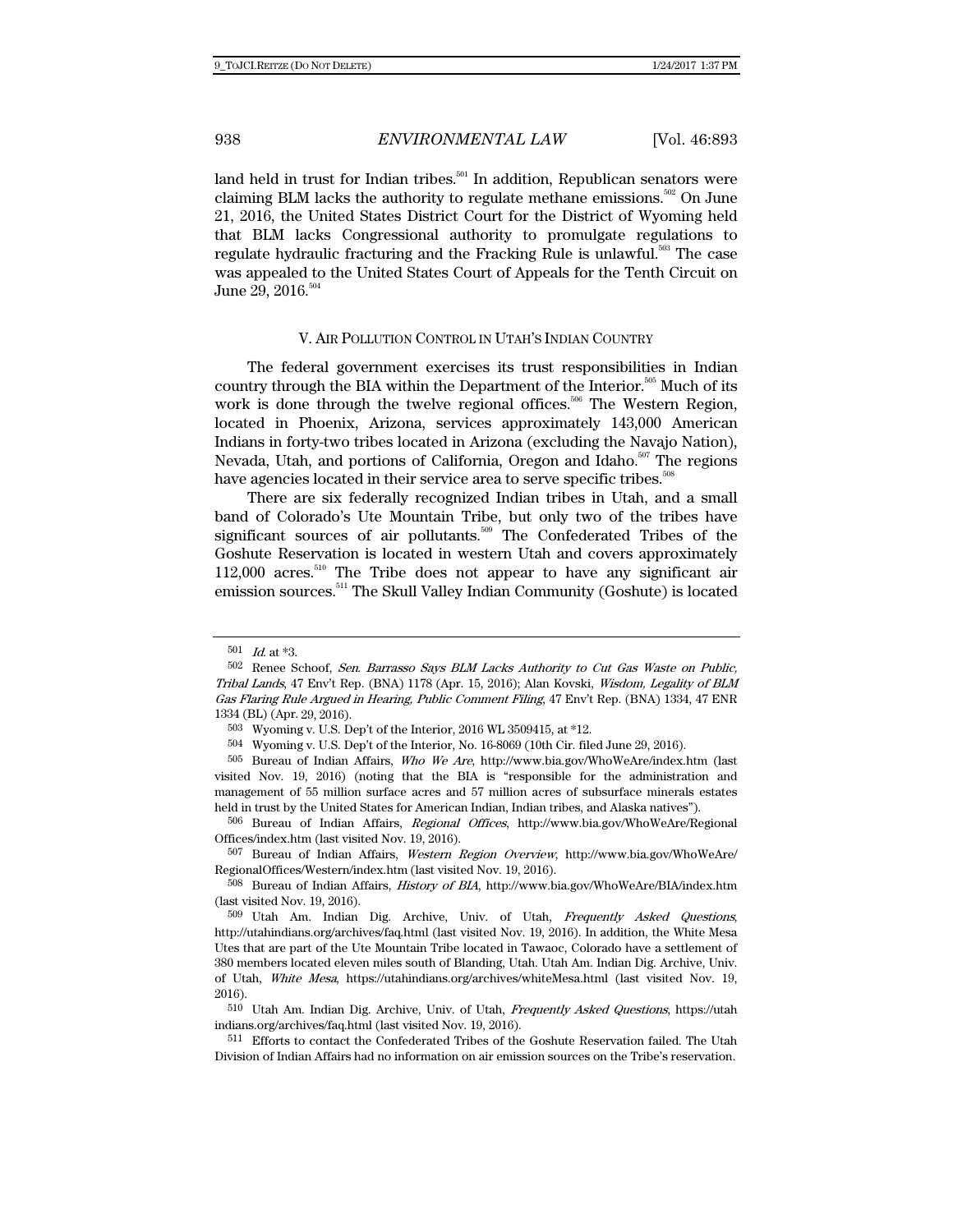in northwestern Utah and is approximately  $17,248$  acres.<sup>512</sup> As of 2009, there were about 500 Goshutes in the two Goshute Tribes.<sup>513</sup> In 1976, the Skull Valley Band of Goshutes built a rocket motor testing facility that was leased to Hercules, Inc.<sup>514</sup> The facility shut down in the mid-1990s, and there are no existing or planned sources of air pollution on the Skull Valley reservation.<sup>515</sup> However, some of the Skull Valley Goshutes tried to allow their reservation to be used for depositing nuclear waste, which became controversial.<sup>516</sup> The Confederated Tribes of the Goshute Reservation were among the groups opposed to the waste facility.<sup>517</sup> The efforts to site the waste facility were ultimately unsuccessful.<sup>518</sup>

The Paiute Indian Tribe consists of five bands that live on five reservations in Southwestern Utah.<sup>519</sup> The Paiutes lost most of their land and population in the period from the mid-1800s through  $1980$ .<sup>520</sup> Legislation enacted on April 3, 1980, restored some of the land.<sup>521</sup> Today the Paiute Tribe's reservation has a population of 709 on 32,446 acres scattered through southwestern Utah.<sup>522</sup> There are no emission sources on the reservation other than homes and vehicles, and there are no air regulations. $52$ 

The Northwestern Band of the Shoshone is located in northern Utah.<sup>524</sup> Their 187 acres is the smallest reservation in Utah. $525$  In 2013, the tribe had  $431$  members.<sup>526</sup> It too appears to have no significant air pollution sources.

518 Fahys, supra note 516.

<sup>512</sup> Frequently Asked Questions, supra note 510.

<sup>513</sup> Utah Am. Indian Dig. Archive, Univ. of Utah, The Goshutes: Did you Know, https://utah indians.org/archives/goshute/didYouKnow.html (last visited Nov. 19, 2016).

<sup>514</sup> Utah Am. Indian Dig. Archive, Univ. of Utah, History: The Goshutes, https://www.utah indians.org/archives/goshute/history.html (last visited Nov. 19, 2016).

<sup>515</sup> E-mail from Candace Bear, Tribal Chairperson, Skull Valley Band of Goshutes, to Arnold W. Reitze, Jr., Professor of Law, S.J. Quinney Coll. of Law (Dec. 22, 2015) (on file with author).

<sup>516</sup> See, e.g., Judy Fahys, Utah N-Waste Site Backers Call it Quits, SALT LAKE TRIB. (Dec. 21, 2012), http://archive.sltrib.com/story.php?ref=/sltrib/politics/55513674-90/consortium-friday-lic ense-nrc.html.csp (last visited Nov. 19, 2016) (showing the public's strong opposition to the proposal of a nuclear waste site on the reservation). See Utah Dep't Envtl. Quality, Opposition to High-Level Nuclear Waste http://www.deq.utah.gov/Pollutants/H/highlevelnw/opp osition/index.htm (last visited Nov. 19, 2016), for documents concerning the spent fuel storage installation.

<sup>517</sup> Res. 97-G-022, Goshute Bus. Council (1997), available at http://www.deq.utah.gov/ Pollutants/H/highlevelnw/opposition/docs/2005/09Sep/goshutetribes.pdf.

<sup>519</sup> Utah Am. Indian Dig. Archive, Univ. of Utah, Paiute, https://utahindians.org/archives/ paiute.html (last visited Nov. 19, 2016).

<sup>520</sup> Utah Am. Indian Dig. Archive, History: The Paiutes, https://www.utahindians.org/ archives/paiutes/history.html (last visited Nov. 19, 2016).

<sup>521</sup> Paiute Indian Tribe of Utah Restoration Act, Pub. L. No. 96-227, 94 Stat. 317 (1980).

<sup>522</sup> Utah State Office of Educ., Paiute Tribe, http://www.uen.org/indianed/utah tribes/paiute.shtml (last visited Nov. 19, 2016).

<sup>523</sup> E-mail from Gaylord Robb, Paiute Tribe of Utah Econ. Dev., to Arnold W. Reitze, Jr., Professor of Law, S.J. Quinney Coll. of Law (Dec. 21, 2015) (on file with author).

<sup>524</sup> Utah Am. Indian Dig. Archive, Univ. of Utah, Shoshone, https://utahindians.org/ archives/shoshone.html (last visited Nov. 19, 2016).

<sup>525</sup> Utah Am. Indian Dig. Archive, Univ. of Utah, Did You Know?: The Shoshone, https://utahindians.org/archives/shoshone/didYouKnow.html (last visited Nov. 19, 2016).

<sup>526</sup> Shoshone, supra note 524.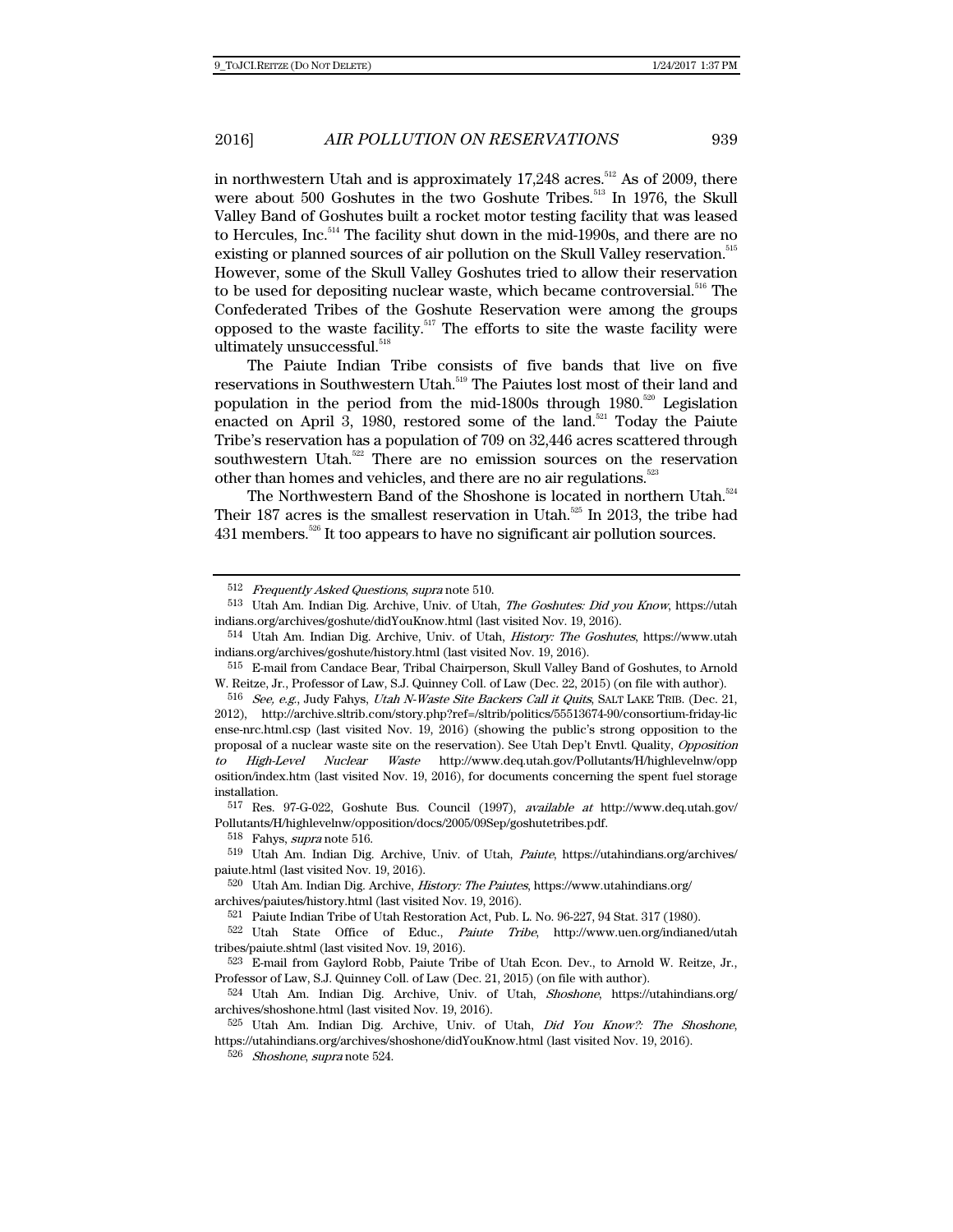The Navajo Nation is the largest Indian reservation in the United States, with over 17 million acres, and is headquartered in Window Rock, Arizona.<sup>52</sup> The tribal lands extend into New Mexico and southeastern Utah.<sup>528</sup> The tribe has over 300,000 members, and  $6,000$  live in Utah.<sup>529</sup> The Navajo Nation has an environmental protection agency with 65 staff members.<sup>530</sup> The Navajo Nation enacted a comprehensive Air Pollution Prevention and Control Act in 2004.531 The Navajo Nation EPA has been delegated the authority to administer the part 71, Title V program for major facilities, for which the Navajo Nation has promulgated operating permit regulations.<sup>532</sup> There are currently 13 facilities operating with Title V permits on the Navajo Nation.<sup>533</sup> The Navajo Nation also has been delegated significant authority over environmental inspections and civil enforcement.<sup>534</sup>

Petroleum development began on the Navajo Nation in the 1920s.<sup>535</sup> In 1933, Congress enlarged the Navajo Nation by adding the Aneth Extension located in southeast Utah.<sup>536</sup> In 1956, oil was discovered in the Aneth field and 577 wells have since been drilled, resulting in the production of 428 million barrels of oil.<sup>537</sup> The field has three units operated by Resolute Energy Corporation, which owns the controlling interest in the field.<sup>538</sup> In 1993, the

530 Navajo Nation Envtl. Prot. Agency, Air & Toxics, http://navajonationepa.org/ main/index.php?option=com\_content&view=article&id=68&Itemid=149 (last visited Nov. 19, 2016).

531 Air Pollution Prevention and Control Act (2004) (Navajo Nation).

532 Announcement of a Supplement to the Delegation of the Title V Permitting Program, Consistent with 40 CFR Part 71, to the Navajo Nation Environmental Protection Agency and the Suspension of Part 71 Fee Collection by USEPA for the Four Corners Steam Electric Station and the Navajo Generating Station, 71 Fed. Reg. 16,773, 16,774 (Apr. 4, 2006); NAVAJO NATION ENVTL. PROT. AGENCY, NAVAJO NATION AIR QUALITY CONTROL PROGRAM OPERATING PERMIT REGULATIONS 18, 20, 53–54 (2004), available at http://www.navajonationepa.org/Pdf%20 files/NNAQCP-OperatingPermitRegs-Final.pdf; NAVAJO NATION ENVTL. PROT. AGENCY, PROGRAM DESCRIPTION AND TRANSITION PLAN FOR A DELEGATED PART 71 PROGRAM 4, 6 (2004), available at https://www.epa.gov/sites/production/files/2015-

08/documents/navajo\_nation\_part\_71\_program\_description\_and\_transition\_plan.pdf.

533 Navajo Envtl. Prot. Agency, Operating Permit Program, http://www.navajonation epa.org/opp/index.html (last visited Nov. 19, 2016).

534 Jill E. Grant, Enforcing Tribal Environmental Laws without "Treatment as a State", 30 NAT. RESOURCES & ENV'T 13, 13, 15–16 (2016).

535 Navajo Nation Oil & Gas Co., *About NNOGC*, http://www.nnogc.com/about-us.html (last visited Nov. 19, 2016).

536 Act of Mar. 1, 1933, ch. 160, 47 Stat. 1418.

537 About NNOGC, supra note 535.

538 Resolute Energy Corp., Aneth Field, http://www.resoluteenergy.com/aneth\_field.html (last visited Nov. 19, 2016).

<sup>527</sup> World Atlas, supra note 18.

<sup>528</sup> Navajo Nation, History, http://www.navajo-nsn.gov/history.htm (last visited Nov. 19, 2016). One of the Navajo Nation's major sources of air pollutants is the Four Corners Power Plant located on the Navajo Nation near Shiprock, New Mexico. See supra note 80 and accompanying text. Arizona Public Service Company and the other owners in 2015 agreed in a consent decree to spend \$160 million over the next four years to reduce air pollution. Press Release, U.S Dep't of Justice, supra note 83.

<sup>529</sup> NAVAJO DIV. OF HEALTH & NAVAJO EPIDEMIOLOGY CTR., NAVAJO POPULATION PROFILE 2010 U.S. CENSUS 5, 46 tbl.2.5 (2013), available at http://www.nec.navajo-nsn.gov/Portals/0/ Reports/NN2010PopulationProfile.pdf.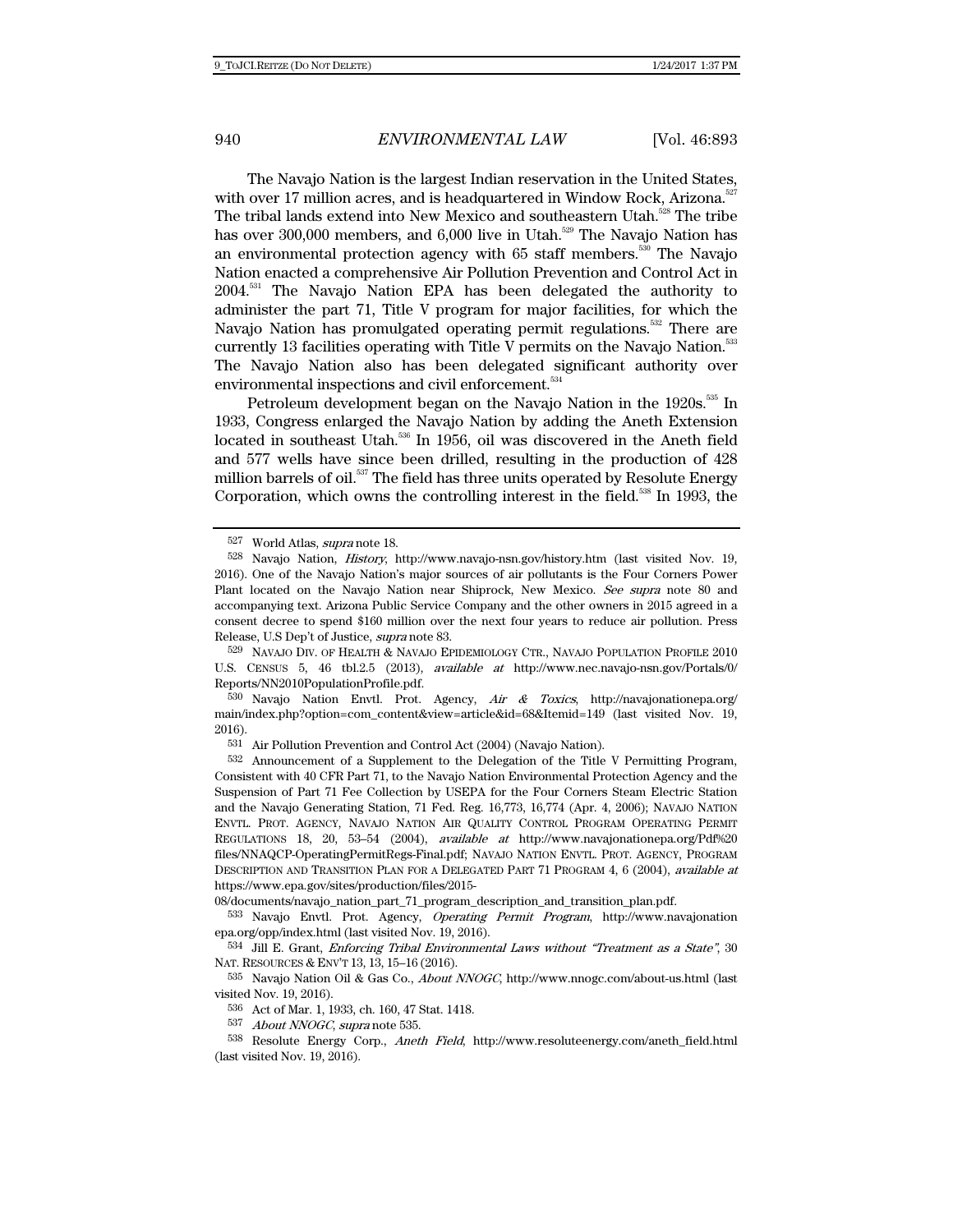Navajo Nation Oil and Gas Co., Inc. (NNOGC) was created, and in 1998 it became a federally chartered corporation pursuant to the Indian Reorganization Act.539 NNOGC operates an 87-mile pipeline, distributes and markets fuel, and as of 2012 owns a 10% interest in Resolute's Greater Aneth Field.<sup>540</sup> Both oil and gas are produced from the Aneth field, but oil production dominates.541 One of the units, the McElmo Creek Unit, has a PSD permit pending at EPA's Region 9.<sup>542</sup>

The Navajo Nation issued a part 71 permit to the Resolute Natural Resources Company on July 30, 2007, which expired July 30, 2012.<sup>543</sup> Resolute submitted a timely permit renewal application and is allowed to continue to operate under their existing permit.<sup> $544$ </sup> On August 16, 2012, EPA promulgated rules on oil and gas operations, and on December 31, 2014, the Agency issued final revisions to the rules.<sup>545</sup> Resolute expects that they will need to modify their operations in order to comply, which will entail increased capital and operating costs.<sup>546</sup>

The Uintah and Ouray Reservation is located in the Uintah Basin in northeastern Utah, approximately 150 miles east of Salt Lake City.<sup>547</sup> The Northern Ute Tribe (Utes) resides on the reservation.<sup>548</sup> It is comprised of three bands: the White River Band, the Uncompahgre Band, and the Uintah Band.549 The reservation was the original home of the Uintah Band, but later the Whiteriver Band and the Uncompahgre Band were removed from Colorado and settled in the present Uintah and Ouray Reservation.<sup>550</sup> There are 2,970 Ute Indians, with over half the members living on 1.3 million acres of trust land. $^{\rm 551}$ 

The Uintah and Ouray Reservation covers 4.5 million acres in Utah, which makes it the second largest Indian Reservation in the United States.<sup>552</sup>

<sup>539 25</sup> U.S.C. §§ 461–479 (2012); About NNOGC, supra note 535.

<sup>540</sup> Id.

<sup>541</sup> Id.; Investor Presentation, Resolute Energy Corp. 3 (Sept. 1, 2016), available at http://www.resoluteenergy.com/downloads/IR%20Presentation%20September%202016.pdf.

<sup>542</sup> U.S. Envtl. Prot. Agency, Prevention of Significant Deterioration (PSD) Permits Issued by Region 9, http://www.epa.gov/caa-permitting/prevention-significant-deterioration-psd-permitsissued-region-9 (last visited Nov. 19, 2016) (listing pending PSD permits).

<sup>543</sup> NAVAJO NATION ENVTL. PROT. AGENCY, TITLE V PERMIT TO OPERATE, NN-OP 00-02 (2007), available at http://www.navajonationepa.org/airqty/Pdf\_files/R%20A%20U%20final%20permit% 2007-20-07.pdf.

<sup>544</sup> E-mail from Justina B. George, Envtl. Specialist, Navajo Nation Envtl. Prot. Agency, to Sheena M. Christman, Research Assistant, S.J. Quinney Coll. of Law (Feb. 2, 2016) (on file with author).

<sup>545</sup> Oil and Natural Gas Sector: Reconsideration of Additional Provisions of New Source Performance Standards, 79 Fed. Reg. 79,018, 79,018 (Dec. 31, 2014) (codified at 40 C.F.R. pt. 60).

<sup>546</sup> Resolute Energy Corp., Annual Report (Form 10-K) 17 (Mar. 7. 2016).

<sup>547</sup> Ute Indian Tribe, Ute Tribe Location, http://www.utetribe.com (last visited Nov. 19,  $\,$  2016). Ute

Indian Tribe, *Short History*, http://www.utetribe.com/departments/publicrelations.html (last visited Nov. 19, 2016).

<sup>549</sup> Id.

<sup>550</sup> Id.

<sup>551</sup> Ute Indian Tribe, About the Utes, www.utetribe.com (last visited Nov. 19, 2016).

<sup>552</sup> Short History, supra note 548.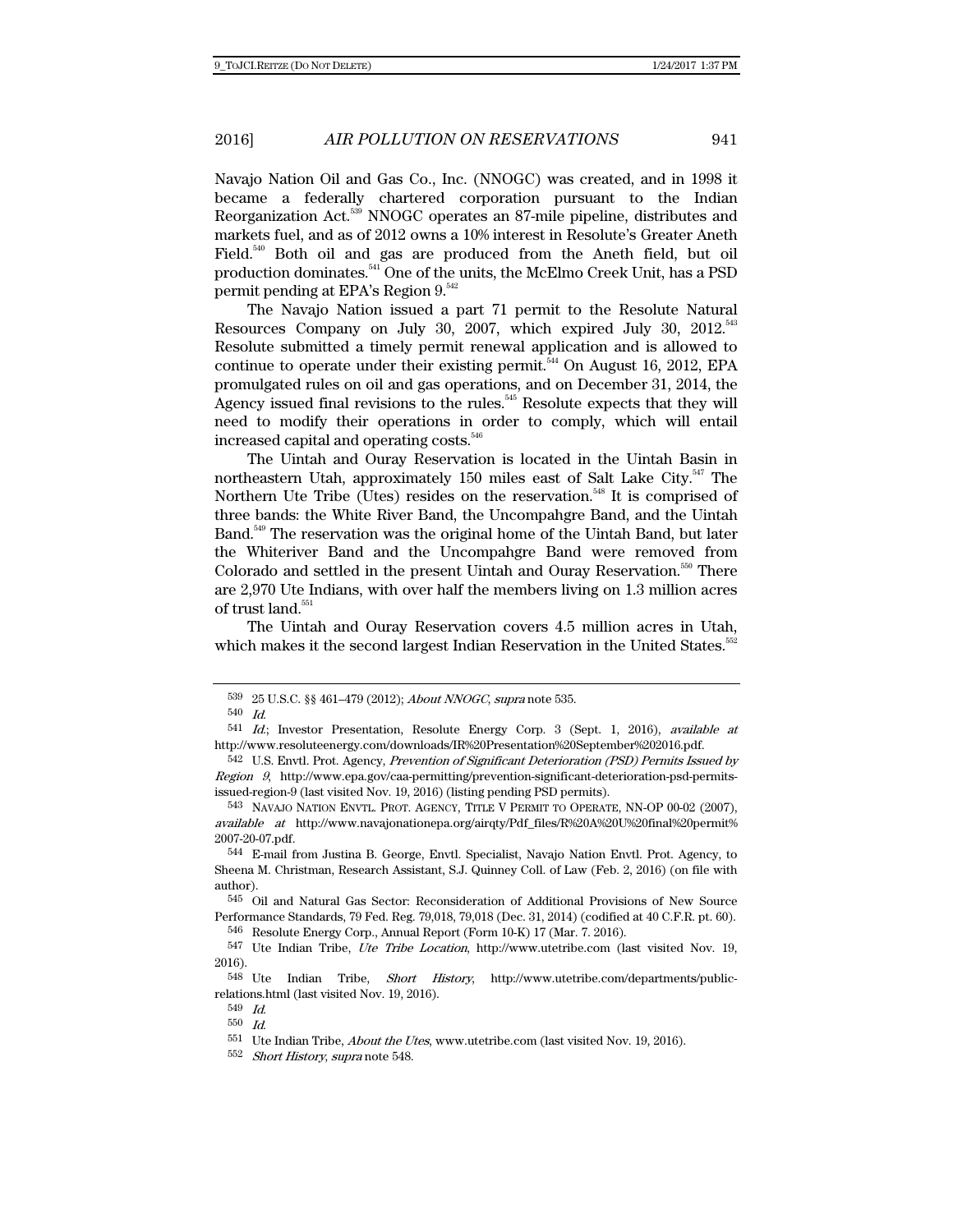The Reservation contains land owned by the Northern Ute Tribe, Ute Indian Allocated lands, lands jointly managed by Ute Indian Tribe and Ute Distribution Corporation, privately owned lands, and federal mineral estates.553 In the Uintah Basin, the Ute Indian Tribe controls about one-third of the mineral estates underlying the surface estates owned by the Tribe.<sup>554</sup>

The Ute Indian Tribe leases about 400,000 acres for oil and gas development, which results in about 7,000 wells producing 45,000 barrels of oil and 900 million cubic feet of gas per day.555 In the Uintah Basin approximately three-quarters of the gas production and half the oil production is from Indian country.<sup>556</sup> In 2014, the Ute Indian tribe announced a plan to build a 1,000 megawatt natural gas fired electric generating plant on the Uintah and Ouray Reservation to utilize the available fuel.<sup>557</sup> Oil and natural gas wells are regulated by BLM based on the Indian Mineral Leasing Act, with regulations that are uniform for all federal lands.<sup>558</sup> This means that drilling permits are subject to BLM's forty-nine-step process and a fee of \$6,500 or more for each well.<sup>559</sup> For this reason, some tribal leaders believe much of the growth in oil and gas production in Utah has occurred on state or private lands, which is an issue of concern to the Utes.<sup>560</sup>

The Northern Ute Indian Tribe has TAS status.<sup>561</sup> However, EPA issues the Title V operating permits on the Uintah and Ouray Indian Reservation.<sup>562</sup> There are ten Title V permits on the reservation, which is about 20% of the permits issued nationwide.<sup>563</sup> There are nine operating permits for the gas industry; eight are for compressor stations.<sup>564</sup> There are no PSD permits for

556 Utah Dep't of Envtl. Quality, Uinta Basin: Ozone in the Uinta Basin, http://www.deq.utah.gov/locations/U/uintahbasin/ozone/overview.htm (last visited Nov. 19, 2016).

<sup>557</sup> Brian Maffly, *Ute Indian Tribe Developing Natural Gas Power Plant*, SALT LAKE TRIB., May 22, 2014, http://archive.sltrib.com/story.php?ref=/sltrib/news/57973622-78/plant-powertribe-coal.html.csp (last visited Nov. 19, 2016).

558 Indian Mineral Leasing Act, 25 U.S.C. § 396d (2012); Kemp, supra note 7.

560 Id.

561 See supra note 272 and accompanying text.

562 U.S. Envtl. Prot. Agency, CAA Permitting in Utah, https://www.epa.gov/caapermitting/caa-permitting-utah (last visited Nov. 19, 2016).

 $563$  See supra note 156 (listing fifty-three permits nationwide).

 $564$  CAA Permits Issued by EPA in Region 8, supra note 70 (listing the following companies and facilities: Chipeta Processing LLC - Chipeta Gas Plant; Chipeta Processing LLC - Natural Buttes Compression Station; Wind River Resources Company - North Hill Creek Compressor Station; Monarch Natural Gas LLC - Riverhead Compressor Station; QEP Field Services - Chapita Compressor Station; QEP Field Services - Coyote Wash Compressor Station; QEP Field Services - Wonsits Valley Compressor Station; QEPM Gathering LLC - Island Compressor

<sup>553</sup> UTE INDIAN TRIBE & BUREAU OF INDIAN AFFAIRS, MINERAL & MINING DEVELOPMENT GUIDE: "HOW TO DO BUSINESS ON THE UINTAH & OURAY RESERVATION" 2–3 (2006), available at http://digitallibrary.utah.gov/awweb/main.jsp?flag=browse&smd=1&awdid=1.

<sup>554</sup> Id.

<sup>555</sup> Letter from Gordon Howell, Chairman, Bus. Comm. for the Ute Indian Tribe of the Uintah & Ouray Reservation, to U.S. House of Representatives Comm. on Appropriations, Subcomm. on Interior, Env't & Related Agencies (Apr. 3, 2014), available at http://docs.house.gov/meetings/AP/AP06/20140408/101765/HHRG-113-AP06-Wstate-HowellG-20140408.pdf.

<sup>559</sup> Kemp, supra note 7.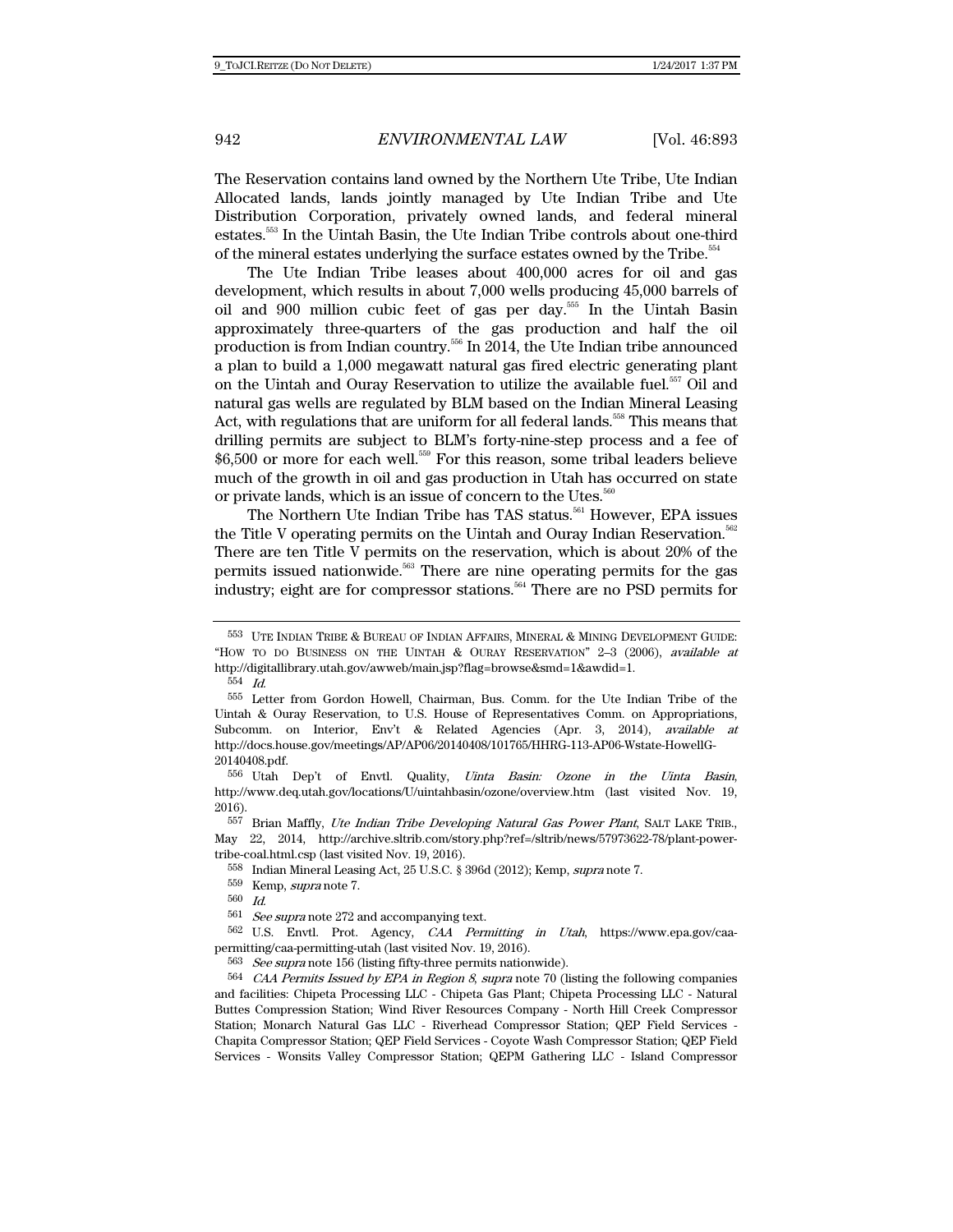oil and gas industry sources, despite the reservation's importance in the production of this energy resource.<sup>565</sup> Because the Basin has not yet been designated nonattainment for ozone, there are no nonattainment new source review permit requirements.566 There are five synthetic minor source permits.567 There are no general permits. The CAA requirements aimed at major sources are of limited applicability because the oil and gas industry minimizes the sources subject to the requirements; thus, emissions from existing oil and gas wells have been largely unregulated.

To determine whether a source is major for a determination under the Title V operating permit program, or the PSD or NSR nonattainment programs, the emissions from multiple wells are aggregated for the purpose of regulation if they are physically adjacent.<sup>568</sup> By separating wells the oil and gas industry avoids aggregation. EPA attempted to regulate wells based on their functional relatedness, but EPA lost in the United States Court of Appeals for the Sixth Circuit.<sup>569</sup> Its efforts to limit the decision to the Sixth Circuit's jurisdiction also failed.<sup>570</sup> EPA in 2016, as previously discussed, announced a new source determination rule that would aggregate wells within one-quarter of a mile. $571$ 

#### VI. UTAH'S UINTAH BASIN

The Uintah Basin, is located in northeast Utah. The Uinta Mountain range is to the north and the Book and Roan Cliffs is to the south. The Wasatch Range is to the west, and the Piceance Basin in Colorado is to the east.<sup>572</sup> The Basin's altitude begins at approximately  $4,800$  feet above sea level.<sup>573</sup> Duchesne and Uintah Counties make up nearly all the Basin.<sup>574</sup> The Uintah Basin is the center of the state's oil and gas industry; $575$  in 2014, there were approximately 8,000 gas wells and 2,000 oil wells in operation.<sup>576</sup> The oil wells are mostly located in Duchesne County, and the gas wells are mostly

2015), available at http://www.deq.utah.gov/locations/U/uintahbasin/ozone/docs/2015/02Feb/ UBWOS\_2014\_Final.pdf.

Station; Deseret Power Electric Cooperative - Bonanza Power Plant and Questar Pipeline Company - Fidlar Compression Station).

<sup>565</sup> Id.

 $566$  *See infra* Appendix Table 2; *supra* Part II.D.<br> $567$  *CAA* Permite Issued by *FPA* in *Region 8*, *su* 

CAA Permits Issued by EPA in Region 8, supra note 70.

<sup>568 40</sup> C.F.R. § 71.2 (2015).

<sup>569</sup> Summit Petroleum Corp. v. U. S. Envtl. Prot. Agency, 690 F.3d 733, 735 (6th Cir. 2012).

<sup>570</sup> Nat'l Envtl. Dev. Ass'n's Clean Air Project v. U.S. Envtl. Prot. Agency, 752 F.3d 999, 1003 (D.C. Cir. 2014).

 $571\;$   $See\;supra$  note 432 and accompanying text.

<sup>572</sup> ENVIRON, FINAL REPORT: 2014 UINTA BASIN WINTER OZONE STUDY 2-1 (Till Stoeckenius ed.,

<sup>573</sup> Id.

<sup>574</sup> Id.

 $575$  Div. of Oil & Gas, Utah Dep't of Nat. Resources, Utah Oil Production – by County (past 5 years), http://oilgas.ogm.utah.gov/Statistics/PROD\_Oil\_county.cfm (last visited Nov. 19, 2016).

<sup>576</sup> C. Warneke et al., Volatile Organic Compound Emissions from the Oil and Natural Gas Industry in the Uintah Basin, Utah: Oil and Gas Well Pad Emissions Compared to Ambient Air Composition, 14 ATMOSPHERIC CHEMISTRY & PHYSICS 10,977, 10,977 (2014).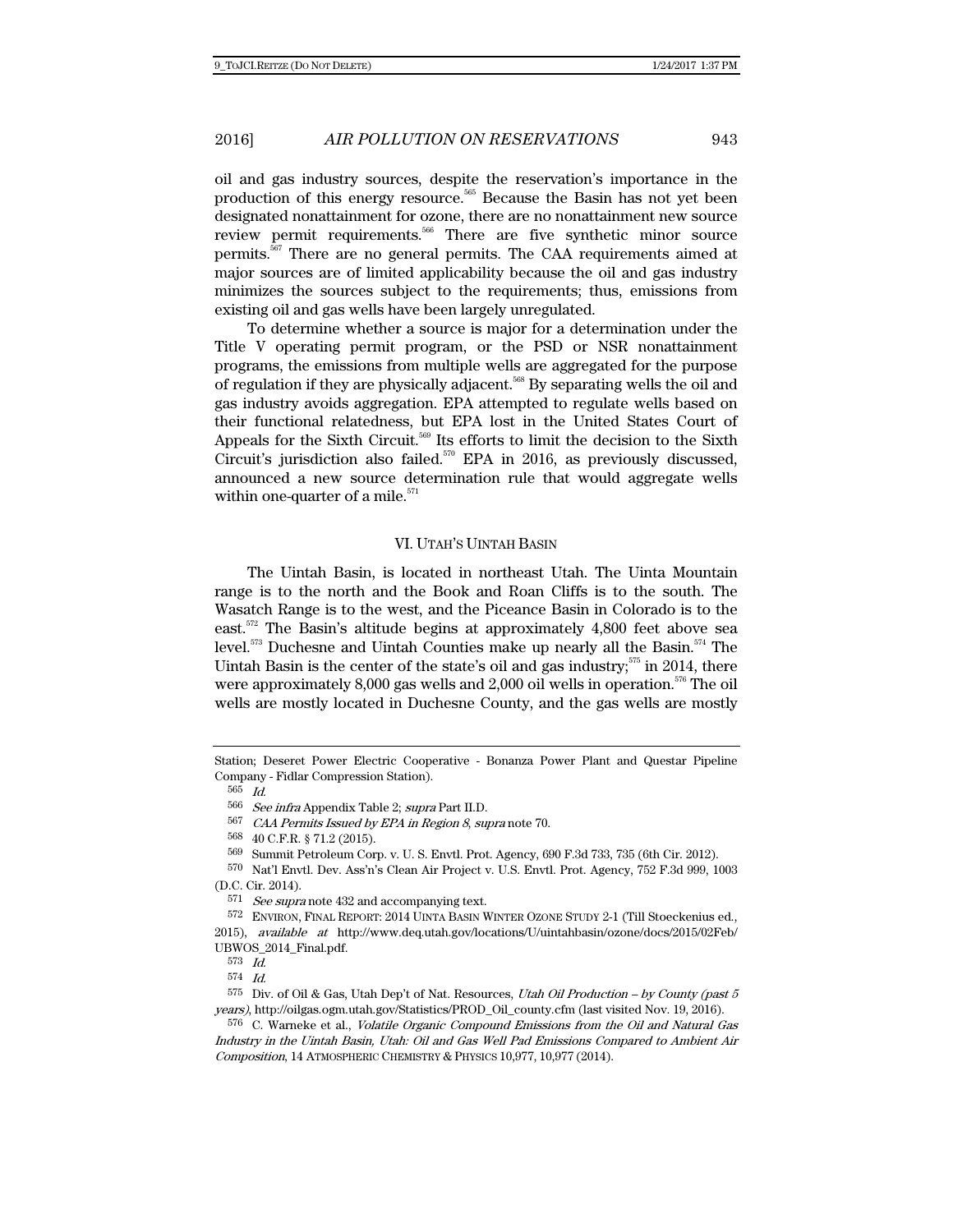located in Uintah County.<sup>577</sup> There are also about 1,000 coalbed methane wells and conventional wells in Carbon County.<sup>578</sup> Approximately two-thirds of the active oil and gas wells, three-quarters of the gas production, and half of the oil production are located in Indian country.579

During the summer, atmospheric ozone levels in the western United States approach the ozone NAAQS even in remote rural areas.<sup>580</sup> Rural ozone air pollution has not been the subject of much study. It was only since 2010 that high ozone levels in the winter were found in the Upper Green River Basin in Wyoming and in the Uintah Basin.<sup>581</sup> With the rapid increase in oil and gas production in the rural west, and the associated air pollution, winter ozone has become a subject of increased monitoring and research projects.582

The chemistry of winter ozone formation differs from summer ozone formation, and is only now relatively complete, but further research is needed to develop valid predictive models.<sup>583</sup> An important precursor appears to be carbonyl emissions, such as aldehyde, keytone, and ester, emitted by oil and gas operations, especially when a well is drilled.<sup>584</sup> The primary cause of high ozone concentrations is wintertime temperature inversions, but clouds, wind, snow depth, and the reflectivity of snow affect ozone concentrations.<sup>585</sup> During inversion conditions in the winter of 2013– 2014 the then 8-hour ozone standard of 75 parts per billion (ppb) average was exceeded at 12 of 18 monitoring locations in the Uintah Basin.<sup>586</sup> The ozone standard is now 70 ppb. $587$  However, during the winter of 2012, one of the warmest winters on record, the ozone levels did not exceed the standard.<sup>588</sup>

580 Arnold W. Reitze, Jr, The National Ambient Air Quality Standards for Ozone, 6 ARIZ. J. ENVTL. L. & POL'Y 420, 447–48 (2015).

582 DIV. OF AIR QUALITY, UTAH DEP'T OF ENVTL. QUALITY, RURAL AIR QUALITY AND OIL/GAS DEVELOPMENT IN UTAH FACT SHEET 1 (2010) [hereinafter OIL/GAS FACT SHEET], available at http://www.deq.utah.gov/Topics/FactSheets/docs/June2010\_Air\_Issues.pdf.

583 ENVIRON, supra note 572, at 2-23 to -24.

587 National Ambient Air Quality Standards for Ozone, 80 Fed. Reg. 65,292, 65,452–53 (Oct. 26, 2015) (codified at 40 C.F.R. § 50.19).

588 UTAH STATE UNIV., 2012 UINTAH BASIN WINTER OZONE & AIR QUALITY STUDY: FINAL STUDY 95 (Seth Lyman & Howard Shorthill eds., 2013), available at http://www.deq.utah. gov/locations/U/uintahbasin/ozone/docs/2014/03Mar/ubos\_2011-12\_final\_report.pdf ("The most significant outcome of this work is the finding that ozone in the Uintah Basin is tightly coupled with meteorology. In the absence of snow cover and multiday temperature inversions, ozone concentrations stayed below EPA standards and were within the range of ozone concentrations measured at remote sites around the western United States."); see also Salt Lake City Weather

<sup>577</sup> Id.

<sup>578</sup> Id.

<sup>579</sup> Uinta Basin: Ozone in the Uinta Basin, supra note 556.

<sup>581</sup> DIV. OF AIR QUALITY, UTAH DEP'T OF ENVTL. QUALITY, AIR QUALITY RESEARCH PROJECTS 2014–2015, at 14 (2016) [hereinafter AIR QUALITY RESEARCH PROJECTS], available at http://www.deq.utah.gov/ProgramsServices/programs/air/research/docs/2016/01Jan/AirQualityP rojects2014-2015%20Final.pdf.

 $584\;$   $\;$   $Id.$  at 5-7 to -10.

<sup>585</sup> Id. at 2-4 to -6.

 <sup>586</sup> Id. at 3-5 to -6 & tbl.3-2.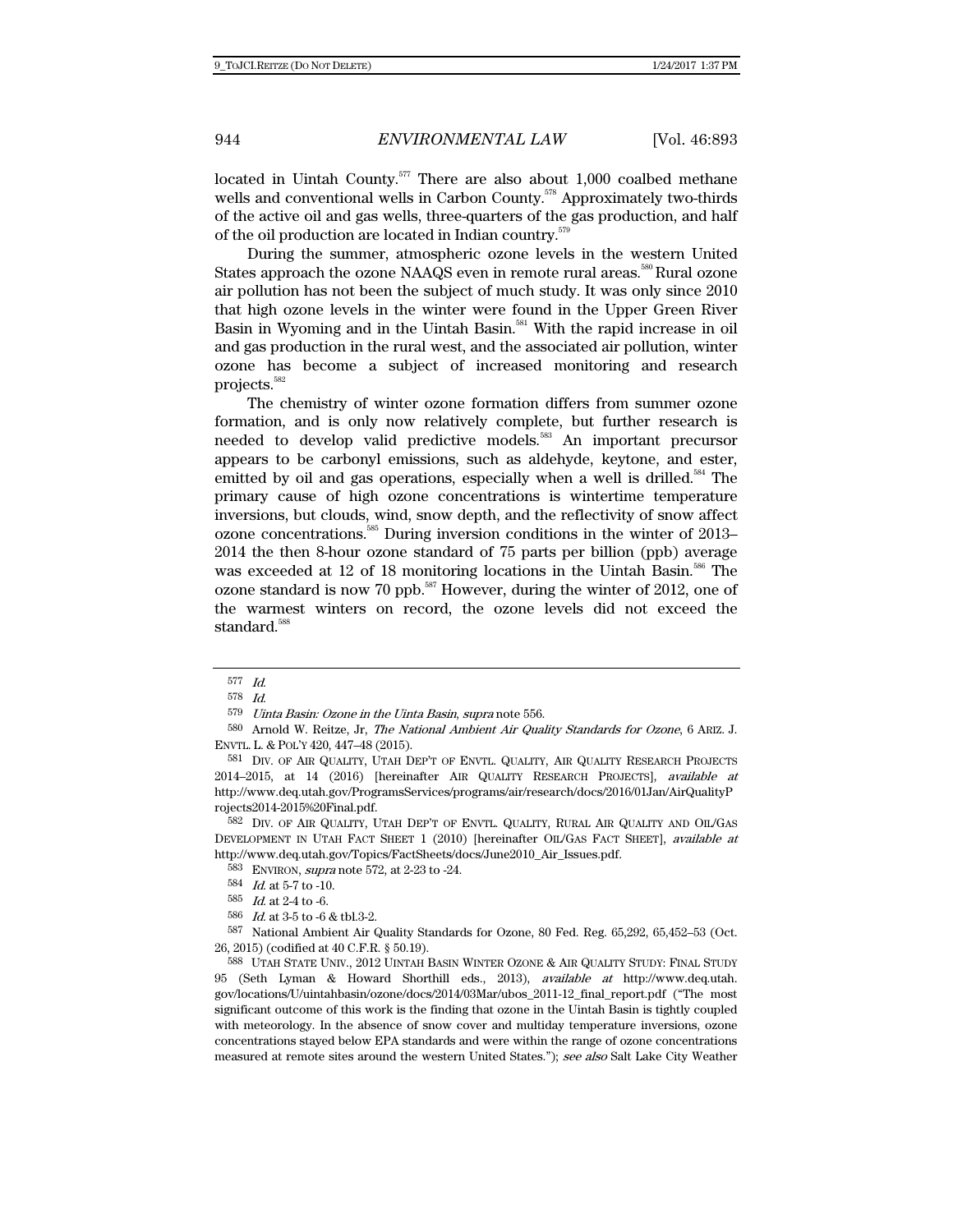The high ozone levels led the Northern Ute Indian Tribe's Air Quality Department to work in cooperation with EPA, the National Park Service (NPS), and Utah to monitor ozone at locations in the Uintah Basin.<sup>589</sup> Utah's Division of Air Quality (DAQ) has monitors in Roosevelt, Vernal, and Fruitland.590 The National Park Service has monitors in Dinosaur National Park and maintains a monitoring station in Rangely with BLM.<sup>591</sup> In addition, Utah's Division of Air Quality has a partnership with industry to evaluate the impact of oil and gas development on air quality. $592$ 

EPA and the Ute Tribe of the Uintah and Ouray Reservation have regulatory authority for air pollution control in Indian country.<sup>593</sup> BLM has responsibility for permitting and overseeing 11,000 oil and gas operations in the Uintah Basin.<sup>594</sup> On the nonfederal lands in the Basin, DAQ handles the permitting of oil and gas operations that is coordinated with the Utah Division of Oil, Gas, and Mining (DOGM), which regulates oil and gas activities through the use of drilling permits.<sup>595</sup> New or modified sources subject to DAQ/DOGM's authority must obtain an approval order to ensure there is no increase in the ozone level in the Basin.<sup>596</sup> Sources subject to Utah's regulation that emit less than five TPY of any criteria pollutant, or less than 500 pounds of any single hazardous air pollutant, or less than 2,000 pounds of all hazardous air pollutants are not subject to the NSR program.597 Many emission sources in the oil and gas industry are below this de minimis threshold for NSR permitting.<sup>598</sup> Moreover, information concerning oil and gas operations has been inadequate for effective regulation.<sup>599</sup>

Forecast Office, Nat'l Weather Serv. Forecast Office, Temperature Inversions, http://www.wrh. noaa.gov/slc/climate/TemperatureInversions.php (last visited Nov. 19, 2016) ("Surface temperature inversions play a major role in air quality, especially during the winter when these inversions are the strongest. The warm air above cooler air acts like a lid, suppressing vertical mixing and trapping the cooler air at the surface. As pollutants from vehicles, fireplaces, and industry are emitted into the air, the inversion traps these pollutants near the ground, leading to poor air quality.").

<sup>589</sup> UTAH STATE UNIV., 2014–15 UINTAH BASIN WINTER OZONE STUDY: FINAL REPORT 5–6 & tbl.1 (2015) (listing monitoring stations). Utah Dept. of Envt'l Quality, Uinta Basin: Ozone in the Uinta Basin Strategies and Tactics, http://www.deq.utah.gov/locations/U/uintahbasin/ozone/ strategies/monitoring.htm (last visited Nov. 19, 2016).

<sup>590</sup> Id.

 $591$  *Id.*<br> $592$  *Uinta Basin: Ozone in the Uinta Basin, supra* note 556.

<sup>593</sup> See supra Parts II, III.

 $594$  See supra Part IV.E; Brian Maffly, 'The Well Needs to be Plugged' — Utah Goes After Nonproducing Oil Wells on Federal Leases, SALT LAKE TRIB., June 9, 2016, http://www.sltrib. com/home/3870454-155/state-goes-after-nonproducing-oil-wells?fullpage=1 (last visited Nov. 19,  $\frac{2016}{595}$ 

Uinta Basin: Ozone in the Uinta Basin, supra note 556.

<sup>596</sup> UTAH ADMIN, CODE r.307-401-3, -5 (2016); Utah Dept. of Envt'l Quality, Ozone in the Uinta Basin: Strategies and Tactics, http://www.deq.utah.gov/locations/U/uintahbasin/ozone/ strategies/standards.htm (last visited Nov. 19, 2016).

<sup>597</sup> UTAH ADMIN, CODE r.307-401-9(1) (2016).

 $^{598}$  OIL/GAS FACT SHEET, supra note 582, at 4.

<sup>599</sup> Id. at 5.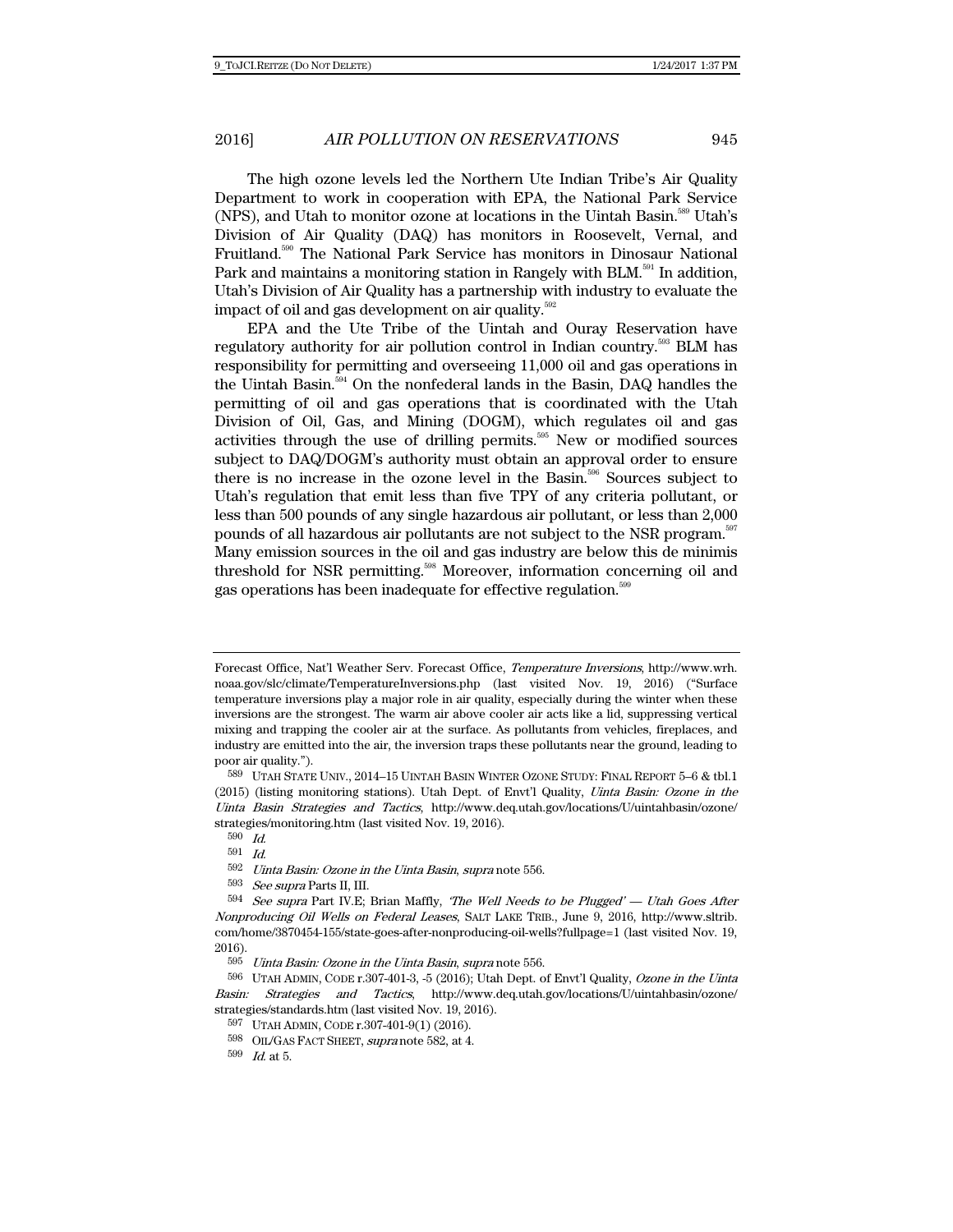The State of Utah and the Ute Tribe of the Uintah and Ouray Reservation are participating in the Ozone Advance program to reduce emissions of ozone precursors with the primary focus being VOC emission reductions to avoid the designation of Basin as an ozone nonattainment area.<sup>600</sup> This is unlikely to succeed. Uintah County is expected to be designated a moderate nonattainment area, and Duchesne County is expected to be designated a marginal nonattainment area based on the 2008 8-hour ozone standard of 75 ppb.<sup>601</sup> This will require SIP revisions to impose more stringent requirements on existing sources. The requirements will include the need to install reasonably available control technology at existing sources, and EPA announced the release of draft control techniques guidelines to control VOCs on September 18,  $2015.^{602}$  On October 1,  $2015$ , EPA lowered the ozone standard to 70 ppb,<sup>603</sup> which is expected to lead to additional emissions controls on existing sources including existing oil and gas operations.<sup>604</sup>

While EPA and Utah work to reduce emissions from oil and gas operations in the Uintah Basin, BLM is dealing with a proposal by Crescent Point Energy, a Canadian company, that is seeking approval to drill up to  $3,925$  wells in a 35-mile swath across the basin.<sup>605</sup> The project will include 863 miles of new roads, 170 miles of cross-country pipelines, five saltwater disposal wells, five facilities to treat "produced" waste water, four gasprocessing plants, and other support facilities.<sup>606</sup>

### VII. CONCLUSION

Environmental law applicable to Indian lands is similar to the laws applicable throughout the nation, but with significant differences. States play a very limited role in regulating sources of emissions in Indian lands. EPA has the major responsibility for controlling air pollution, but its efforts

<sup>600</sup> Uinta Basin: Ozone in the Uinta Basin, supra note 556; U.S. Envtl. Prot. Agency, Advance Program Participants, https://www.epa.gov/advance/advance-program-participants (last visited Nov. 19, 2016). For more information about EPA's Ozone Advance Program see U.S. ENVTL. PROT. AGENCY, OZONE ADVANCE GUIDANCE (2016), *available at* https://www.epa.gov/sites/ production/files/2016-04/documents/guidance\_update.final\_.april\_2016.pdf.

<sup>601</sup> Federal Implementation Plan for True Minor Sources in Indian Country in the Oil and Natural Gas Production and Natural Gas Processing Segments of the Oil and Natural Gas Sector; Amendments to the Federal Minor New Source Review Program in Indian Country to Address Requirements for True Minor Sources in the Oil and Natural Gas Sector, 81 Fed. Reg. 35,944, 35,963 & n.56 (June 3, 2016) (codified at 40 C.F.R. pt. 60).

<sup>602</sup> Release of Draft Control Techniques Guidelines for the Oil and Gas Industry, 80 Fed. Reg. 56,577 (Sept. 18, 2015).

<sup>603</sup> National Ambient Air Quality Standards for Ozone, 80 Fed. Reg. 65,292, 65,452–53 (Oct. 26, 2015) (codified at 40 C.F.R. § 50.19).

<sup>604</sup> Bridget DiCosmo, Scope of Draft EPA Emissions Guide for Drilling Hinges on Ozone NAAQS, INSIDE E.P.A. WEEKLY REPORT, Aug. 21, 2015, 2015 WLNR 25269227.

<sup>605</sup> Notice of Intent to Prepare an Environmental Impact Statement for the Crescent Point Energy Utah Federal-Tribal Well Development Project, Duchesne and Uintah Counties, Utah, 81 Fed. Reg. 20,668, 20,668 (Apr. 8, 2016).

<sup>606</sup> Id.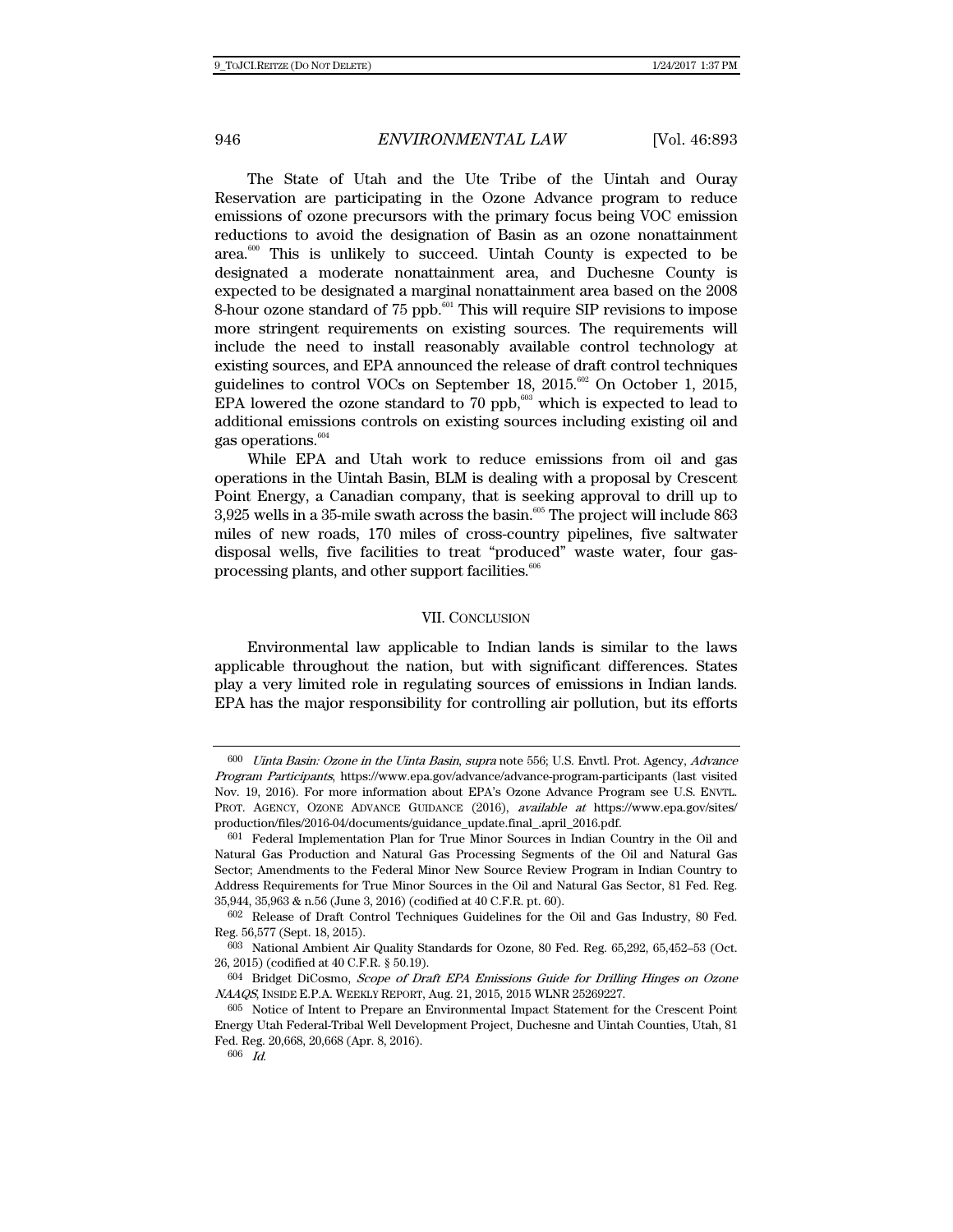to date are inadequate. The CAA gives tribes the power to regulate air pollution, but only a few tribes, such as the Navajo Nation, have the resources to utilize this power. Voluminous federal regulations take aim primarily at new sources, while existing sources have much less oversight, although this may be changing. The inability of the federal and state governments to effectively aggregate oil and gas operations in order to impose major source requirements has left important sources of rural air pollution minimally regulated. The new and pending regulations as well as the potential designation of lands used for oil and gas production as nonattainment areas may bring needed controls. However, trying to regulate effectively an industry suffering from effects of low energy prices will be a challenge.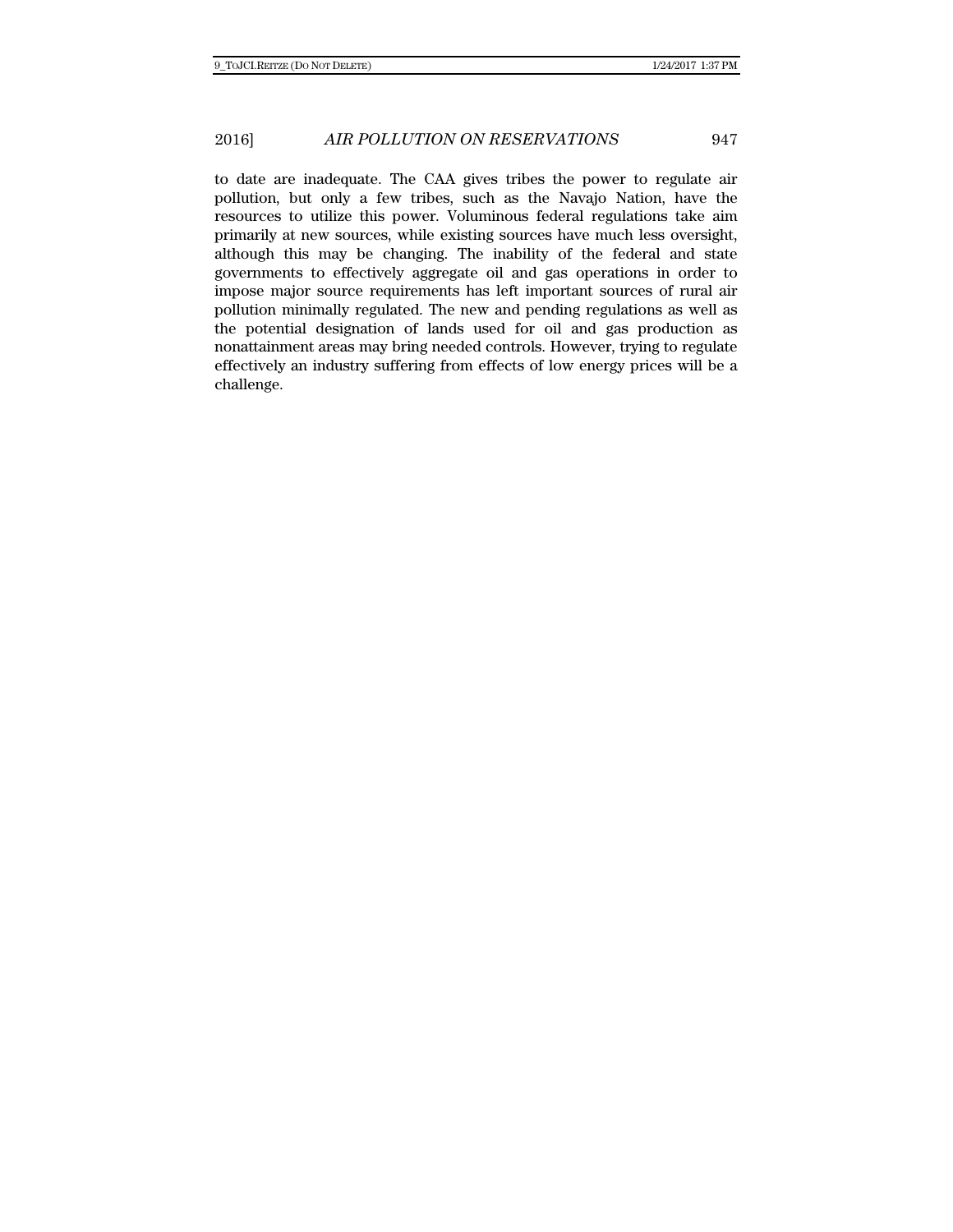# APPENDIX

| rable 1. I ederal implementation I fails for Tribes |                                               |                      |  |
|-----------------------------------------------------|-----------------------------------------------|----------------------|--|
| <b>EPA</b>                                          | <b>Tribe</b>                                  | Promulgation of      |  |
| Region                                              |                                               | <b>FIP</b>           |  |
| 1                                                   | Mohegan Tribe of Indians, Connecticut         | 74 Fed. Reg. 49,327  |  |
|                                                     |                                               | (Sept. 28 2009)      |  |
| $\overline{2}$                                      | Saint Regis Mohawk Tribe                      | 72 Fed. Reg. 69,618  |  |
|                                                     |                                               | (Dec. 10, 2007)      |  |
| 8                                                   | Fort Berthold Indian Reservation (Mandan,     | 78 Fed. Reg. 17,858  |  |
|                                                     | Hidatsa and Arikara Nation), North Dakota     | (Mar. 22, 2013)      |  |
| 9                                                   | Gila River Indian Community                   | 76 Fed. Reg. 17,028  |  |
|                                                     |                                               | (Mar. 28, 2011)      |  |
| 9                                                   | Pechanga Band of Luiseno Mission Indians of   | 80 Fed. Reg. 18,120  |  |
|                                                     | the Pechanga Reservation                      | (Apr. 3, 2015)       |  |
| 10                                                  | Burns Paiute Tribe of the Burns Paiute Indian | 70 Fed. Reg. 18,074, |  |
|                                                     | Colony of Oregon                              | 18,110 (Apr. 8,      |  |
|                                                     |                                               | 2005)                |  |
| 10                                                  | Confederated Tribes of the Chehalis           | Id. at 18,110-11     |  |
|                                                     | Reservation, Washington                       |                      |  |
| 10                                                  | Coeur D'Alene Tribe of the Coeur D'Alene      | Id. at 18,111        |  |
|                                                     | Reservation, Idaho                            |                      |  |
| 10                                                  | Confederated Tribes of the Colville           | Id. at 18,111-12     |  |
|                                                     | Reservation, Washington                       |                      |  |
| 10                                                  | Confederated Tribes of the Coos, Lower        | Id. at 18,112-13     |  |
|                                                     | Umpqua and Siuslaw Indians of Oregon          |                      |  |
| 10                                                  | Coquille Tribe of Oregon                      | Id. at 18,113        |  |
| 10                                                  | Cow Creek Band of Umpqua Indians of           | Id. at 18,113-14     |  |
|                                                     | Oregon                                        |                      |  |
| 10                                                  | Confederated Tribes of the Grand Ronde        | Id. at 18,114        |  |
|                                                     | Community of Oregon                           |                      |  |
| 10                                                  | Hoh Indian Tribe of the Hoh Indian            | Id. at 18,115        |  |
|                                                     | Reservation, Washington                       |                      |  |
| 10                                                  | Jamestown S'Klallam Tribe of Washington       | Id. at 18,115-16     |  |
| 10                                                  | Kalispel Indian Community of the Kalispel     | Id. at 18,116        |  |
|                                                     | Reservation                                   |                      |  |
| 10                                                  | Klamath Indian Tribe of Oregon                | Id. at 18,116-17     |  |
| 10                                                  | Kootenai Tribe of Idaho                       | <i>Id.</i> at 18,117 |  |
| 10                                                  | Lower Elwha Tribal Community of the Lower     | Id. at 18,117-18     |  |
|                                                     | Elwha Reservation, Washington                 |                      |  |
| 10                                                  | Lummi Tribe of the Lummi Reservation,         | Id. at 18,118-19     |  |
|                                                     | Washington                                    |                      |  |
|                                                     |                                               |                      |  |

# Table 1: Federal Implementation Plans for Tribes $^{{607}}$

 $^{607}\,$  See 40 C.F.R. pt. 49, subpts. D–M for more details.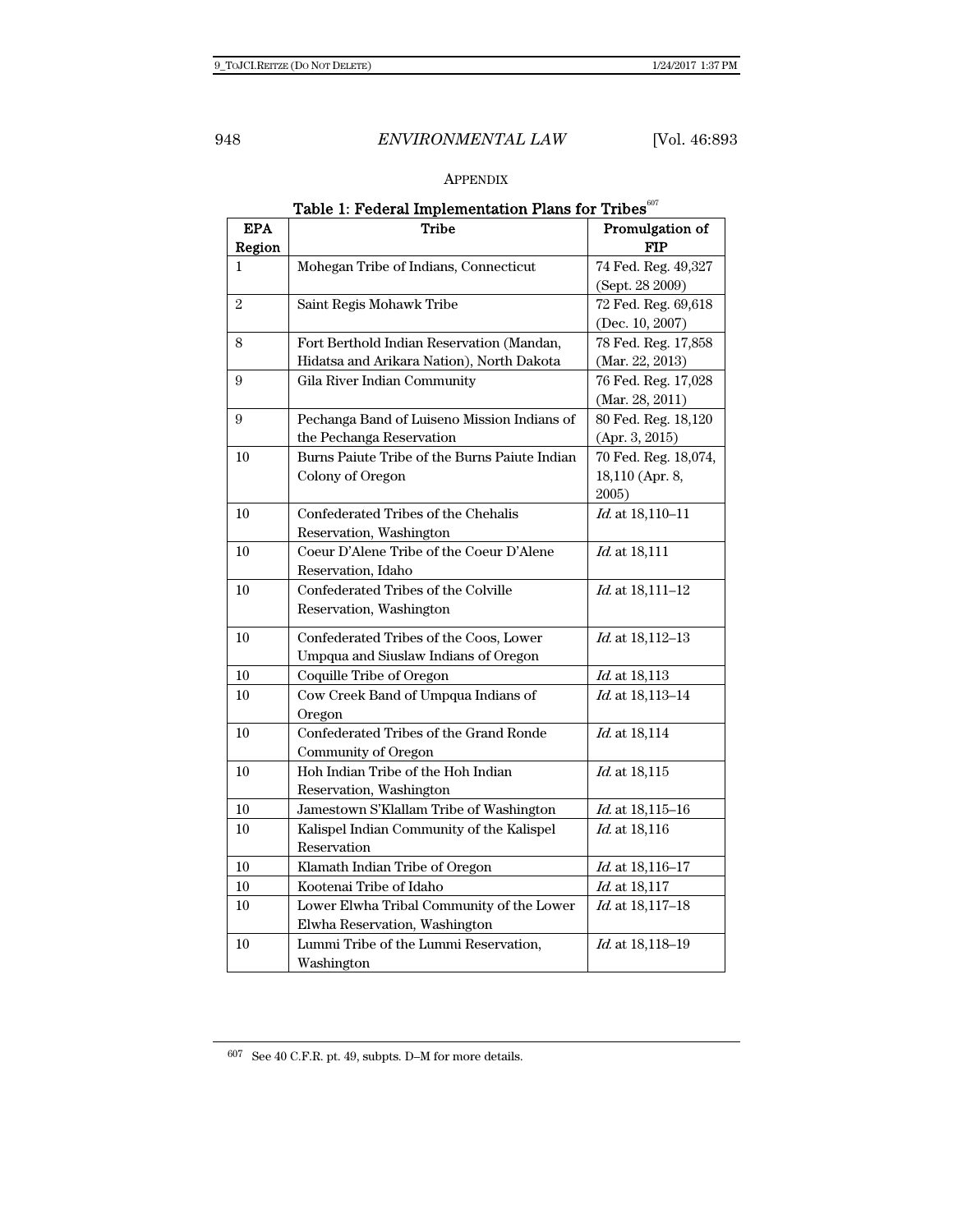| 10     | Makah Indian Tribe of the Makah Indian         | Id. at 18,119           |
|--------|------------------------------------------------|-------------------------|
|        | Reservation, Washington                        |                         |
| 10     | Muckleshoot Indian Tribe of the Muckleshoot    | Id. at 18,119-20        |
|        | Reservation, Washington                        |                         |
| 10     | Nez Perce Tribe of Idaho                       | Id. at 18,120           |
| 10     | Nisqually Indian Tribe of the Nisqually        | Id. at 18,121           |
|        | Reservation, Washington                        |                         |
| 10     | Nooksack Indian Tribe of Washington            | Id. at 18,121-22        |
| 10     | Port Gamble Indian Community of the Port       | Id. at 18,122           |
|        | Gamble Reservation, Washington                 |                         |
| 10     | Puyallup Tribe of the Puyallup Reservation,    | <i>Id.</i> at 18,122–23 |
|        | Washington                                     |                         |
| 10     | Quileute Tribe of the Quileute Reservation,    | <i>Id.</i> at 18,123    |
|        | Washington                                     |                         |
| 10     | Quinault Tribe of the Quinault Reservation,    | Id. at 18,123-24        |
|        | Washington                                     |                         |
| $10\,$ | Sauk-Suiattle Indian Tribe of Washington       | <i>Id.</i> at 18,124-25 |
| 10     | Shoalwater Bay Tribe of the Shoalwater Bay     | <i>Id.</i> at 18,125    |
|        | Indian Reservation, Washington                 |                         |
| 10     | Shoshone-Bannock Tribes of the Fort Hall       | <i>Id.</i> at 18,125–26 |
|        | Indian Reservation of Idaho                    |                         |
| 10     | Confederated Tribes of the Siletz Reservation, | <i>Id.</i> at 18,126    |
|        | Oregon                                         |                         |
| 10     | Skokomish Indian Tribe of the Skokomish        | <i>Id.</i> at 18,126–27 |
|        | Reservation, Washington                        |                         |
| 10     | Spokane Tribe of the Spokane Reservation,      | <i>Id.</i> at 18,127–28 |
|        | Washington                                     |                         |
| 10     | Squaxin Island Tribe of the Squaxin Island     | <i>Id.</i> at 18,128    |
|        | Reservation, Washington                        |                         |
| 10     | Stillaguamish Tribe of Washington              | <i>Id.</i> at 18,128–29 |
| 10     | Suquamish Indian Tribe of the Port Madison     | <i>Id.</i> at 18,129    |
|        | Reservation, Washington                        |                         |
| 10     | Swinomish Indians of the Swinomish             | <i>Id.</i> at 18,129-30 |
|        | Reservation, Washington                        |                         |
| 10     | Tulalip Tribes of the Tulalip Reservation,     | <i>Id.</i> at 18,130    |
|        | Washington                                     |                         |
| $10\,$ | Confederated Tribes of the Umatilla            | Id. at 18,131           |
|        | Reservation, Oregon                            |                         |
| 10     | Upper Skagit Indian Tribe of Washington        | <i>Id.</i> at 18,131-32 |
| 10     | Confederated Tribes of the Warm Springs        | <i>Id.</i> at 18,132    |
|        | Reservation of Oregon                          |                         |
| 10     | Confederated Tribes and Bands of the           | <i>Id.</i> at 18,132–33 |
|        | Yakama Nation, Washington                      |                         |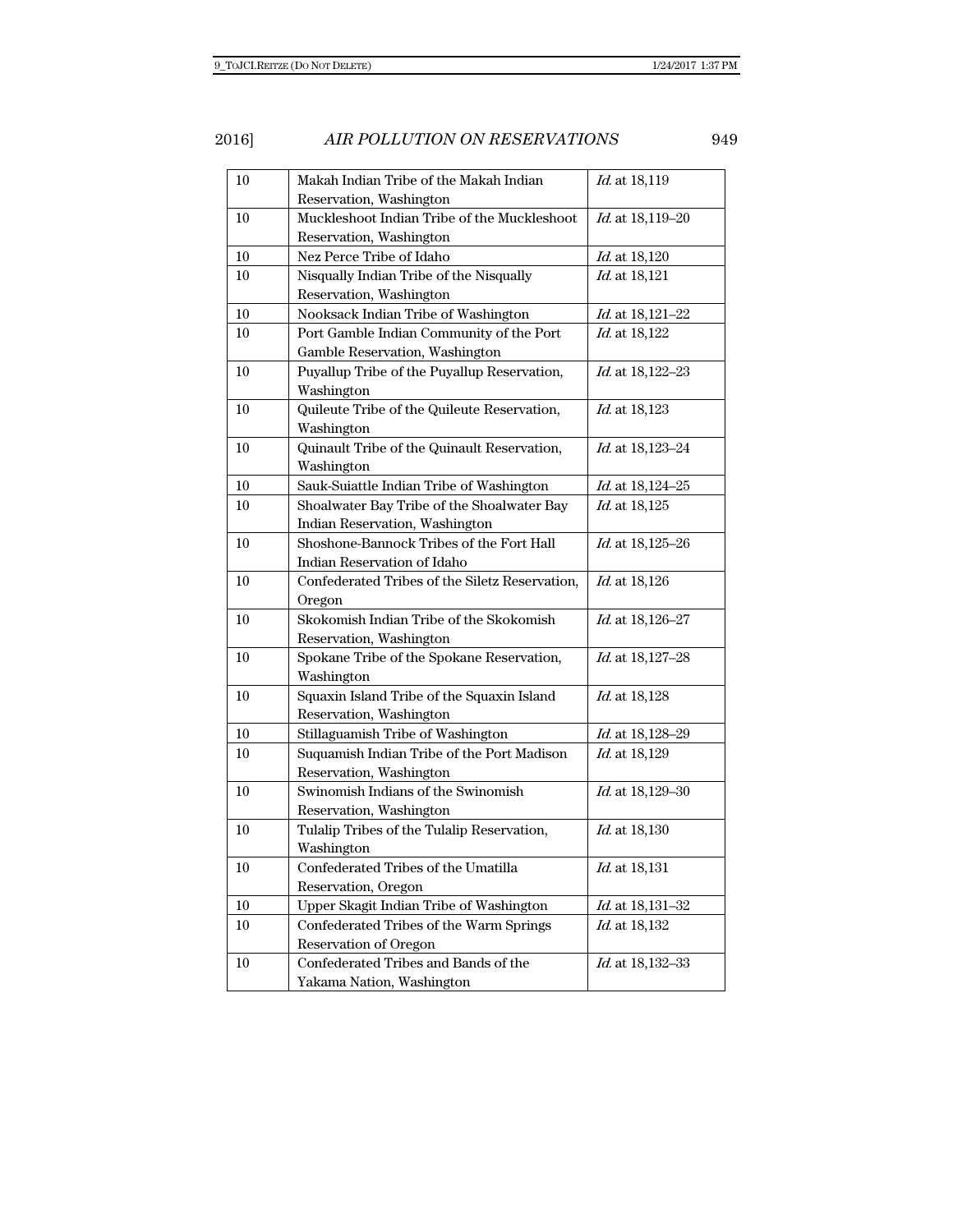# Table 2: Number of Tribes Designated as Being in Nonattainment by Pollutant and State

| Ground Level Ozone: 2008 Standards <sup>608</sup>                       |                                                                       |  |  |  |
|-------------------------------------------------------------------------|-----------------------------------------------------------------------|--|--|--|
| Tribes Designated Nonattainment along with Surrounding State Areas:     |                                                                       |  |  |  |
| <b>State</b>                                                            | <b>Number of Tribes</b>                                               |  |  |  |
| California                                                              | 43                                                                    |  |  |  |
| Arizona                                                                 | $\mathfrak{D}$                                                        |  |  |  |
| New York                                                                | 1                                                                     |  |  |  |
| Connecticut                                                             | $\overline{2}$                                                        |  |  |  |
| Massachusetts                                                           | $\mathbf{1}$                                                          |  |  |  |
| Total                                                                   | 49                                                                    |  |  |  |
| Tribes Designated Nonattainment Separate from the Surrounding State     |                                                                       |  |  |  |
| Nonattainment Area:                                                     |                                                                       |  |  |  |
| California                                                              | $\overline{2}$                                                        |  |  |  |
| Total                                                                   | $\overline{2}$                                                        |  |  |  |
| Tribes with some Indian Country Designated Nonattainment along with the |                                                                       |  |  |  |
| Surrounding State Area:                                                 |                                                                       |  |  |  |
| California                                                              | $\mathbf{1}$                                                          |  |  |  |
| Arizona                                                                 | 1                                                                     |  |  |  |
| Total                                                                   | $\overline{2}$                                                        |  |  |  |
|                                                                         | Tribes Designated Unclassifiable/Attainment Separate from Surrounding |  |  |  |
| <b>State Nonattainment Area:</b>                                        |                                                                       |  |  |  |
| South Carolina                                                          | 1                                                                     |  |  |  |
| Total                                                                   | 1                                                                     |  |  |  |
| Tribes Designated Unclassifiable/Attainment Separate from Surrounding   |                                                                       |  |  |  |
| Unclassifiable/Attainment Area:                                         |                                                                       |  |  |  |
| Colorado                                                                | $\mathbf{1}$                                                          |  |  |  |
| Total                                                                   | 1                                                                     |  |  |  |
| Nitrogen Dioxide: 2010 Standards <sup>609</sup>                         |                                                                       |  |  |  |
| All tribes designated unclassifiable/attainment.                        |                                                                       |  |  |  |
| Sulfur Dioxide: 2010 Standards <sup>610</sup>                           |                                                                       |  |  |  |
| No tribe designated nonattainment.                                      |                                                                       |  |  |  |

<sup>608</sup> U.S. Envtl. Prot. Agency, Area Designations for 2008 Ground-level Ozone Standards: Tribal Final Designations, April 2012, https://archive.epa.gov/ozonedesignations/web/html/ tribalf.html (last visited Nov. 19, 2016).

<sup>609</sup> U.S. Envtl. Prot. Agency, Nitrogen Dioxide Designations: 2010 Nitrogen Dioxide Standards – Tribal Recommendations and EPA Responses, https://www.epa.gov/nitrogendioxide-designations/2010-nitrogen-dioxide-standards-tribal-recommendations-and-epa (last visited Nov. 19, 2016).

<sup>610</sup> U.S. Envtl. Prot. Agency, Sulfur Dioxide Designations: Sulfur Dioxide Designations – Where You Live, https://www.epa.gov/sulfur-dioxide-designations/sulfur-dioxide-designationswhere-you-live (last visited Nov. 19, 2016); see also Letter from Jared Blumenfeld, Reg'l Adm'r, Region IX, U.S. Envtl. Prot. Agency, to Terry Rambler, Chairman, San Carlos Apache Tribe (Feb. 6, 2013), available at https://www.epa.gov/sites/production/files/2016-03/documents/t-sancarlosepa-resp.pdf (noting violations at two nearby monitoring stations, but commenting that the data are not indicative of sulfur dioxide levels on the reservation).